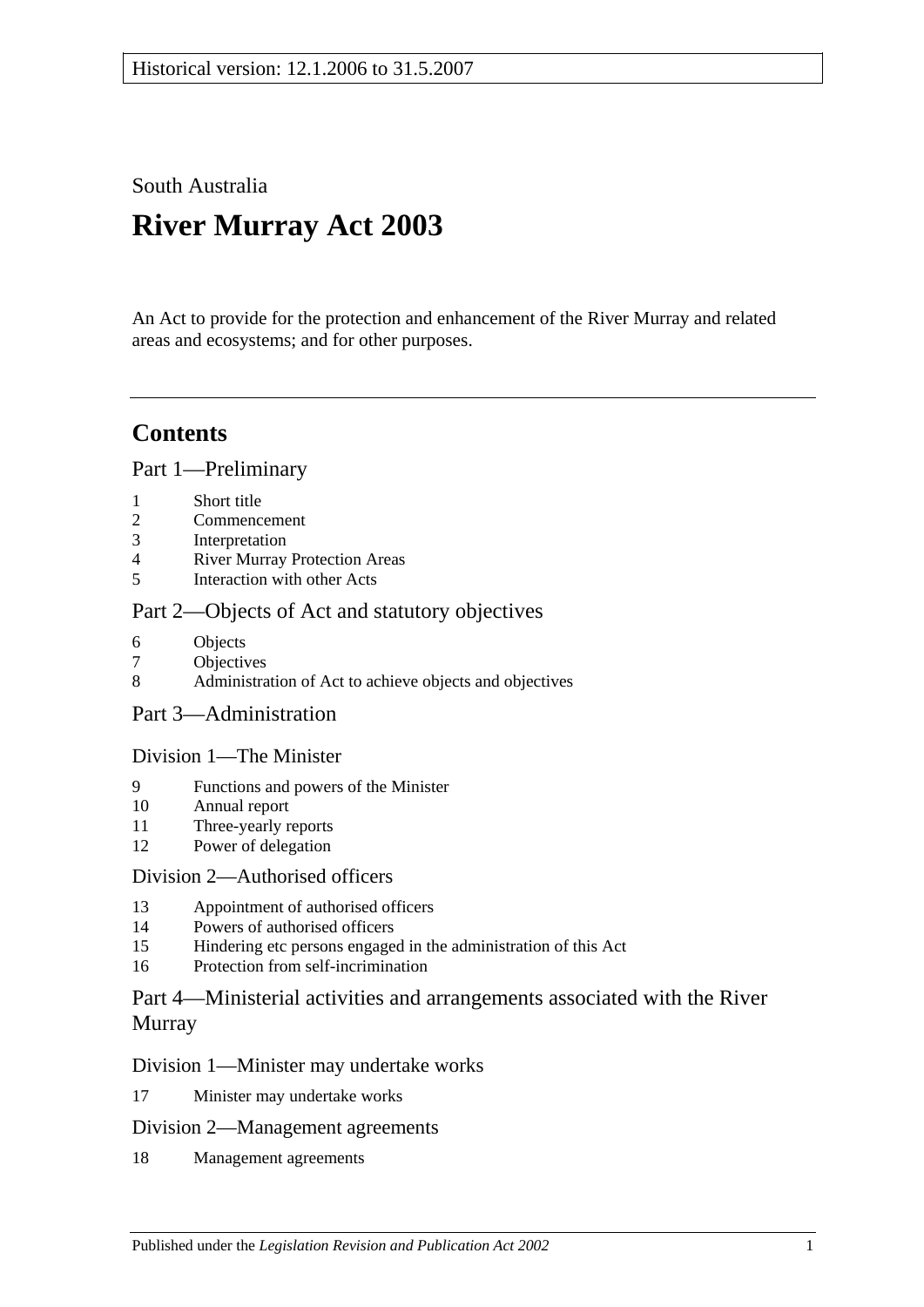#### [Division 3—Entry onto land](#page-17-0)

[Entry onto land](#page-17-1)

### [Division 4—Compulsory acquisition of land](#page-18-0)

[Compulsory acquisition of land](#page-18-1)

### [Part 5—Implementation Strategy](#page-18-2)

[Implementation Strategy](#page-18-3)

### [Part 6—Development of related policies and consideration of activities](#page-19-0)

[Development of related policies and consideration of activities](#page-19-1)

#### [Part 7—General duty of care](#page-23-0)

[General duty of care](#page-23-1)

### [Part 8—Protection and other orders](#page-24-0)

### [Division 1—Orders](#page-24-1)

- [Protection orders](#page-24-2)
- [Action on non-compliance with a protection order](#page-26-0)
- [Reparation orders](#page-27-0)
- [Action on non-compliance with a reparation order](#page-28-0)
- [Reparation authorisations](#page-29-0)
- [Interim restraining orders](#page-30-0)
- [Related matters](#page-31-0)

### [Division 2—Registration of orders and effect of charges](#page-31-1)

- [Registration](#page-31-2)
- [Effect of charge](#page-32-0)

### [Division 3—Appeals to Court](#page-32-1)

[Appeals to Court](#page-32-2)

### [Part 9—Miscellaneous](#page-33-0)

- [Native title](#page-33-1)
- [Immunity provision](#page-33-2)
- [False or misleading information](#page-34-0)
- [Continuing offence](#page-34-1)
- 37A [Commencement of proceedings for summary offences](#page-34-2)
- [Liability of directors](#page-35-0)
- [Criminal jurisdiction of Court](#page-35-1)
- [Service](#page-35-2)
- [Application or adoption of codes or standards](#page-35-3)
- [Regulations](#page-36-0)

#### [Schedule—Transitional provisions](#page-38-0)

[Transitional provisions](#page-38-1)

### [Legislative history](#page-40-0)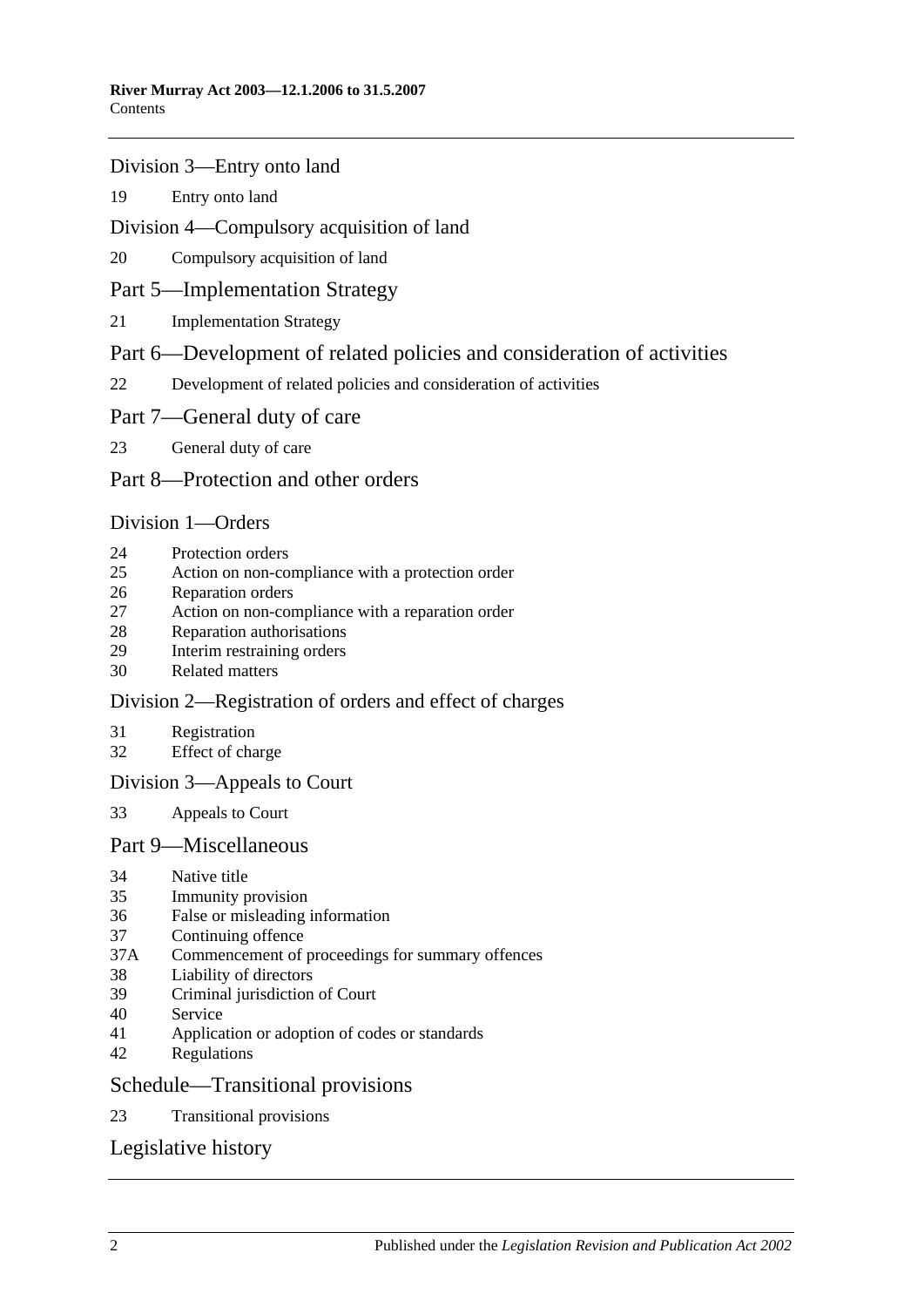### <span id="page-2-0"></span>**The Parliament of South Australia enacts as follows:**

# **Part 1—Preliminary**

### <span id="page-2-1"></span>**1—Short title**

This Act may be cited as the *River Murray Act 2003*.

#### <span id="page-2-2"></span>**2—Commencement**

This Act will come into operation on a day to be fixed by proclamation.

#### <span id="page-2-3"></span>**3—Interpretation**

(1) In this Act, unless the contrary intention appears—

*activity* includes—

- (a) an act carried out on a single occasion; and
- (b) a series of acts; and
- (c) the storage or possession of anything (including something in liquid or gaseous form);

*animal* means any live animal of any species and includes any animal organisms;

*approved account* means—

- (a) an account designated by the Minister as an approved account for the purposes of this Act, or a specified provision of this Act; or
- (b) the Consolidated Account;

*associate*—see [subsection](#page-4-0) (2);

*authorised officer*—see [section](#page-12-1) 13;

*business* includes a business not carried on for profit or gain;

*construct*, in relation to any works, includes—

- (a) to establish, build or erect the works;
- (b) to repair the works;
- (c) to make alterations to the works;
- (d) to enlarge or extend the works;

*council* means a council within the meaning of the *[Local Government Act](http://www.legislation.sa.gov.au/index.aspx?action=legref&type=act&legtitle=Local%20Government%20Act%201999) 1999*;

*Court* means the Environment, Resources and Development Court established under the *[Environment, Resources and Development Court Act](http://www.legislation.sa.gov.au/index.aspx?action=legref&type=act&legtitle=Environment%20Resources%20and%20Development%20Court%20Act%201993) 1993*;

*domestic activity* means an activity other than an activity undertaken in the course of a business;

*general duty of care* means the duty under [section](#page-23-1) 23;

*Implementation Strategy* means the River Murray Act Implementation Strategy under [Part 5;](#page-18-2)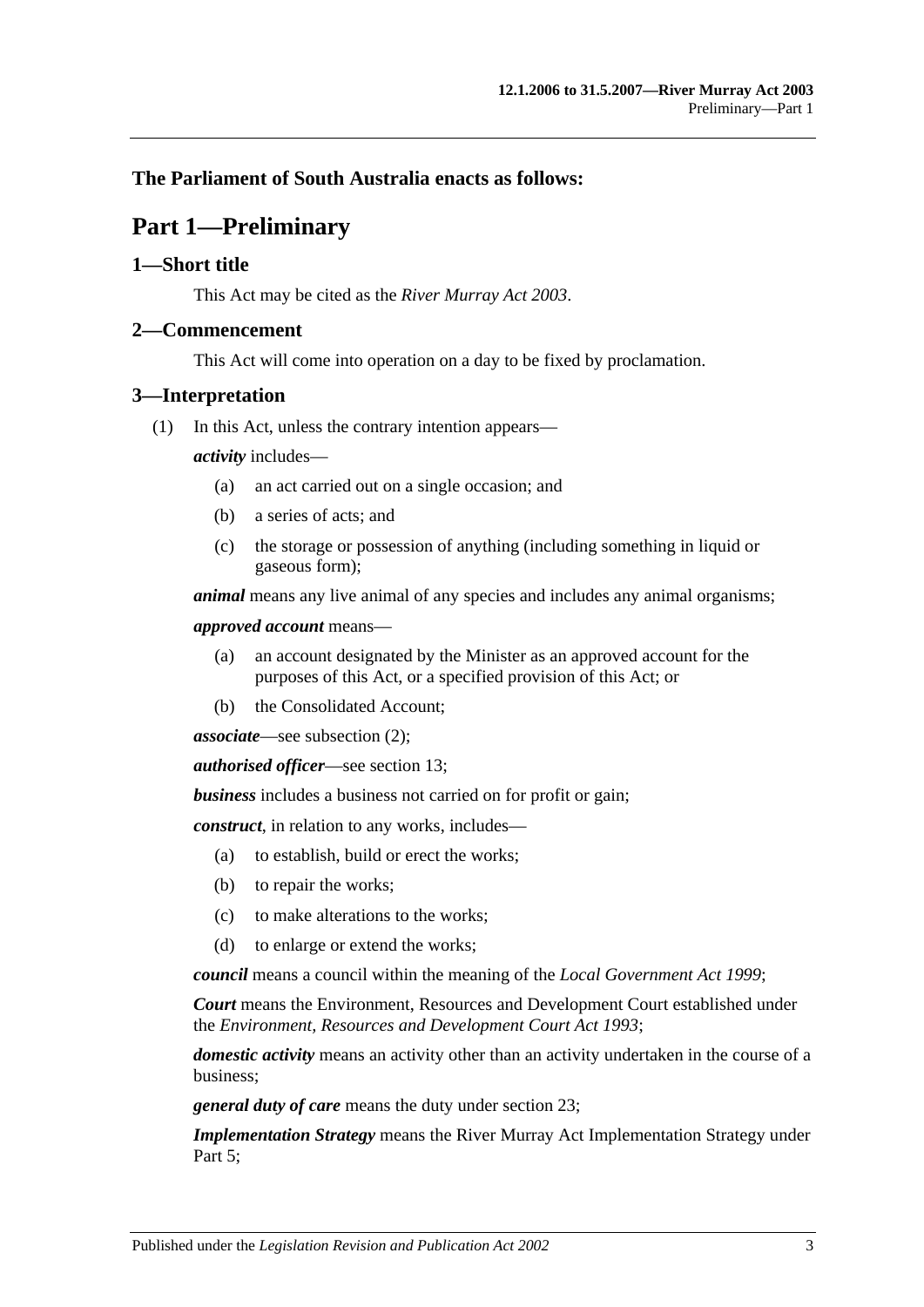*infrastructure* includes—

- (a) pumps, pumping stations, pipes, tanks;
- (b) dams, reservoirs, artificial lakes and wells;
- (c) embankments, walls, channels, drains, drainage holes or other forms of works or earthworks;
- (d) any item or thing used in connection with—
	- (i) testing, monitoring, protecting, enhancing or re-establishing any aspect of the environment; or
	- (ii) any other environmental program or initiative;
- (e) bridges and culverts;
- (f) buildings, structures and facilities;
- (g) other items brought within the ambit of this definition by the regulations;

*interim restraining order* means an Interim Restraining Order issued under [Division 1](#page-24-1) of [Part 8;](#page-24-0)

*land* means, according to the context—

- (a) land as a physical entity, including land covered by water;
- (b) any legal estate or interest in, or right in respect of, land;

*management agreement* means an agreement under [Division 2](#page-16-0) of [Part 4;](#page-15-1)

*Mining Act* means the *[Mining Act](http://www.legislation.sa.gov.au/index.aspx?action=legref&type=act&legtitle=Mining%20Act%201971) 1971*, the *[Opal Mining Act](http://www.legislation.sa.gov.au/index.aspx?action=legref&type=act&legtitle=Opal%20Mining%20Act%201995) 1995* or the *[Petroleum](http://www.legislation.sa.gov.au/index.aspx?action=legref&type=act&legtitle=Petroleum%20Act%202000)  Act [2000](http://www.legislation.sa.gov.au/index.aspx?action=legref&type=act&legtitle=Petroleum%20Act%202000)*;

*Murray-Darling Basin* has the same meaning as in the *[Murray-Darling Basin](http://www.legislation.sa.gov.au/index.aspx?action=legref&type=act&legtitle=Murray-Darling%20Basin%20Act%201993)  Act [1993](http://www.legislation.sa.gov.au/index.aspx?action=legref&type=act&legtitle=Murray-Darling%20Basin%20Act%201993)*;

*natural resources* of the River Murray means—

- (a) the River Murray system; and
- (b) soil, ground water and surface water, air, vegetation, animals and ecosystems connected or associated with the River Murray system; and
- (c) cultural heritage and natural heritage, and amenity and geological values, connected or associated with the River Murray system; and
- (d) minerals and other substances, and facilities, that are subject to the operation of a Mining Act and are such that activities undertaken in relation to them may have an impact on the River Murray;

*ORMs* means the objectives under [section](#page-7-0) 7;

*place* includes any land, water, premises or structure;

*project* includes any form of scheme, undertaking or activity;

*protection order* means a River Murray Protection Order issued under [Division 1](#page-24-1) of Part 8:

*public authority* includes a Minister, statutory authority or council;

*related operational Act*—see [section](#page-5-2) 5(2);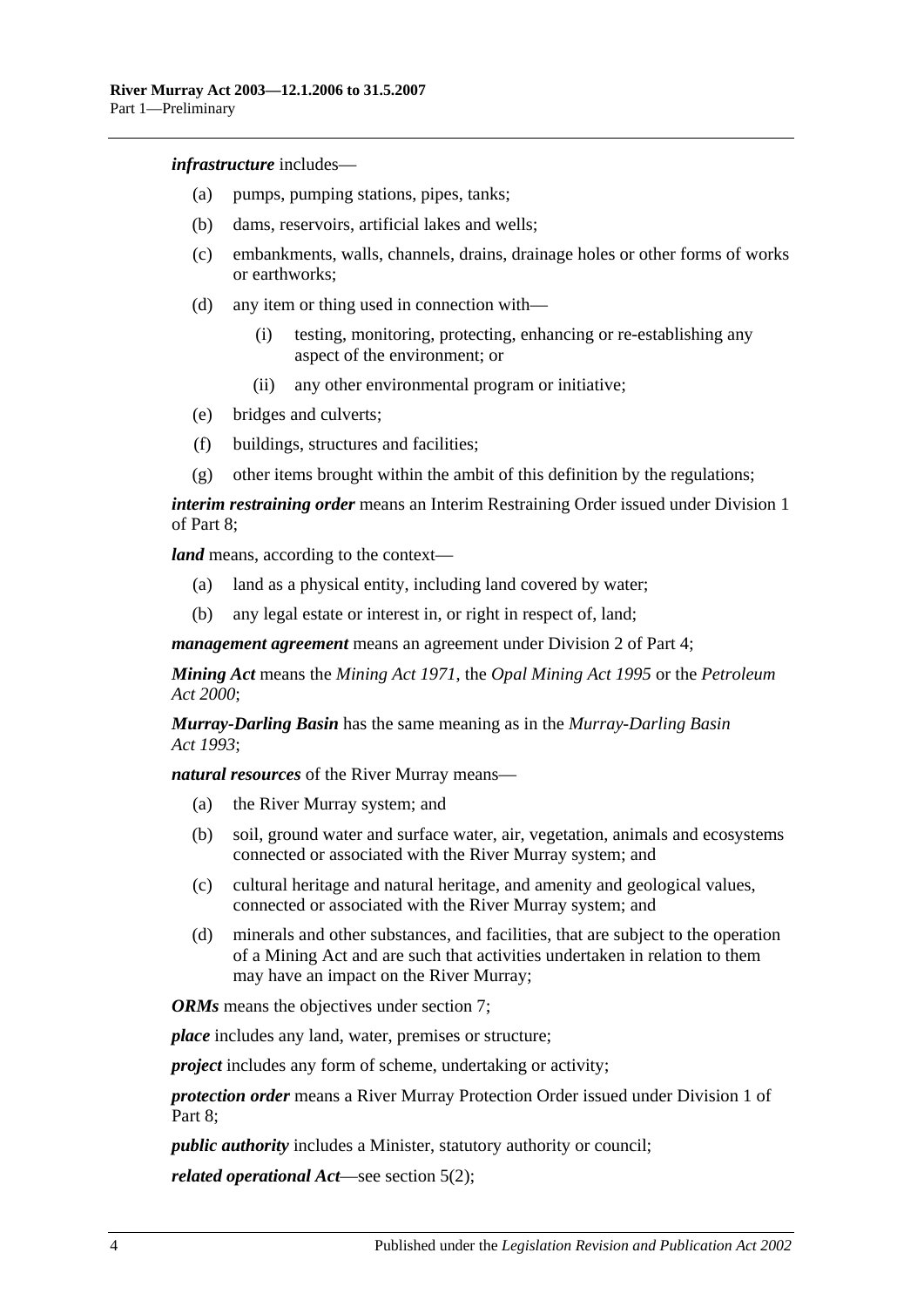*reparation authorisation* means an authorisation issued under [section](#page-29-0) 28;

*reparation order* means a River Murray Reparation Order issued under [Division 1](#page-24-1) of [Part 8;](#page-24-0)

*River Murray* means—

- (a) the main stem of the River Murray; and
- (b) the natural resources of the River Murray;

*River Murray Protection Area*—see [section](#page-5-0) 4;

*River Murray system* means the River Murray itself, and all anabranches, tributaries, flood plains, wetlands and estuaries that are in any way connected or associated with the river, and related beds, banks and shores;

*spouse* includes putative spouse (whether or not a declaration of the relationship has been made under the *[Family Relationships Act](http://www.legislation.sa.gov.au/index.aspx?action=legref&type=act&legtitle=Family%20Relationships%20Act%201975) 1975*);

*statutory authorisation* means an approval, consent, licence, permit or other authorisation granted or required under a related operational Act;

*statutory instrument* means—

- (a) a plan, program or policy; or
- (b) any other instrument of a prescribed kind,

prepared pursuant to the provisions of an Act;

*vegetation* includes any plant organisms;

*vehicle* includes any—

- (a) vessel or craft;
- (b) plant or equipment designed to be moved or operated by a driver;

*water resource* has the same meaning as in the *[Water Resources Act](http://www.legislation.sa.gov.au/index.aspx?action=legref&type=act&legtitle=Water%20Resources%20Act%201997) 1997*;

*works* includes any form of infrastructure.

- <span id="page-4-0"></span>(2) For the purposes of this Act, a person is an *associate* of another if—
	- (a) they are partners; or
	- (b) one is a spouse, parent or child of another; or
	- (c) they are both trustees or beneficiaries of the same trust, or one is a trustee and the other is a beneficiary of the same trust; or
	- (d) one is a body corporate or other entity (whether inside or outside Australia) and the other is a director or member of the governing body of the body corporate or other entity; or
	- (e) one is a body corporate or other entity (whether inside or outside Australia) and the other is a person who has a legal or equitable interest in five per cent or more of the share capital of the body corporate or other entity; or
	- (f) they are related bodies corporate within the meaning of the *Corporations Act 2001* of the Commonwealth; or
	- (g) a relationship of a prescribed kind exists between them; or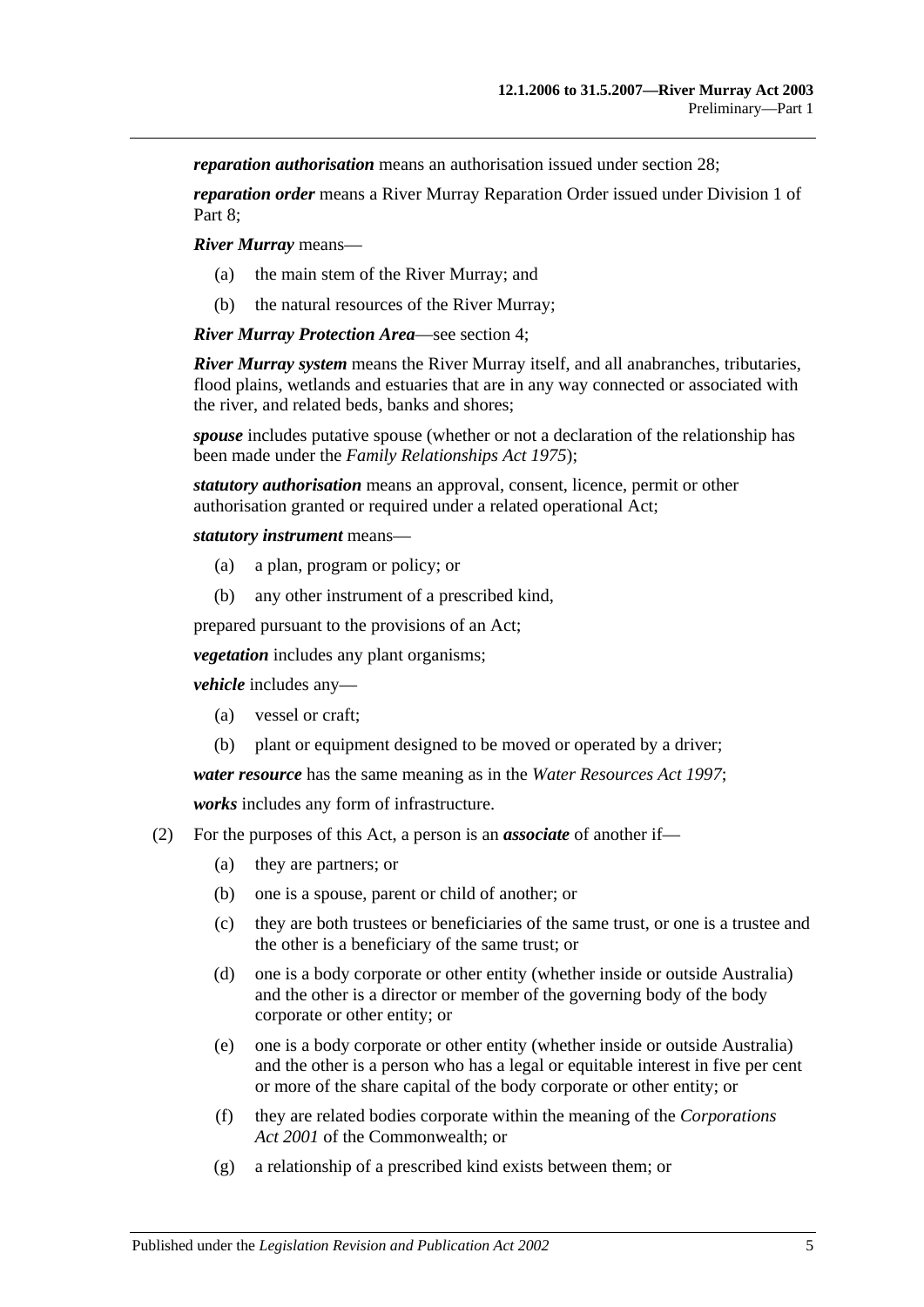- (h) a chain of relationships can be traced between them under any one or more of the above paragraphs.
- (3) For the purposes of [subsection](#page-4-0) (2), a *beneficiary* of a trust includes an object of a discretionary trust.
- (4) A reference in this Act to the Agreement under the *[Murray-Darling Basin Act](http://www.legislation.sa.gov.au/index.aspx?action=legref&type=act&legtitle=Murray-Darling%20Basin%20Act%201993) 1993* is a reference to the Murray-Darling Basin Agreement approved under that Act and includes—
	- (a) the Schedules to that Agreement; and
	- (b) any amendment of or addition to the Agreement or the Schedules to the Agreement,

(insofar as the Schedules, amendments or additions have effect under the *[Murray-Darling Basin Act](http://www.legislation.sa.gov.au/index.aspx?action=legref&type=act&legtitle=Murray-Darling%20Basin%20Act%201993) 1993*).

- (5) A reference in this Act to the costs of any damage to the River Murray will be taken to include a reference to any costs associated with—
	- (a) minimising, managing or containing any such damage; or
	- (b) remedying any such damage; or
	- (c) addressing any consequences resulting from any such damage; or
	- (d) compensating for any loss or adverse impacts arising from any such damage.
- (6) For the purposes of this or any other Act, the Minister may, in assessing the costs or extent of any damage to the River Murray, apply any assumptions determined by the Minister to be reasonable in the circumstances.

### <span id="page-5-3"></span><span id="page-5-0"></span>**4—River Murray Protection Areas**

- (1) The Governor may, by regulation, designate areas as River Murray Protection Areas for the purposes of this or any other Act.
- (2) The Governor may, in designating areas under [subsection](#page-5-3) (1), designate different areas for different purposes or different Acts (and accordingly areas designated for one purpose or Act may overlap with other areas designated for another purpose or Act).

#### <span id="page-5-1"></span>**5—Interaction with other Acts**

- (1) Except where the contrary intention is expressed in this or any other Act, this Act is in addition to and does not limit or derogate from the provisions of any other Act.
- <span id="page-5-2"></span>(2) For the purposes of this Act, the following are related operational Acts:
	- (b) *[Aquaculture Act](http://www.legislation.sa.gov.au/index.aspx?action=legref&type=act&legtitle=Aquaculture%20Act%202001) 2001*;
	- (c) *[Coast Protection](http://www.legislation.sa.gov.au/index.aspx?action=legref&type=act&legtitle=Coast%20Protection%20Act%201972) Act 1972*;
	- (d) *[Crown Lands Act](http://www.legislation.sa.gov.au/index.aspx?action=legref&type=act&legtitle=Crown%20Lands%20Act%201929) 1929*;
	- (e) *[Development Act](http://www.legislation.sa.gov.au/index.aspx?action=legref&type=act&legtitle=Development%20Act%201993) 1993*;
	- (f) *[Environment Protection Act](http://www.legislation.sa.gov.au/index.aspx?action=legref&type=act&legtitle=Environment%20Protection%20Act%201993) 1993*;
	- (g) *[Fisheries Act](http://www.legislation.sa.gov.au/index.aspx?action=legref&type=act&legtitle=Fisheries%20Act%201982) 1982*;
	- (h) *[Harbors and Navigation Act](http://www.legislation.sa.gov.au/index.aspx?action=legref&type=act&legtitle=Harbors%20and%20Navigation%20Act%201993) 1993*;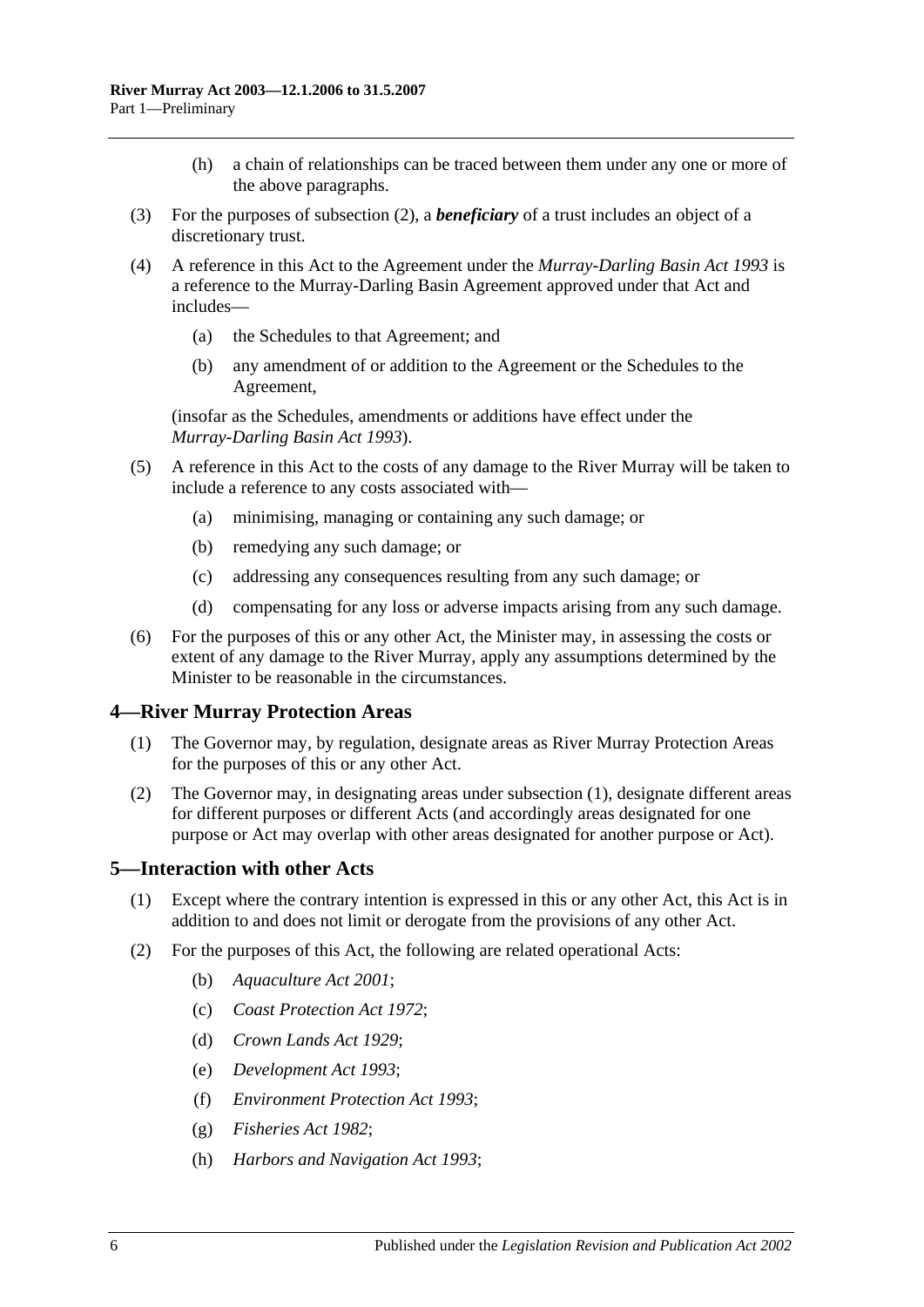- (i) *[Heritage Act](http://www.legislation.sa.gov.au/index.aspx?action=legref&type=act&legtitle=Heritage%20Act%201993) 1993*;
- (j) *[Historic Shipwrecks Act](http://www.legislation.sa.gov.au/index.aspx?action=legref&type=act&legtitle=Historic%20Shipwrecks%20Act%201981) 1981*;
- (k) *[Irrigation Act](http://www.legislation.sa.gov.au/index.aspx?action=legref&type=act&legtitle=Irrigation%20Act%201994) 1994*;
- (l) *[Murray-Darling Basin Act](http://www.legislation.sa.gov.au/index.aspx?action=legref&type=act&legtitle=Murray-Darling%20Basin%20Act%201993) 1993*;
- (m) *[National Parks and Wildlife Act](http://www.legislation.sa.gov.au/index.aspx?action=legref&type=act&legtitle=National%20Parks%20and%20Wildlife%20Act%201972) 1972*;
- (n) *[Native Vegetation Act](http://www.legislation.sa.gov.au/index.aspx?action=legref&type=act&legtitle=Native%20Vegetation%20Act%201991) 1991*;
- (o) *[Natural Resources Management Act](http://www.legislation.sa.gov.au/index.aspx?action=legref&type=act&legtitle=Natural%20Resources%20Management%20Act%202004) 2004*;
- (p) *[South Eastern Water Conservation and Drainage Act](http://www.legislation.sa.gov.au/index.aspx?action=legref&type=act&legtitle=South%20Eastern%20Water%20Conservation%20and%20Drainage%20Act%201992) 1992*;
- (r) any Mining Act;
- (s) any other Act prescribed as a related operational Act by the regulations.

# <span id="page-6-0"></span>**Part 2—Objects of Act and statutory objectives**

#### <span id="page-6-1"></span>**6—Objects**

- (1) The objects of this Act are—
	- (a) to ensure that all reasonable and practicable measures are taken to protect, restore and enhance the River Murray in recognition of its critical importance to the South Australian community and its unique value from environmental, economic and social perspectives and to give special acknowledgement to the need to ensure that the use and management of the River Murray sustains the physical, economic and social well being of the people of the State and facilitates the economic development of the State; and
	- (b) to provide mechanisms to ensure that any development or activities that may affect the River Murray are undertaken in a way that provides the greatest benefit to, or protection of, the River Murray while at the same time providing for the economic, social and physical well being of the community; and
	- (c) to provide mechanisms so that development and activities that are unacceptable in view of their adverse effects on the River Murray are prevented from proceeding, regulated or brought to an end; and
	- (d) to promote the principles of ecologically sustainable development in relation to the use and management of the River Murray; and
	- (e) to ensure that proper weight is given to the significance and well being of the River Murray when legislative plans and strategies are being developed or implemented; and
	- (f) to respect the interests and aspirations of indigenous peoples with an association with the River Murray and to give due recognition to the ability of those indigenous people to make a significant contribution to the promotion of the principles of ecologically sustainable development in relation to the use and management of the River Murray; and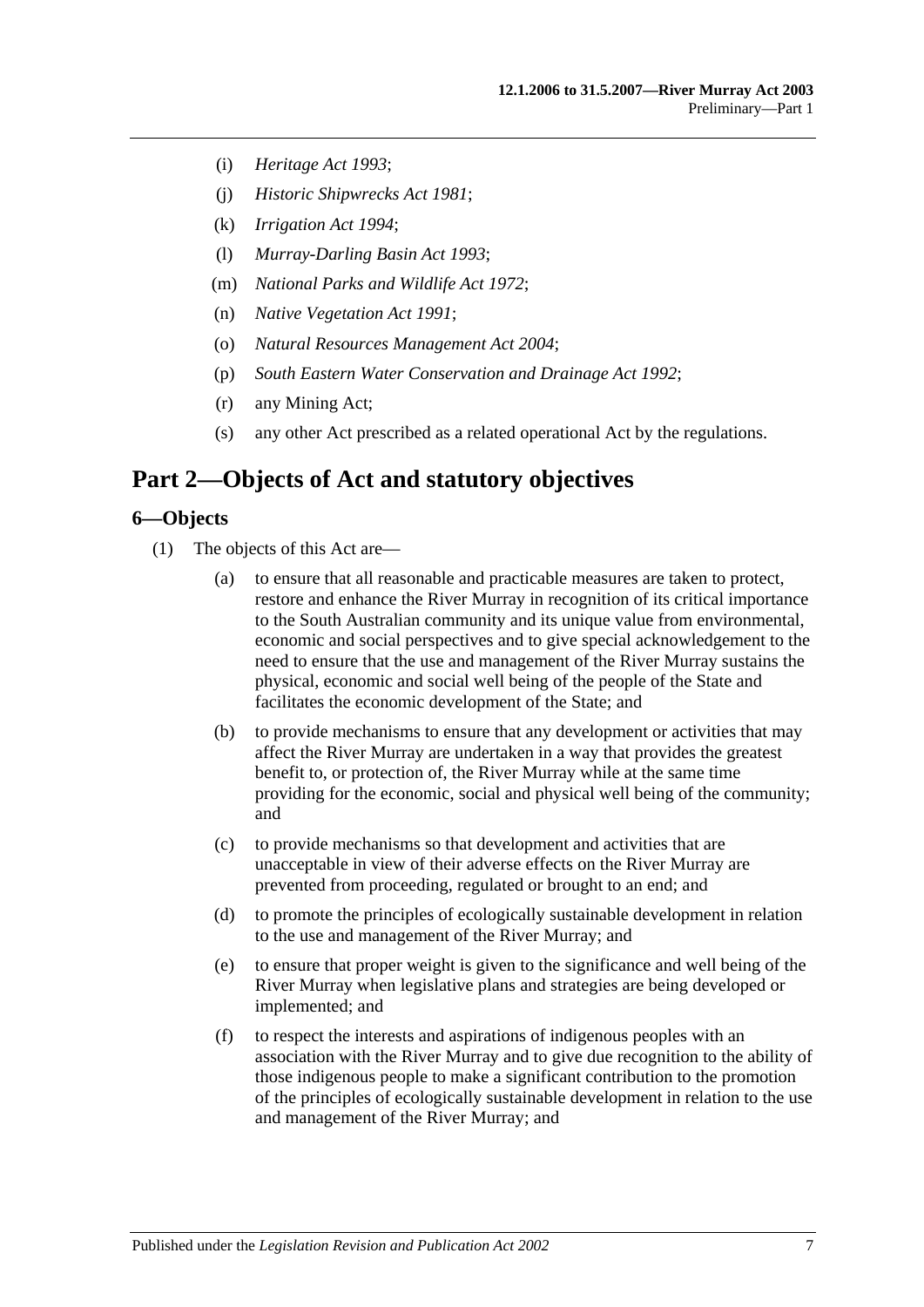- (g) to respect the interests and views of other people within the community with an association with the River Murray and to give due recognition to the ability of those people to make a significant contribution to the promotion of the principles of ecologically sustainable development in relation to the use and management of the River Murray; and
- (h) otherwise to ensure the future health, and to recognise the importance, of the River Murray.
- (2) For the purposes of this section, the following are declared to be the principles of ecologically sustainable development:
	- (a) that the use, development and protection of the environment should be managed in a way, and at a rate, that will enable people and communities to provide for their economic, social and physical well-being and for their health and safety while—
		- (i) sustaining the potential of natural and physical resources to meet the reasonably forseeable needs of future generations; and
		- (ii) safeguarding the life-supporting capacity of air, water, land and ecosystems; and
		- (iii) avoiding, remedying or mitigating any adverse effects of activities on the environment;
	- (b) that proper weight should be given to both long and short term economic, environmental, social and equity considerations in deciding all matters relating to environmental protection, restoration and enhancement and to the facilitation of sustainable economic development.

### <span id="page-7-0"></span>**7—Objectives**

- (1) The following objectives will apply in connection with the operation of this Act:
	- (a) the river health objectives; and
	- (b) the environmental flow objectives; and
	- (c) the water quality objectives; and
	- (d) the human dimension objectives.
- (2) The river health objectives are as follows:
	- (a) the key habitat features in the River Murray system are to be maintained, protected and restored in order to enhance ecological processes;
	- (b) the environments constituted by the River Murray system, with particular reference to high-value floodplains and wetlands of national and international importance, are to be protected and restored;
	- (c) the extinction of native species of animal and vegetation associated with the River Murray system is to be prevented;
	- (d) barriers to the migration of native species of animal within the River Murray system are to be avoided or overcome.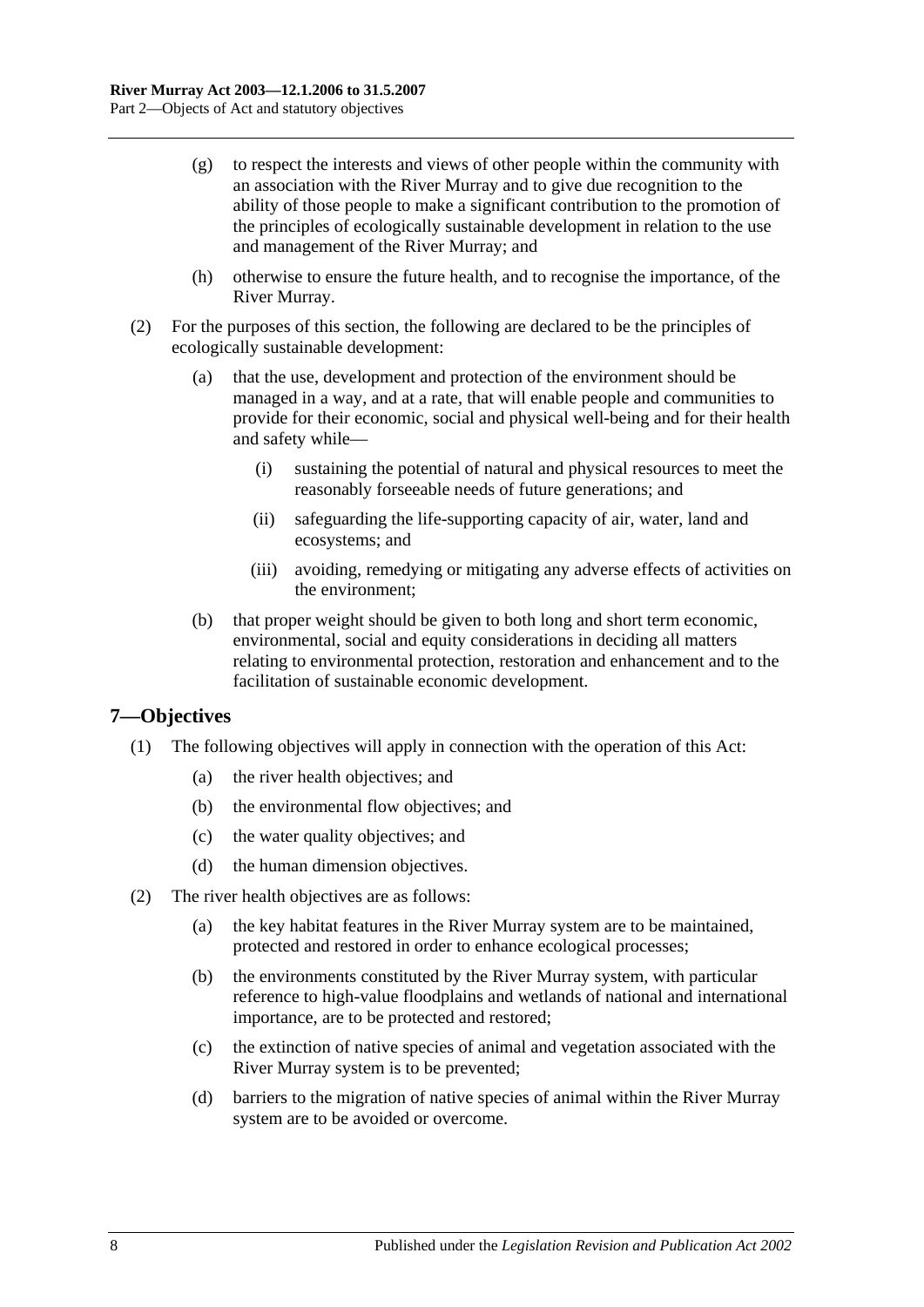- (3) The environmental flow objectives are as follows:
	- (a) ecologically significant elements of the natural flow regime of the River Murray system are to be reinstated and maintained;
	- (b) the Murray mouth should be kept open in order to maintain navigation and the passage of fish in the area, and to enhance the health of the River Murray system and estuarine conditions in the Coorong;
	- (c) significant improvements are to be made in the connectivity between and within the environments constituted by the River Murray system.
- (4) The water quality objectives are as follows:
	- (a) water quality within the River Murray system should be improved to a level that sustains the ecological processes, environmental values and productive capacity of the system;
	- (b) the impact of salinity on the ecological processes and productive capacity of the River Murray system is to be minimised;
	- (c) nutrient levels within the River Murray system are to be managed so as to prevent or reduce the occurrence of algal blooms, and to minimise other impacts from nutrients on the ecological processes, environmental values and productive capacity of the system;
	- (d) the impact of potential pollutants, such as sediment and pesticides, on the environments constituted by the River Murray system is to be minimised.
- (5) The human dimension objectives are as follows:
	- (a) a responsive and adaptable approach to the management of the River Murray system is to be implemented taking into account ecological outcomes, community interests and new information that may become available from time to time;
	- (b) the community's knowledge and understanding of the River Murray system is to be gathered, considered and disseminated in order to promote the health and proper management of the system;
	- (c) the interests of the community are to be taken into account by recognising indigenous and other cultural, and historical, relationships with the River Murray and its surrounding areas, and by ensuring appropriate participation in processes associated with the management of the River Murray system;
	- (d) the importance of a healthy river to the economic, social and cultural prosperity of communities along the length of the river, and the community more generally, is to be recognised.
- (6) The objectives will be collectively known as the *Objectives for a Healthy River Murray* (or *ORMs*).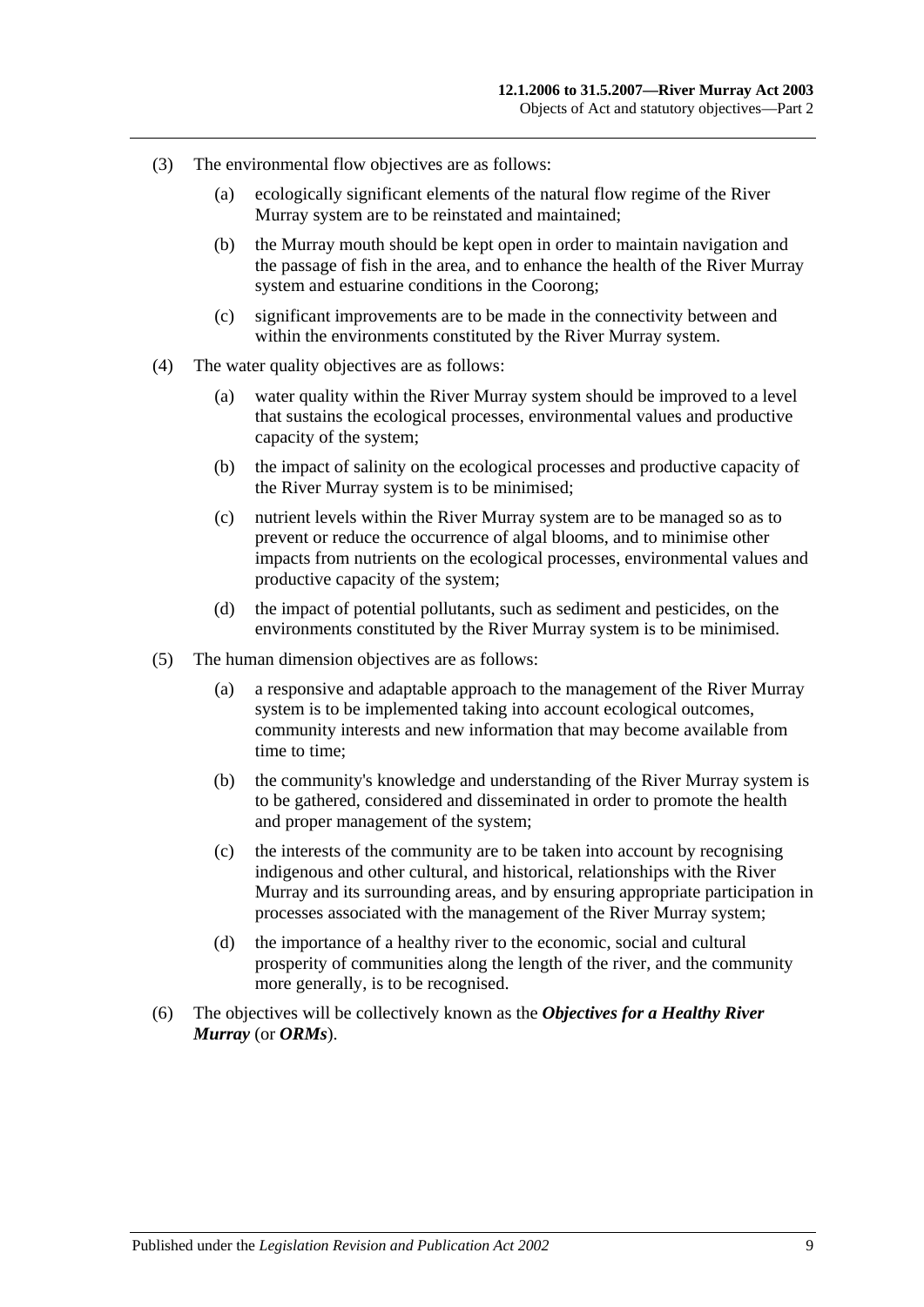### <span id="page-9-0"></span>**8—Administration of Act to achieve objects and objectives**

The Minister, the Court and other persons or bodies involved in the administration of this Act, and any other person or body required to consider the operation or application of this Act (whether acting under this Act or another Act), must act consistently with, and seek to further—

- (a) the objects of this Act; and
- (b) the ORMs.

# <span id="page-9-1"></span>**Part 3—Administration**

### <span id="page-9-2"></span>**Division 1—The Minister**

#### <span id="page-9-3"></span>**9—Functions and powers of the Minister**

- <span id="page-9-4"></span>(1) The functions of the Minister under this Act are—
	- (a) to prepare the Implementation Strategy; and
	- (b) to undertake a role in the development of statutory instruments that are to have application within the Murray-Darling Basin; and
	- (c) to provide advice with respect to the approval of activities proposed to be undertaken within the Murray-Darling Basin that may have an impact on the River Murray; and
	- (d) to consult with relevant persons, bodies or authorities, including indigenous peoples with an association with the River Murray, and with the wider community, about the goals or outcomes that should be adopted or pursued in order to achieve or advance the objects of this Act and the ORMs; and
	- (e) as far as reasonably practicable and appropriate—
		- (i) to act to integrate the administration of this Act with the administration of other legislation that may affect the River Murray; and
		- (ii) to promote the integration or co-ordination of policies, programs, plans and projects developed, administered or undertaken by other persons, bodies or authorities insofar as they are relevant to the protection, improvement or enhancement of the River Murray; and
	- (f) to institute, supervise or promote programs to protect, maintain or improve the River Murray; and
	- (g) to undertake monitoring programs to collect data on the state of the River Murray and other relevant information, and to assess and apply other information relevant to the River Murray obtained from other programs or sources; and
	- (h) to conduct or promote research and public education in relation to the protection, improvement or enhancement of the River Murray; and
	- (i) to keep the state of the River Murray under review; and
	- (j) to keep—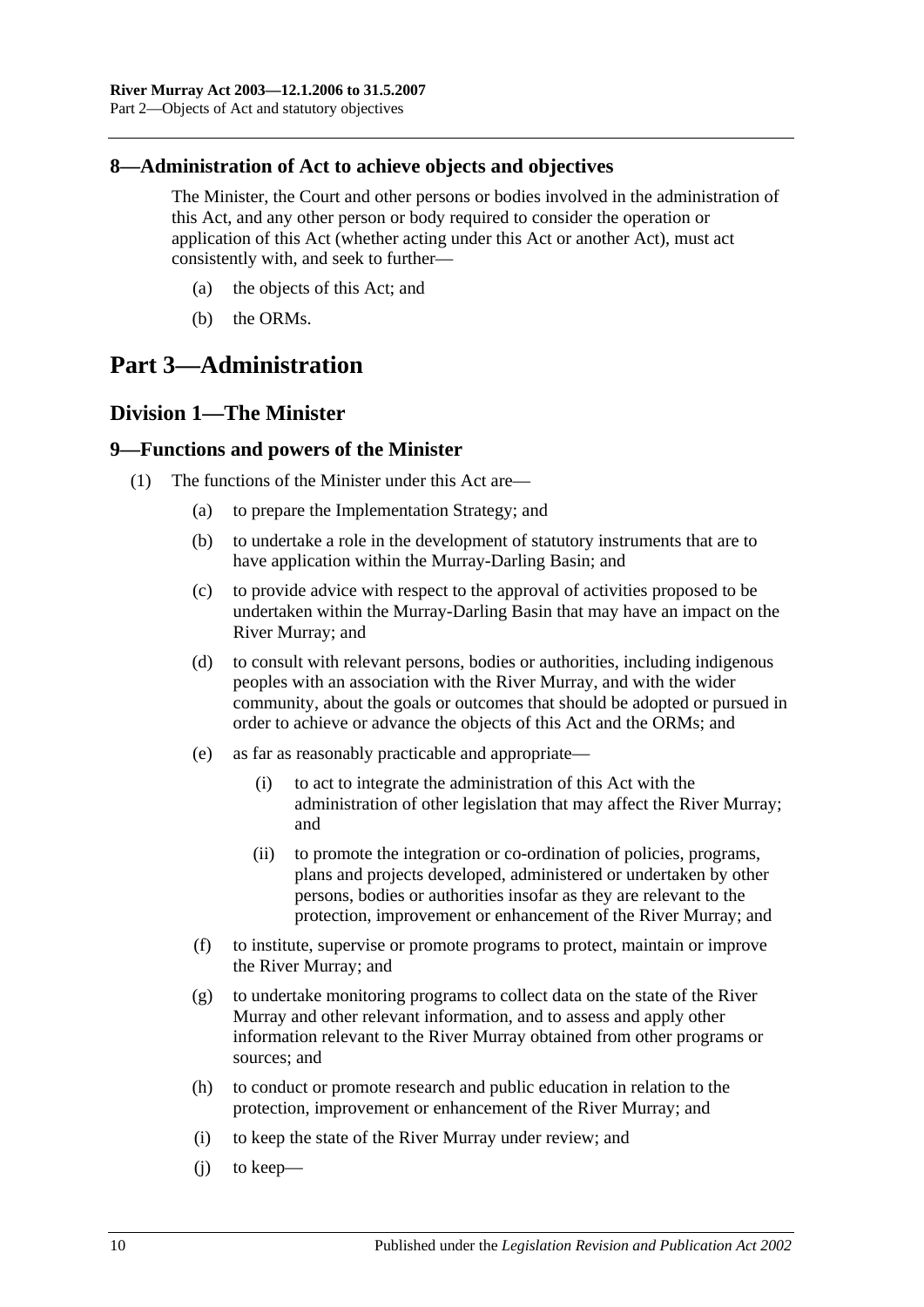- (i) the operation of this Act under review; and
- (ii) the operation of any related operational Act under review, insofar as may be relevant to the River Murray or to securing the objects of this Act; and
- $(k)$  to consider, as the Minister thinks fit—
	- (i) whether it is necessary or desirable to amend any Act (including this Act), or to modify any legislative policies or administrative practices (whether under this or any other Act) in order to advance the objects of this Act and the ORMs; or
	- (ii) whether additional Acts should be prescribed as related operational Acts for the purposes of this Act,

and to make recommendations in relation to these matters; and

- (l) to assess the extent to which the objects of this Act are being considered in the administration of other relevant Acts; and
- (m) to undertake the enforcement of this Act, especially in relation to the general duty of care; and
- (n) such other functions assigned to the Minister by or under this or any other Act.
- (2) The Minister—
	- (a) must consult with prescribed persons, bodies or authorities when acting in prescribed circumstances; and
	- (b) should, when consulting with indigenous peoples under [subsection](#page-9-4)  $(1)(d)$ , give special consideration to their particular needs; and
	- (c) should, when consulting with other people, give consideration to any special needs that they may have in the circumstances.
- (3) The administration of—
	- (a) this Act; and
	- (b) the *[Murray-Darling Basin Act](http://www.legislation.sa.gov.au/index.aspx?action=legref&type=act&legtitle=Murray-Darling%20Basin%20Act%201993) 1993*,

must be committed to the same Minister.

- (4) The Minister should adopt a leadership role in relation to the management of the Murray-Darling Basin.
- <span id="page-10-0"></span>(5) The Minister has the power to do anything necessary, expedient or incidental to—
	- (a) performing the functions of the Minister under this Act; or
	- (b) administering this Act or the *[Murray-Darling Basin Act](http://www.legislation.sa.gov.au/index.aspx?action=legref&type=act&legtitle=Murray-Darling%20Basin%20Act%201993) 1993*; or
	- (c) furthering the objects of this Act or the ORMs.
- (6) Without limiting the operation of [subsection](#page-10-0) (5), the Minister may—
	- (a) enter into any form of contract, agreement or arrangement; and
	- (b) acquire, hold, deal with and dispose of real and personal property or any interest in real or personal property; and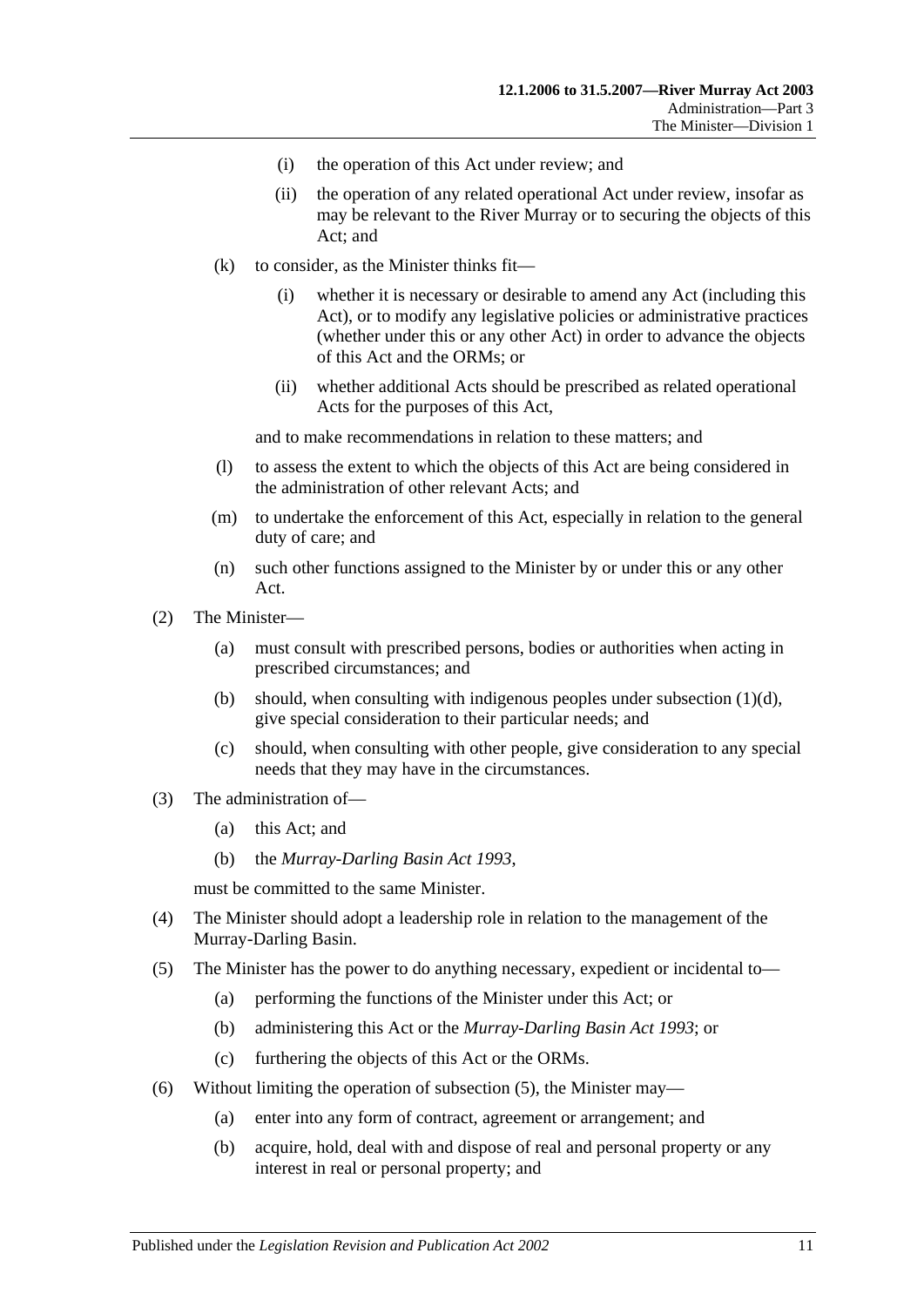- (c) carry out projects in relation to the River Murray (including projects that are relevant to the implementation of the *[Murray-Darling Basin Act](http://www.legislation.sa.gov.au/index.aspx?action=legref&type=act&legtitle=Murray-Darling%20Basin%20Act%201993) 1993*, the Agreement under that Act, or any resolution of the Ministerial Council under the Agreement under that Act); and
- (d) provide for the care, control, management, conservation or preservation of any land within the Murray-Darling Basin; and
- (e) act in conjunction with any other person or authority.

#### <span id="page-11-0"></span>**10—Annual report**

- (1) The Minister must on or before 30 September in each year prepare a report on the operation of this Act for the financial year ending on the preceding 30 June.
- (2) The report must include—
	- (a) information on the implementation of this Act (taking into account the provisions of the Implementation Strategy); and
	- (b) information on the extent to which the objects of this Act and the ORMs are being achieved; and
	- (c) reports on the following matters for the relevant financial year:
		- (i) the referral of matters to the Minister under any related operational Act; and
		- (ii) the enforcement of the general duty of care; and
		- (iii) action taken by the Minister or an authorised officer under [Part 8.](#page-24-0)
- (3) The Minister must cause a copy of the report to be laid before both Houses of Parliament within 6 sitting days after the report is prepared.

### <span id="page-11-1"></span>**11—Three-yearly reports**

- (1) The Minister must, on a three-yearly basis, undertake a review of this Act.
- (2) The review must include—
	- (a) an assessment of the interaction between this Act, the related operational Acts, and any other Act considered relevant by the Minister; and
	- (b) an assessment of the state of the River Murray, especially taking into account the ORMs,

and may include other matters determined by the Minister to be relevant to a review of this Act.

(3) The review must be undertaken so as to coincide with the end of a financial year and the outcome of the review must be reported on as part of the Minister's annual report to Parliament for that financial year.

### <span id="page-11-2"></span>**12—Power of delegation**

(1) The Minister may delegate to a body or person (including a person for the time being holding or acting in a specified office or position) a function or power of the Minister under this Act or any related operational Act.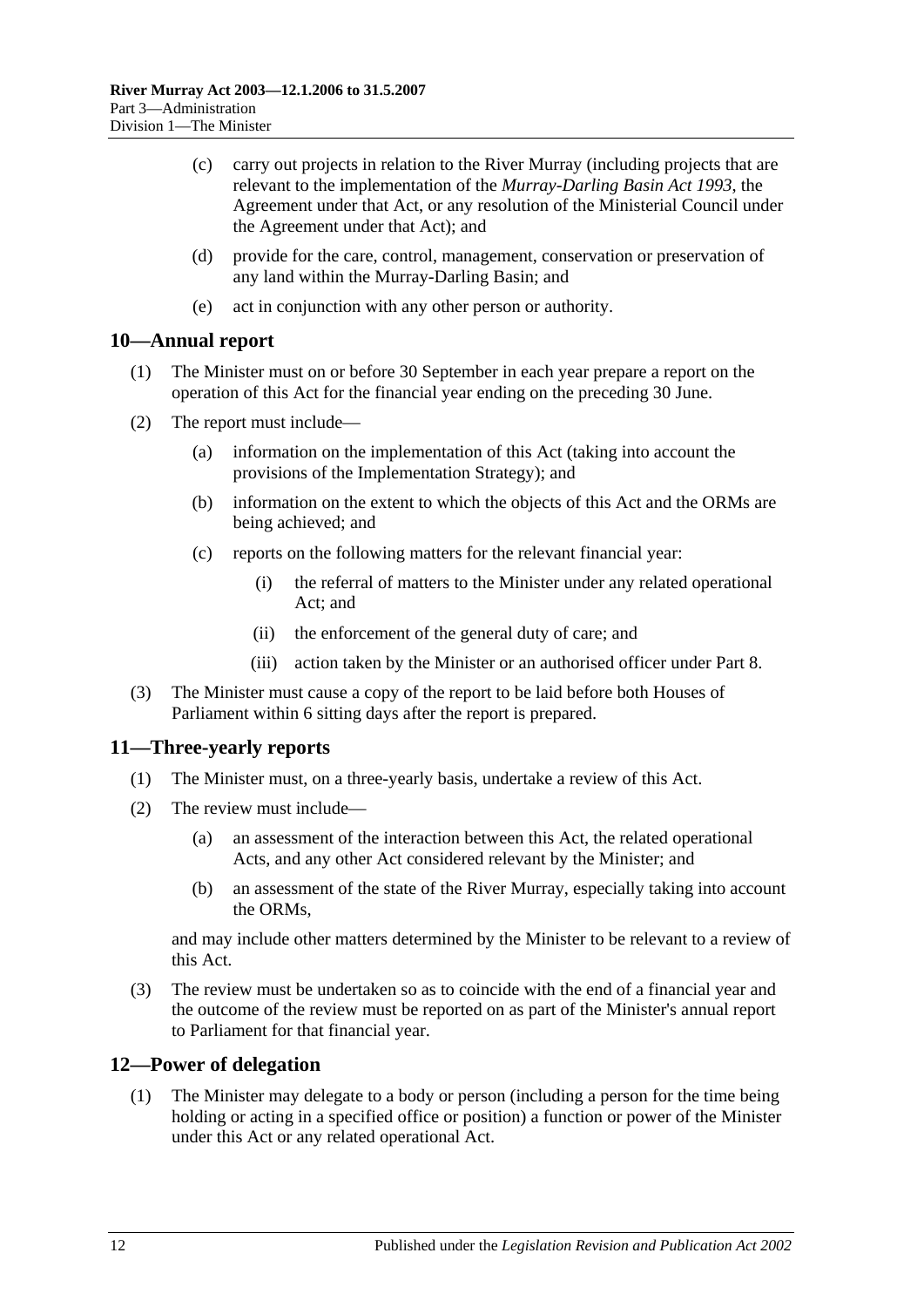- (2) A delegation under this section—
	- (a) must be by instrument in writing; and
	- (b) may be absolute or conditional; and
	- (c) does not derogate from the power of the Minister to act in any matter; and
	- (d) is revocable at will.
- (3) A function or power delegated under this section may, if the instrument of delegation so provides, be further delegated.

### <span id="page-12-0"></span>**Division 2—Authorised officers**

#### <span id="page-12-3"></span><span id="page-12-1"></span>**13—Appointment of authorised officers**

- (1) The Minister may appoint persons to be authorised officers for the purposes of this Act.
- (2) An appointment under [subsection](#page-12-3) (1) may be made subject to conditions or limitations specified in the instrument of appointment.
- (3) An authorised officer appointed under [subsection](#page-12-3) (1) must be issued with an identity card—
	- (a) containing the person's name and a photograph of the person; and
	- (b) stating that the person is an authorised officer for the purposes of this Act; and
	- (c) stating any limitations on the authorised officer's authority.
- (4) An authorised officer must, at the request of a person in relation to whom the authorised officer intends to exercise any powers under this Act, produce for the inspection of the person his or her identity card.

#### <span id="page-12-4"></span><span id="page-12-2"></span>**14—Powers of authorised officers**

- (1) An authorised officer may, as may reasonably be required in connection with the administration, operation or enforcement of this Act, at any reasonable time—
	- (a) enter any place;
	- (b) inspect any place, including the stratum lying below the surface of any land, and water on or under any land, and inspect any works, plant or equipment;
	- (c) enter and inspect any vehicle and for that purpose require a vehicle to stop, or to be presented for inspection at a place and time specified by the authorised officer, and board any vessel or craft;
	- (d) give directions with respect to the stopping, securing or movement of a vehicle, plant, equipment or other thing;
	- (e) require a person apparently in charge of a vessel or craft to facilitate any boarding;
	- (f) take measurements, including measurements of the flow of any water on or under any land or relating to any change in any aspect of the environment;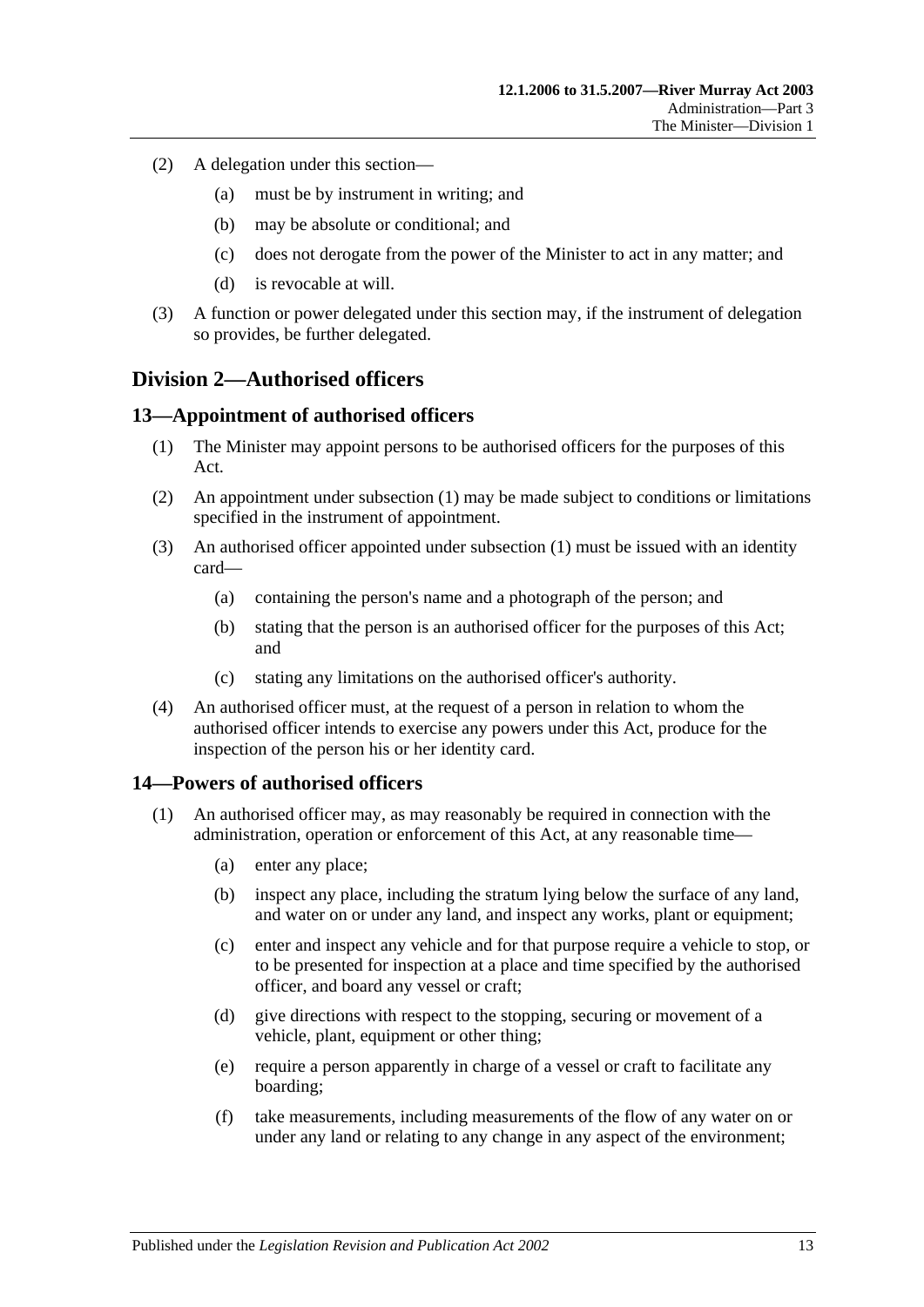- <span id="page-13-2"></span>(g) place any markers, pegs or other items or equipment in order to assist in environmental testing or monitoring;
- (h) take samples of any substance or thing from any place (including under any land), or vehicle, for analysis;
- (i) with the authority of a warrant issued by a magistrate, require any person to produce specified documents or documents of a specified kind, including a written record that reproduces in an understandable form information stored by computer, microfilm or other process;
- (j) examine, copy or take extracts from a document or information so produced or require a person to provide a copy of any such document or information;
- (k) take photographs, films, audio, video or other recordings;
- (l) examine or test any vehicle, plant, equipment, fitting or other thing, or cause or require it to be so examined or tested, or seize it or require its production for such examination or testing;
- (m) seize and retain anything that the authorised officer reasonably suspects has been used in, or may constitute evidence of, a contravention of this Act;
- (n) require a person who the authorised officer reasonably suspects has committed, is committing or is about to commit, a contravention of this Act to state the person's full name and usual place of residence and to produce evidence of the person's identity;
- (o) require a person to answer questions;
- (p) give directions reasonably required in connection with the exercise of a power conferred by any of the above paragraphs or otherwise in connection with the administration, operation or enforcement of this Act;
- (q) exercise other prescribed powers.
- <span id="page-13-0"></span>(2) Without limiting [subsection](#page-12-4) (1), an authorised officer may exercise a power under this section for the purpose of determining whether a management agreement is being, or has been, complied with.
- (3) An authorised officer must not exercise a power conferred by [subsection](#page-12-4) (1) or [\(2\)](#page-13-0) in respect of residential premises (but may exercise such a power in respect of any vessel or craft).
- (4) An authorised officer in exercising powers under this section may be accompanied by such assistants as are reasonably required in the circumstances.
- <span id="page-13-1"></span>(5) An authorised officer may use force to enter any place or vehicle—
	- (a) on the authority of a warrant issued by a magistrate; or
	- (b) if the authorised officer believes, on reasonable grounds, that the circumstances require immediate action to be taken.
- (6) A magistrate must not issue a warrant under [subsection](#page-13-1) (5) unless satisfied that there are reasonable grounds to believe—
	- (a) that a contravention of this Act has been, is being, or is about to be, committed in or on a place or vehicle; or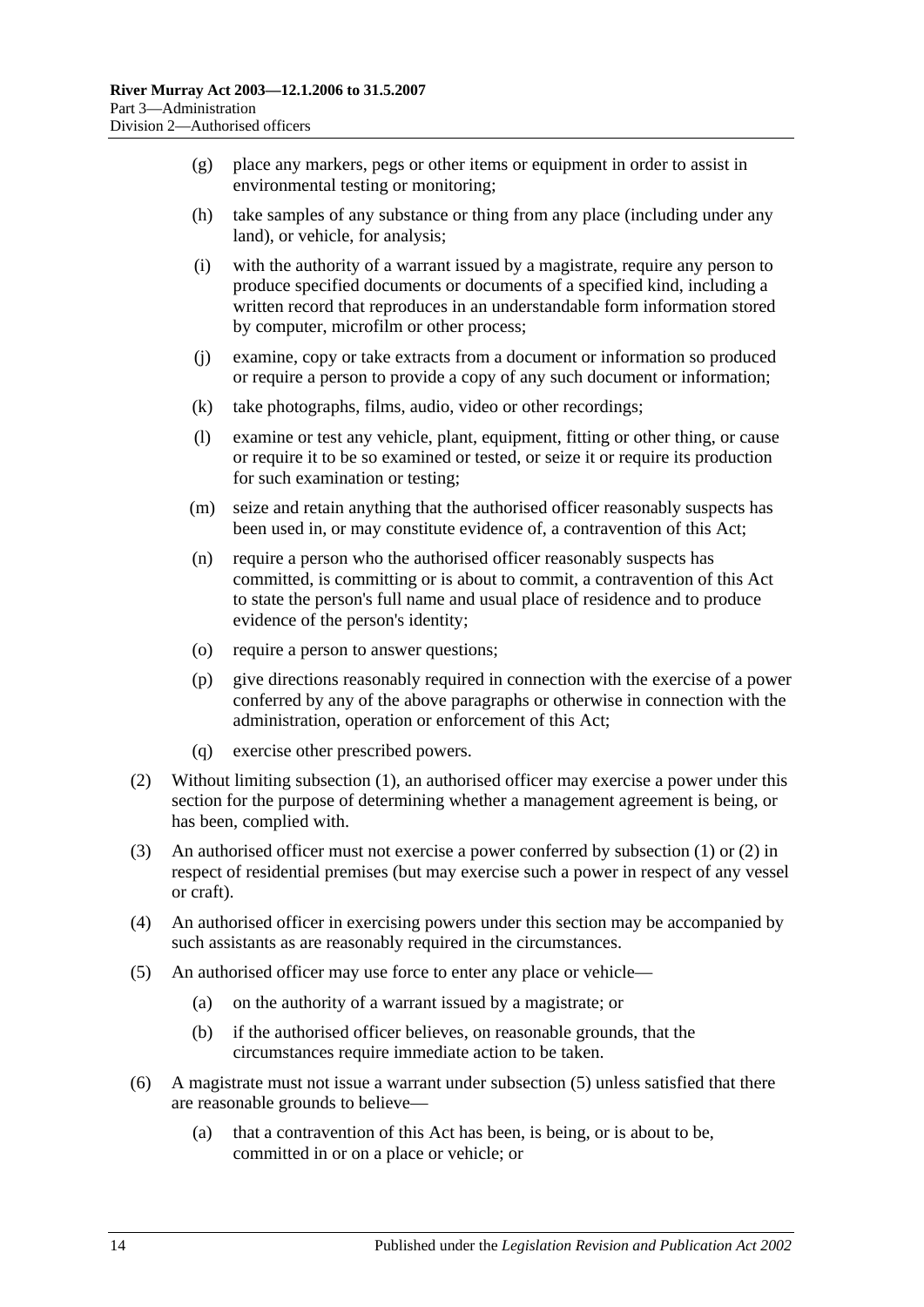- (b) that something may be found in or on a place or vehicle that has been used in, or constitutes evidence of, a contravention of this Act; or
- (c) that the circumstances require immediate action.
- (7) An application for the issue of a warrant under this section—
	- (a) may be made either personally or by telephone; and
	- (b) must be made in accordance with any procedures prescribed by the regulations.
- (8) If an authorised officer digs up any land under [subsection](#page-12-4) (1), the authorised officer must, after taking such steps as the authorised officer thinks fit in the exercise of powers under that subsection, insofar as is reasonably practicable, take steps to ensure that the land is restored to such state as is reasonable in the circumstances.
- (9) An authorised officer must, in taking any action under this section, have regard to any request made by any indigenous peoples with an association with the River Murray that the authorised officer (or authorised officers more generally) not enter a specified area.
- <span id="page-14-1"></span>(10) An authorised officer must, before exercising powers under this section in relation to a person, insofar as is reasonably practicable, provide to the person a copy of an information sheet that sets out information about the source and extent of the authorised officer's powers under this section, and about the action that may be taken against the person if he or she fails to comply with a requirement or direction of an authorised officer under this section.
- (11) For the purposes of [subsection](#page-14-1) (10), an *information sheet* is a document approved by the Minister for the purposes of that subsection.

#### <span id="page-14-0"></span>**15—Hindering etc persons engaged in the administration of this Act**

- (1) A person who—
	- (a) without reasonable excuse hinders or obstructs an authorised officer or other person engaged in the administration of this Act; or
	- (b) fails to answer a question put by an authorised officer to the best of his or her knowledge, information or belief; or
	- (c) produces a document or record that he or she knows, or ought to know, is false or misleading in a material particular; or
	- (d) fails without reasonable excuse to comply with a requirement or direction of an authorised officer under this Act; or
	- (e) uses abusive, threatening or insulting language to an authorised officer, or a person assisting an authorised officer; or
	- (f) falsely represents, by words or conduct, that he or she is an authorised officer,

is guilty of an offence.

Maximum penalty: \$20 000.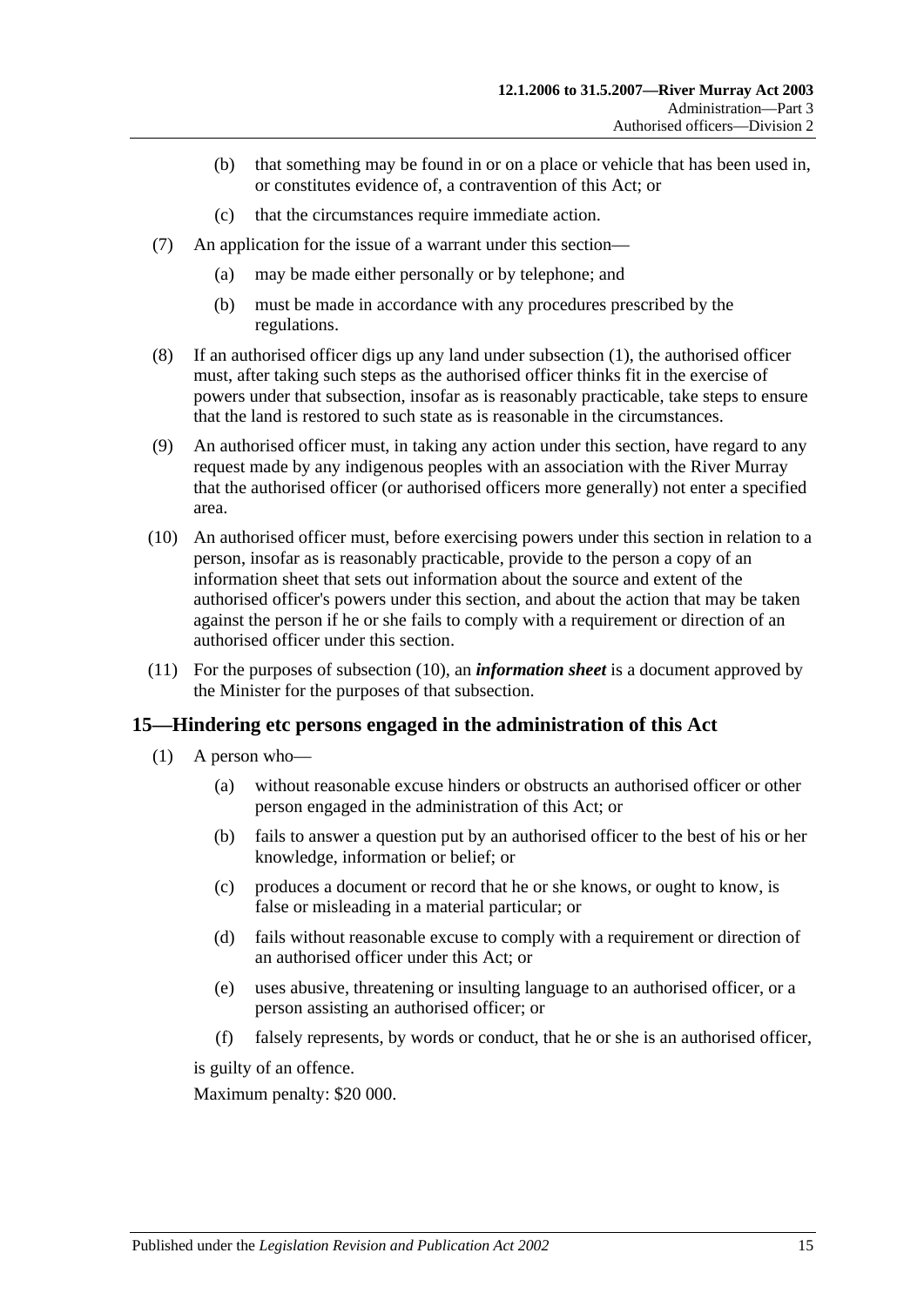- (2) A person (other than an authorised officer) who, without the permission of the Minister, removes, destroys or interferes with any marker, peg or other item or equipment placed under section  $14(1)(g)$  is guilty of an offence. Maximum penalty: \$10 000.
- (3) An authorised officer, or a person assisting an authorised officer, who—
	- (a) addresses offensive language to any person; or
	- (b) without lawful authority hinders or obstructs or uses or threatens to use force in relation to any other person,

is guilty of an offence.

Maximum penalty: \$10 000.

#### <span id="page-15-0"></span>**16—Protection from self-incrimination**

A person is not obliged to answer a question or to produce a document or record as required under this Division if to do so might tend to incriminate the person or make the person liable to a penalty.

# <span id="page-15-1"></span>**Part 4—Ministerial activities and arrangements associated with the River Murray**

#### <span id="page-15-2"></span>**Division 1—Minister may undertake works**

#### <span id="page-15-4"></span><span id="page-15-3"></span>**17—Minister may undertake works**

- (1) For the purposes of—
	- (a) furthering the objects of this Act or the ORMs; or
	- (b) carrying out any project in relation to the River Murray; or
	- (c) performing any function of the Minister under this Act,

the Minister may construct, maintain or remove such works, and undertake any work, as the Minister thinks fit.

- <span id="page-15-5"></span>(2) Without limiting the operation of [subsection](#page-15-4) (1), the works may include—
	- (a) infrastructure and other devices constructed, established or used for the purposes of—
		- (i) altering or managing the flow of water; or
		- (ii) altering or managing water levels, including altering or managing the level of any ground water, surface water or water within soils, or altering or managing water-quality factors, including salinity, nutrients, turbidity and algae;
	- (b) infrastructure and other devices constructed, established or used for the purposes of—
		- (i) protecting or monitoring any aspect of the natural resources of the River Murray; or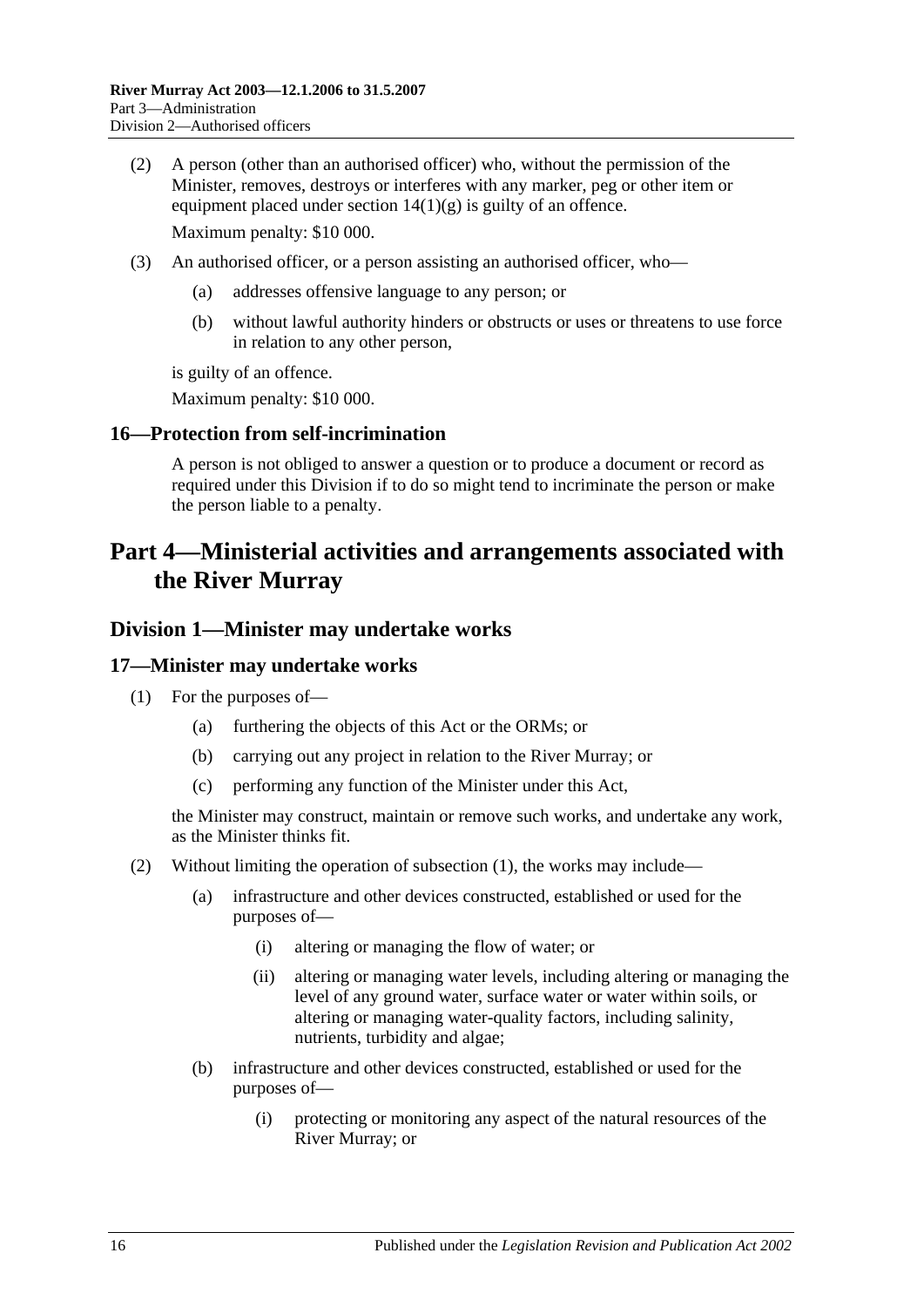- (ii) improving, enhancing or re-establishing any aspect of the natural resources of the River Murray; or
- (iii) implementing any other form of environmental improvement program;
- (c) works constituting channels, drains, culverts or bridges;
- (d) works constituting storage or workshop facilities, camps or service facilities.
- (3) Without limiting the operation of [subsection](#page-15-4) (1) or [\(2\),](#page-15-5) the work undertaken by the Minister may include—
	- (a) establishing, altering or removing any bank or levee;
	- (b) activities associated with environmental testing or evaluation.

### <span id="page-16-0"></span>**Division 2—Management agreements**

#### <span id="page-16-2"></span><span id="page-16-1"></span>**18—Management agreements**

- (1) The Minister may enter into an agreement (a *management agreement*) relating to—
	- (a) the conservation or management of water;
	- (b) the preservation, conservation, management, enhancement or re-establishment of any aspect of the natural resources of the River Murray;
	- (c) any other matter associated with furthering the objects of this Act or the ORMs,

with the owner of any land within the Murray-Darling Basin.

- <span id="page-16-3"></span>(2) Without limiting the operation of [subsection](#page-16-2) (1), a management agreement may, with respect to the land to which it relates—
	- (a) require specified work or work of a specified kind be carried out on the land, or authorise the performance of work on the land;
	- (b) restrict the nature of any work that may be carried out on the land;
	- (c) prohibit or restrict specified activities or activities of a specified kind on the land;
	- (d) provide for the care, control, management or operation of any infrastructure, plant or equipment;
	- (e) provide for the management of any matter in accordance with a particular management plan (which may then be varied from time to time by agreement between the Minister and the owner of the land);
	- (f) provide for the adoption or implementation of environment protection measures or environment improvement programs;
	- (g) provide for the testing or monitoring of any aspect of the natural resources of the River Murray;
	- (h) provide for financial, technical or other professional advice or assistance to the owner of land with respect to any relevant matter;
	- (i) provide for a remission or exemption in respect of a levy under Division 1 of Part 8 of the *[Water Resources Act](http://www.legislation.sa.gov.au/index.aspx?action=legref&type=act&legtitle=Water%20Resources%20Act%201997) 1997*;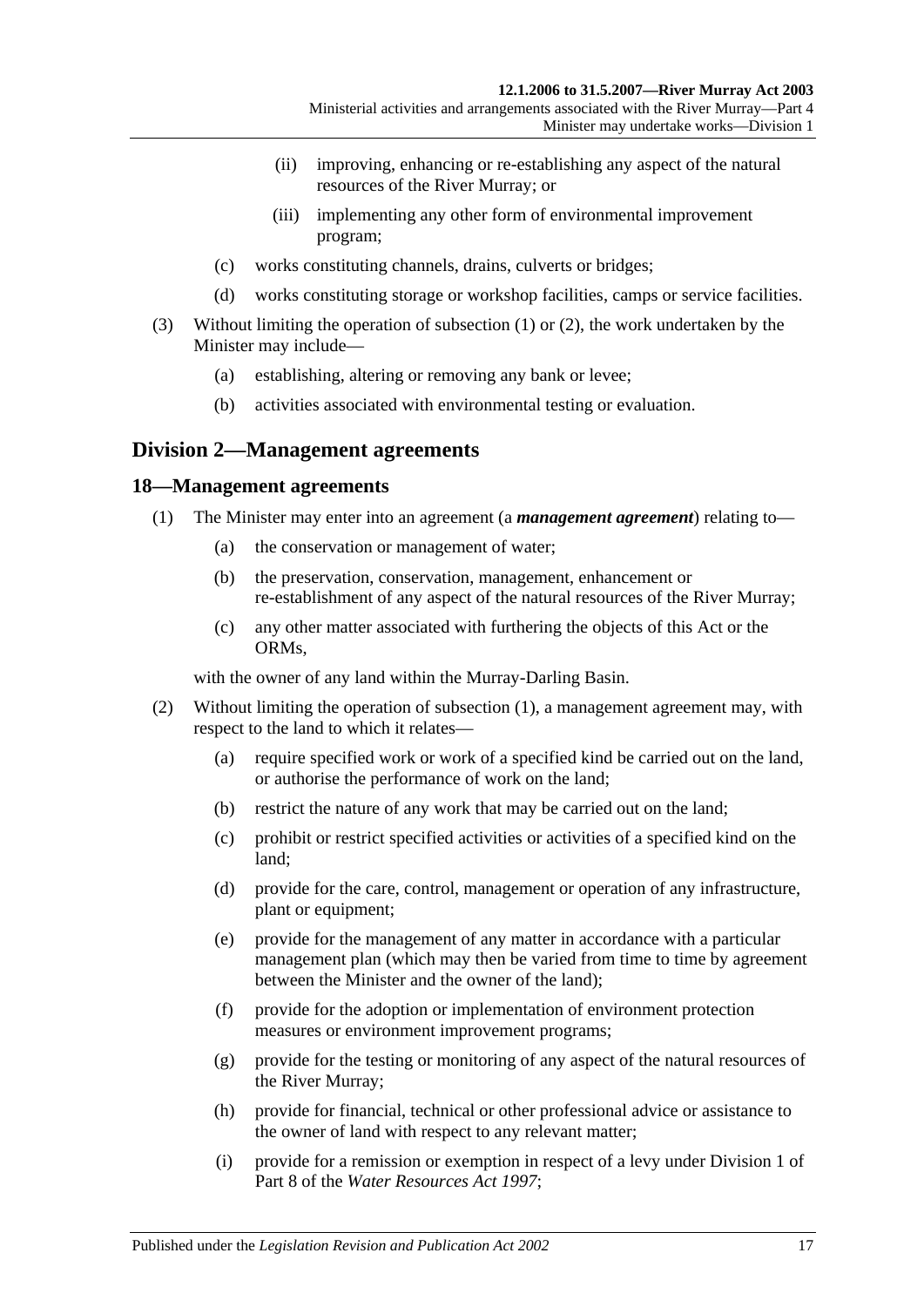- <span id="page-17-2"></span>(j) provide for remission of rates or taxes in respect of the land;
- (k) provide for the Minister to pay to the owner of the land an amount as an incentive to enter into the agreement.
- (3) The Minister should take reasonable steps to consult with the relevant council before entering into a management agreement that provides for the remission of any council rates under [subsection](#page-17-2) (2)(j).
- (4) A term of management agreement under [subsection](#page-16-3) (2)(i) or [\(j\)](#page-17-2) has effect despite any other Act or law to the contrary.
- <span id="page-17-3"></span>(5) The Registrar-General must, on the application of a party to a management agreement, note the agreement against the relevant instrument of title or, in the case of land not under the provisions of the *[Real Property Act](http://www.legislation.sa.gov.au/index.aspx?action=legref&type=act&legtitle=Real%20Property%20Act%201886) 1886*, against the land.
- (6) A management agreement has no force or effect under this Act until a note is made under [subsection](#page-17-3) (5).
- (7) Where a note has been entered under [subsection](#page-17-3) (5), the agreement is binding on each owner of the land from time to time whether or not the owner was the person with whom the agreement was made and despite the provisions of the *[Real Property](http://www.legislation.sa.gov.au/index.aspx?action=legref&type=act&legtitle=Real%20Property%20Act%201886)  Act [1886](http://www.legislation.sa.gov.au/index.aspx?action=legref&type=act&legtitle=Real%20Property%20Act%201886)*, and on any occupier of the land.
- (8) The Registrar-General must, if satisfied on the application of the Minister or the owner of the land that an agreement in relation to which a note has been made under this section has been rescinded or amended, enter a note of the rescission or amendment against the instrument of title, or against the land (but must otherwise ensure that the note is not removed once made).
- (9) Except to the extent that the agreement provides for a remission or exemption under [subsection](#page-16-3) (2)(i) or [\(j\),](#page-17-2) a management agreement does not affect the obligations of an owner or occupier of land under any other Act.

### <span id="page-17-0"></span>**Division 3—Entry onto land**

### <span id="page-17-4"></span><span id="page-17-1"></span>**19—Entry onto land**

- (1) For the purposes of—
	- (a) undertaking any work or other activity in connection with—
		- (i) furthering the objects of this Act or the ORMs; or
		- (ii) carrying out any project in relation to the River Murray; or
		- (iii) exercising any power or performing any function of the Minister under this Act; or
	- (b) undertaking an activity in connection with a management agreement,

a person authorised by the Minister may—

- (c) enter or pass over any land that is not vested in the Minister;
- (d) bring onto any land that is not vested in the Minister any vehicles, plant or equipment;
- (e) temporarily occupy any land that is not vested in the Minister and carry out work on that land.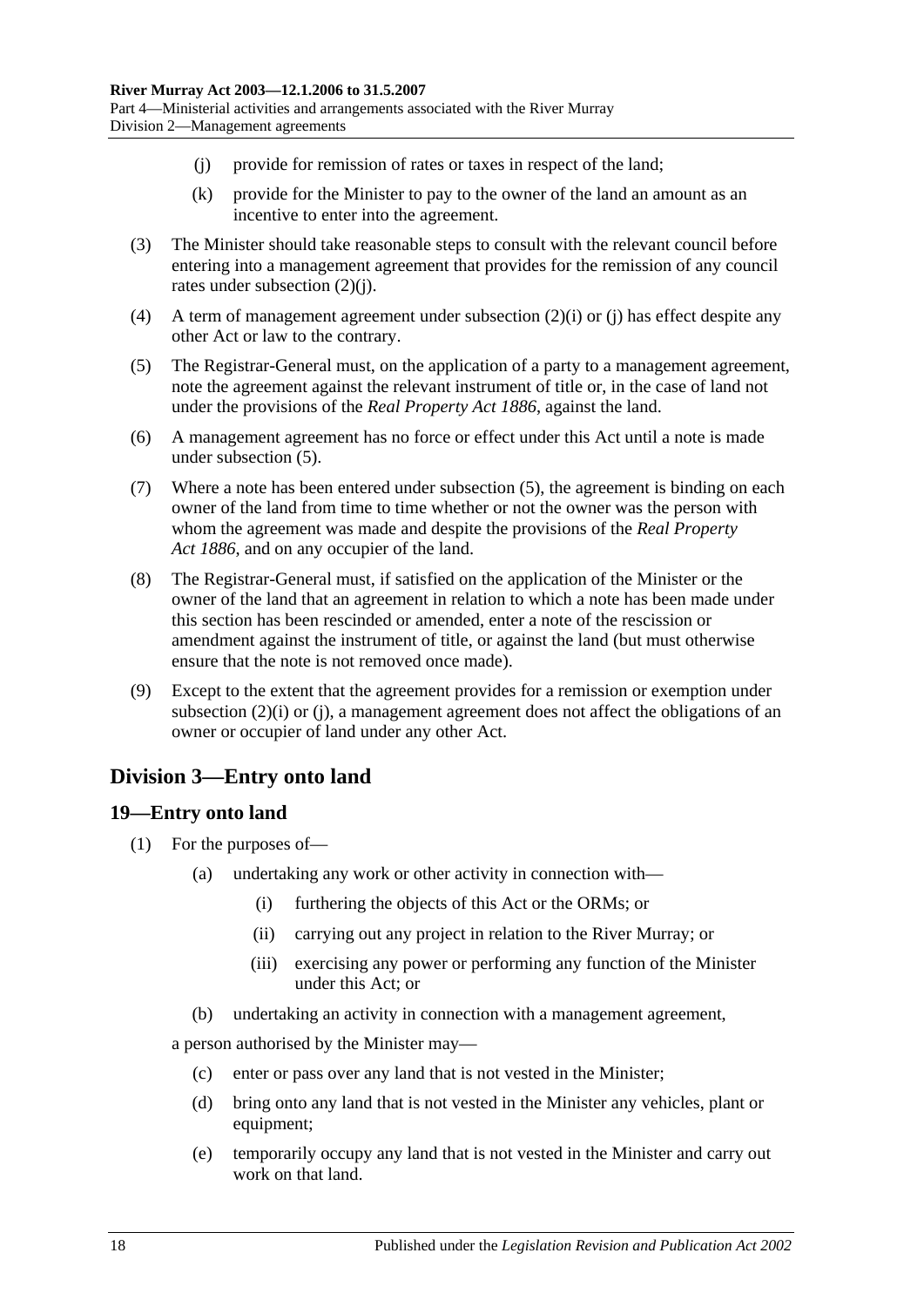- (2) A person must, in exercising a power under [subsection](#page-17-4) (1), insofar as is reasonably practicable—
	- (a) minimise disturbance to any land; and
	- (b) ensure that any land disturbed by the exercise of the power is restored to its previous condition after the completion of any work or activity (unless the Minister and the owner of the relevant land come to some other arrangement); and
	- (c) co-operate with any owner or occupier of the land.
- (3) No compensation is payable with respect to the exercise of a power under this section.
- (4) A person must not, without reasonable excuse, hinder or obstruct a person exercising a power under this section.

Maximum penalty: \$20 000.

(5) This section does not limit or derogate from the powers of the Minister or an authorised officer under another provision of this Act.

### <span id="page-18-0"></span>**Division 4—Compulsory acquisition of land**

### <span id="page-18-1"></span>**20—Compulsory acquisition of land**

- (1) The Minister may acquire land under this section where the Minister considers that the acquisition of the land is reasonably necessary to further the objects of this Act or the implementation of the ORMs.
- (2) The *[Land Acquisition Act](http://www.legislation.sa.gov.au/index.aspx?action=legref&type=act&legtitle=Land%20Acquisition%20Act%201969) 1969* applies to the acquisition of land in pursuance of this section.
- (3) Nothing in this section affects—
	- (a) the ability of the Minister to acquire land by agreement;
	- (b) the operation of any other section of this Act.

# <span id="page-18-2"></span>**Part 5—Implementation Strategy**

### <span id="page-18-3"></span>**21—Implementation Strategy**

- (1) The Minister must prepare and maintain a plan to be called the *River Murray Act Implementation Strategy*.
- (2) The Implementation Strategy must—
	- (a) set out the priorities that the Minister will pursue in order to achieve the objects of this Act and to further the implementation of the ORMs; and
	- (b) set out strategies that the Minister intends to adopt to meet those priorities; and
	- (c) take into account the State Natural Resources Management Plan and the Planning Strategy,

and may include other matters as the Minister thinks fit.

(3) The Minister must review the Implementation Strategy at least once in every five years.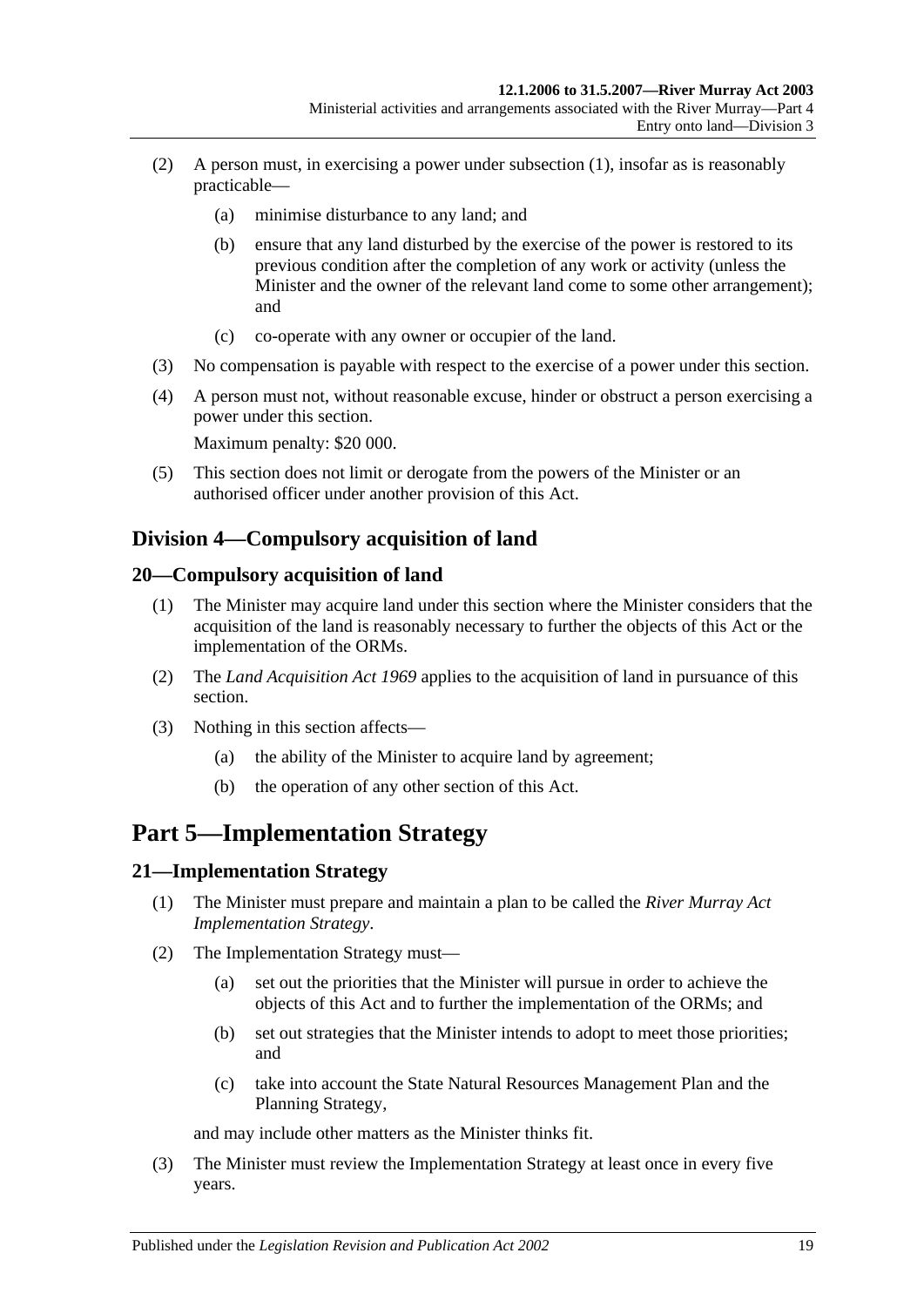- (4) The Minister may amend the Implementation Strategy from time to time.
- (5) The Minister should, in preparing the Implementation Strategy or undertaking a review of the Implementation Strategy, take into account any statutory instrument under a related operational Act that has application within the Murray-Darling Basin and that may be relevant to the operation of this Act, and may take into account such other strategies and policies as the Minister thinks fit.
- (6) The Implementation Strategy may incorporate such documents, policy statements, proposals and other matters as the Minister thinks fit.
- (7) The Minister must—
	- (a) make appropriate provision for the publication of the Implementation Strategy (including by ensuring that notice of the availability of the Implementation Strategy is published in the Gazette); and
	- (b) ensure that copies of the Implementation Strategy are reasonably available for inspection (without charge) and purchase by the public at a place or places determined by the Minister; and
	- (c) ensure that notice of any amendment to the Implementation Strategy is published in the Gazette within a reasonable time after the amendment is made.
- (8) The Implementation Strategy is an expression of policy and does not affect rights or liabilities (whether of a substantive, procedural or other nature).

# <span id="page-19-0"></span>**Part 6—Development of related policies and consideration of activities**

### <span id="page-19-1"></span>**22—Development of related policies and consideration of activities**

- <span id="page-19-3"></span>(1) This section applies to—
	- (a) a statutory instrument that is to have application within the Murray-Darling Basin referred to the Minister (whether for approval, endorsement, concurrence, consultation, comment or other form of consideration or assessment) under or pursuant to—
		- (i) a related operational Act; or
		- (ii) [subsection](#page-19-2) (2); or
	- (b) an application for a statutory authorisation referred to the Minister (whether for approval (or refusal), endorsement, concurrence, consultation, comment or other form of consideration or assessment) under or pursuant to a related operational Act or under or pursuant to a condition imposed by the Minister under this section.
- <span id="page-19-2"></span>(2) For the purposes of [subsection](#page-19-3)  $(1)(a)(ii)$ , the Governor may, by regulation, require that statutory instruments of a prescribed class under an Act, when being considered, prepared, reviewed, amended or varied, be referred to the Minister under this Act at a time, or in a manner, specified by the regulation (and any such regulation will have effect despite any other Act or law).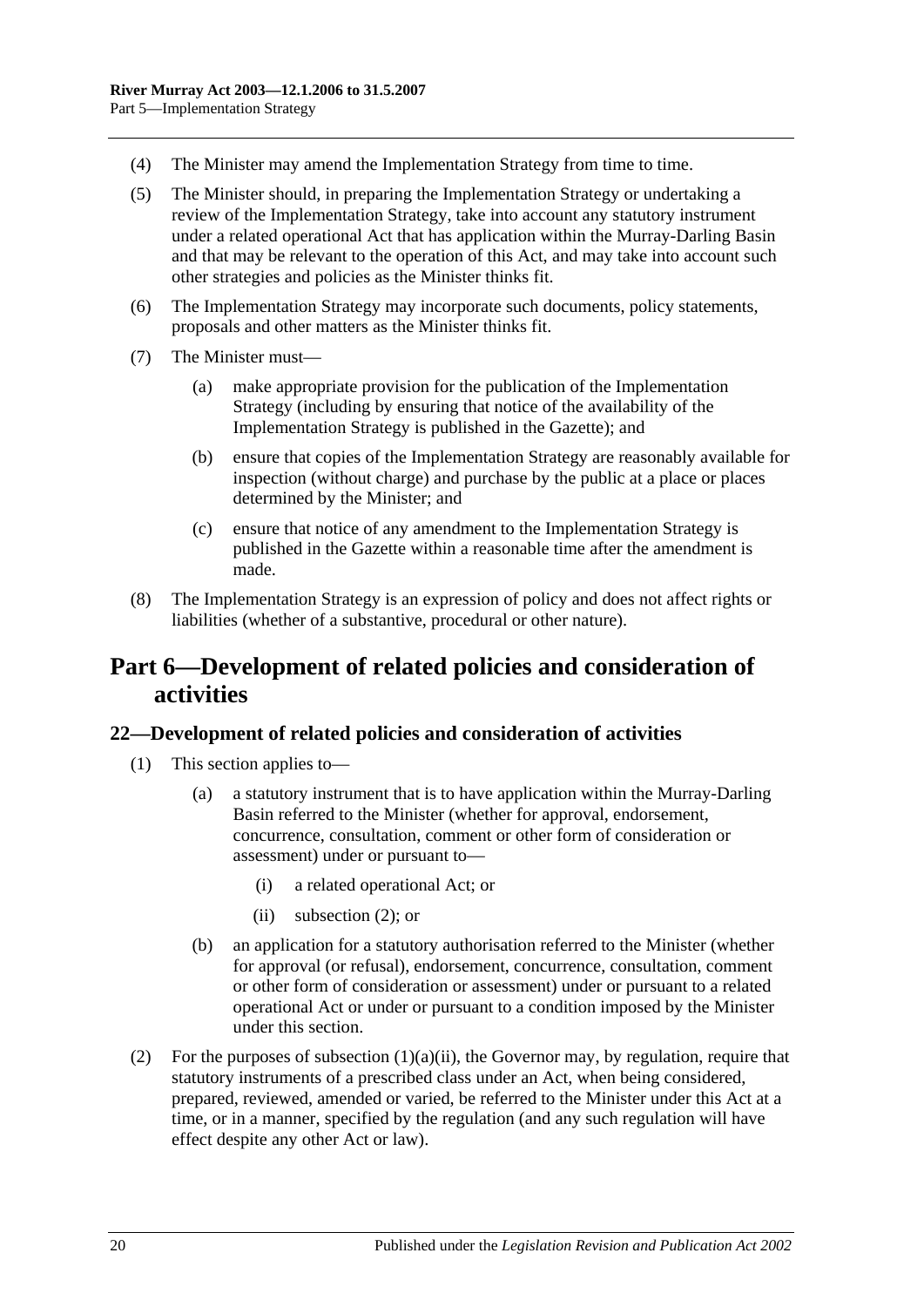- (4) The Minister must, in acting with respect to a statutory instrument or an application for a statutory authorisation to which this section applies—
	- (a) take into account, and seek to further—
		- (i) the objects of this Act; and
		- (ii) the ORMs; and
	- (b) in the case of a statutory instrument—take into account—
		- (i) the terms or requirements of the Agreement under the *[Murray-Darling Basin Act](http://www.legislation.sa.gov.au/index.aspx?action=legref&type=act&legtitle=Murray-Darling%20Basin%20Act%201993) 1993*; and
		- (ii) any relevant resolution of the Ministerial Council under the Agreement under the *[Murray-Darling Basin Act](http://www.legislation.sa.gov.au/index.aspx?action=legref&type=act&legtitle=Murray-Darling%20Basin%20Act%201993) 1993*; and
	- (c) in the case of an application for a statutory authorisation—take into account—
		- (i) the extent to which an activity proposed to be undertaken pursuant to the statutory authorisation may affect the River Murray; and
		- (ii) the extent to which any similar activity is being undertaken, or is likely to be undertaken in the foreseeable future, in any other part of the Murray-Darling Basin and, insofar as it is or it may be, the accumulative effects, or anticipated accumulative effects, (if any) of the activity or activities on the River Murray; and
		- (iii) the views, responses or requirements of any other person or body that, in the opinion of the Minister, are relevant to an assessment by the Minister of the statutory authorisation; and
		- (iv) the terms or requirements of the Agreement under the *[Murray-Darling Basin Act](http://www.legislation.sa.gov.au/index.aspx?action=legref&type=act&legtitle=Murray-Darling%20Basin%20Act%201993) 1993*; and
		- (v) any policy published by the Minister under [subsection](#page-22-0) (11) (if relevant), or such other policy as the Minister thinks fit,

and may take into account such other matters as the Minister thinks fit.

- (5) If the Minister considers that he or she cannot endorse or otherwise agree with a statutory instrument referred to the Minister (on any basis) under or pursuant to this or any other Act, or the Minister considers that an amendment should be made to such a statutory instrument, and the authority responsible for the preparation of the instrument or the Minister responsible for the administration of the Act under which the statutory instrument has been prepared (the *relevant Minister*) does not agree with the position taken by the Minister, the Minister responsible for the administration of this Act or the relevant Minister may take steps to refer the matter to the Governor and the Governor will determine the matter (and any decision taken by the Governor will be taken to be a decision of both Ministers (and of any other relevant authority) and will have effect despite any other Act or law).
- (6) If the Minister is of the opinion—
	- (a) that an activity proposed to be undertaken pursuant to a statutory authorisation would or could cause harm to the River Murray; but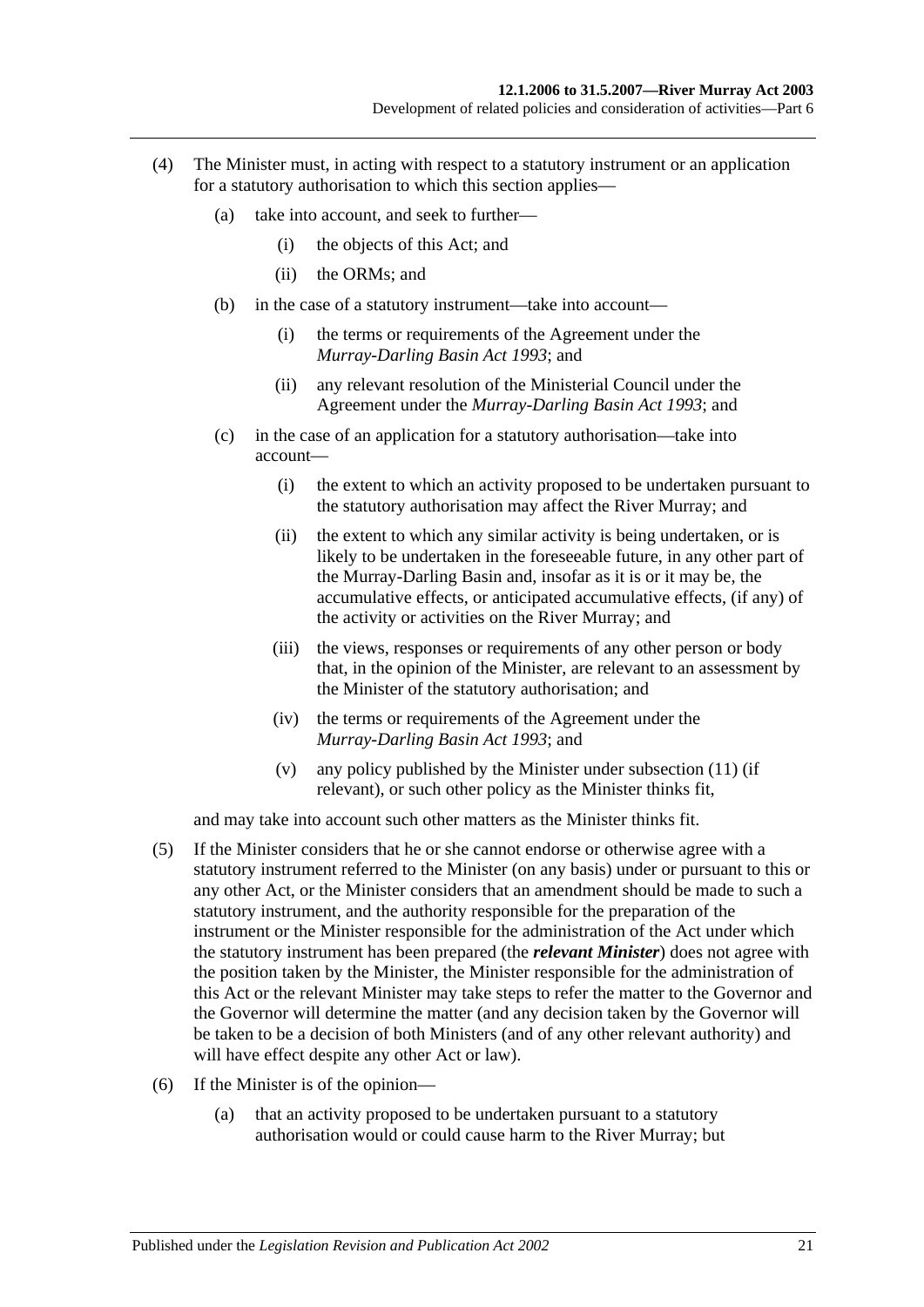- (b) that there is insufficient information available to the Minister to enable the Minister to assess the likelihood of harm, or the extent or impact of harm, to the River Murray; and
- (c) that it is necessary to carry out further investigations, or to obtain further information, before an application for the statutory authorisation can be dealt with by the Minister,

the Minister may, by notice issued in accordance with the regulations, extend any period specified by or under a related operational Act as the period within which the Minister must (or should) deal with the application or that otherwise relates to the period within which the Minister may (or should) respond (and any such notice will have effect despite the provisions of the related operational Act).

- <span id="page-21-0"></span>(7) If the Minister considers that conditions should be imposed with respect to any statutory authorisation granted on an application referred to the Minister, the Minister may direct that the statutory authorisation should not be granted without the imposition of conditions specified by the Minister (and any such direction will have effect despite any other Act or law (but not so as to affect a determination or decision of the Governor under this or any other Act)).
- (8) Without limiting the operation of [subsection](#page-21-0) (7), a condition may include—
	- (a) a requirement that the person to whom the statutory authorisation is granted, or who otherwise has the benefit of the statutory authorisation, enter into a bond in such sum and subject to such terms and conditions specified by the Minister, or enter into some other arrangement specified by the Minister (which may include payment of a sum or sums of money into an approved account), to ensure that money is available to address the costs of any damage to the River Murray in the event of a breach of any term or condition of the statutory authorisation;
	- (b) a requirement that a person to whom the statutory authorisation is granted, or who otherwise has the benefit of the statutory authorisation, undertake any steps necessary to off-set or protect against any adverse impact on the River Murray on account of any activity undertaken pursuant to the authorisation, including by the payment of a sum or sums of money into an approved account in accordance with a scheme specified by the Minister;
	- (c) a requirement that the person to whom the statutory authorisation is granted, or who otherwise has the benefit of the statutory authorisation—
		- (i) develop to the satisfaction of the Minister an environment improvement program containing requirements specified by the Minister, and then comply with the requirements of that program to the satisfaction of the Minister; or
		- (ii) participate in a specified environment improvement program (including a program that applies with respect to another part of the River Murray) to the satisfaction of the Minister;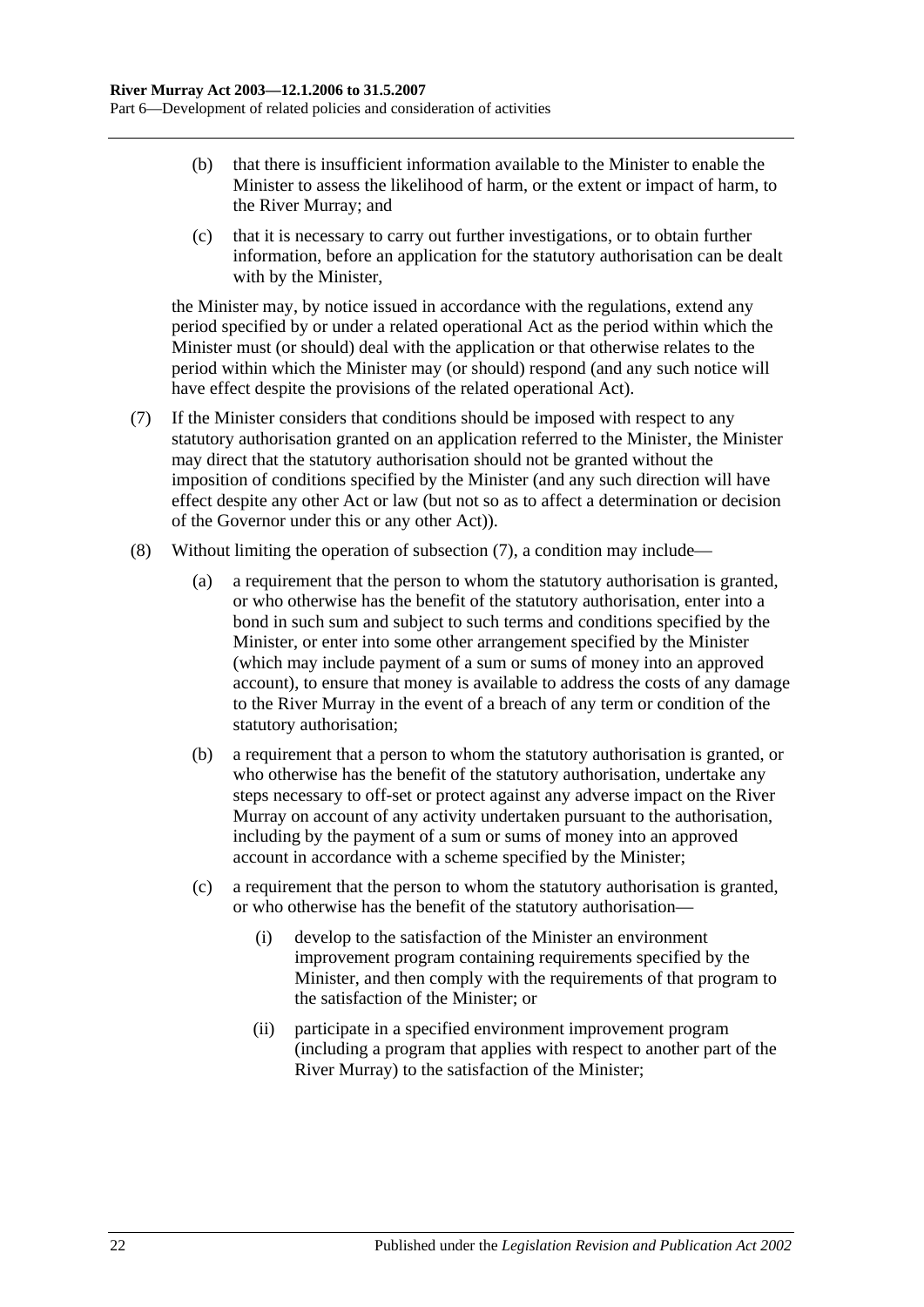- (d) a requirement that a person to whom the statutory authorisation is granted, or who otherwise has the benefit of the statutory authorisation, participate in any other form of scheme to protect, restore or otherwise benefit the River Murray specified by the Minister (including a scheme established by the Minister or any other person or body that has effect in relation to another part of the River Murray and including by the payment of a sum or sums of money into an approved account for the purposes of the scheme);
- (e) a requirement that a person to whom the statutory authorisation is granted, or who otherwise has the benefit of the statutory authorisation, comply with any specified code or standard prepared or published by the Minister or by another person or body specified by the Minister;
- (f) a requirement that if application is made in due course for the renewal or extension of the statutory authorisation, then that application must also be referred to the Minister.
- (9) If an application for the renewal or extension of a statutory authorisation is referred to the Minister, then this section will apply in relation to the application as if it were an application for a new statutory authorisation.
- (10) The Minister may, by notice in writing to another authority or any other person, request that specified information be provided to the Minister to enable the Minister to consider any matter relevant to the Minister's consideration or assessment of a matter referred to the Minister in a case where this section applies (and the other authority or person must not, without reasonable excuse, fail to comply with a request of the Minister under this subsection).
- <span id="page-22-0"></span>(11) The Minister may, by notice in the Gazette and in such other manner as the Minister thinks fit, publish policies in connection with the Minister's function in assessing applications for statutory authorisations to which this section applies.
- <span id="page-22-2"></span>(12) A policy published by the Minister under [subsection](#page-22-0) (11) may—
	- (a) specify matters that the Minister may take into account in assessing applications for specified classes of statutory authorisations;
	- (b) specify conditions that the Minister may impose with respect to specified classes of statutory authorisations;
	- (c) specify cases or circumstances where the Minister may oppose the granting of specified classes of statutory authorisations;
	- (d) specify such other matters as the Minister thinks fit.
- <span id="page-22-1"></span>(13) A policy published by the Minister under [subsection](#page-22-0)  $(11)$ —
	- (a) may make different provision according to circumstances specified by the policy; and
	- (b) may be varied by the Minister, by notice published in the Gazette.
- (14) The publication of a policy under [subsection](#page-22-0) (11) does not limit or affect—
	- (a) the development, adoption or application of other policies (which may or may not be published) by the Minister; or
	- (b) the consideration of any other matter by the Minister.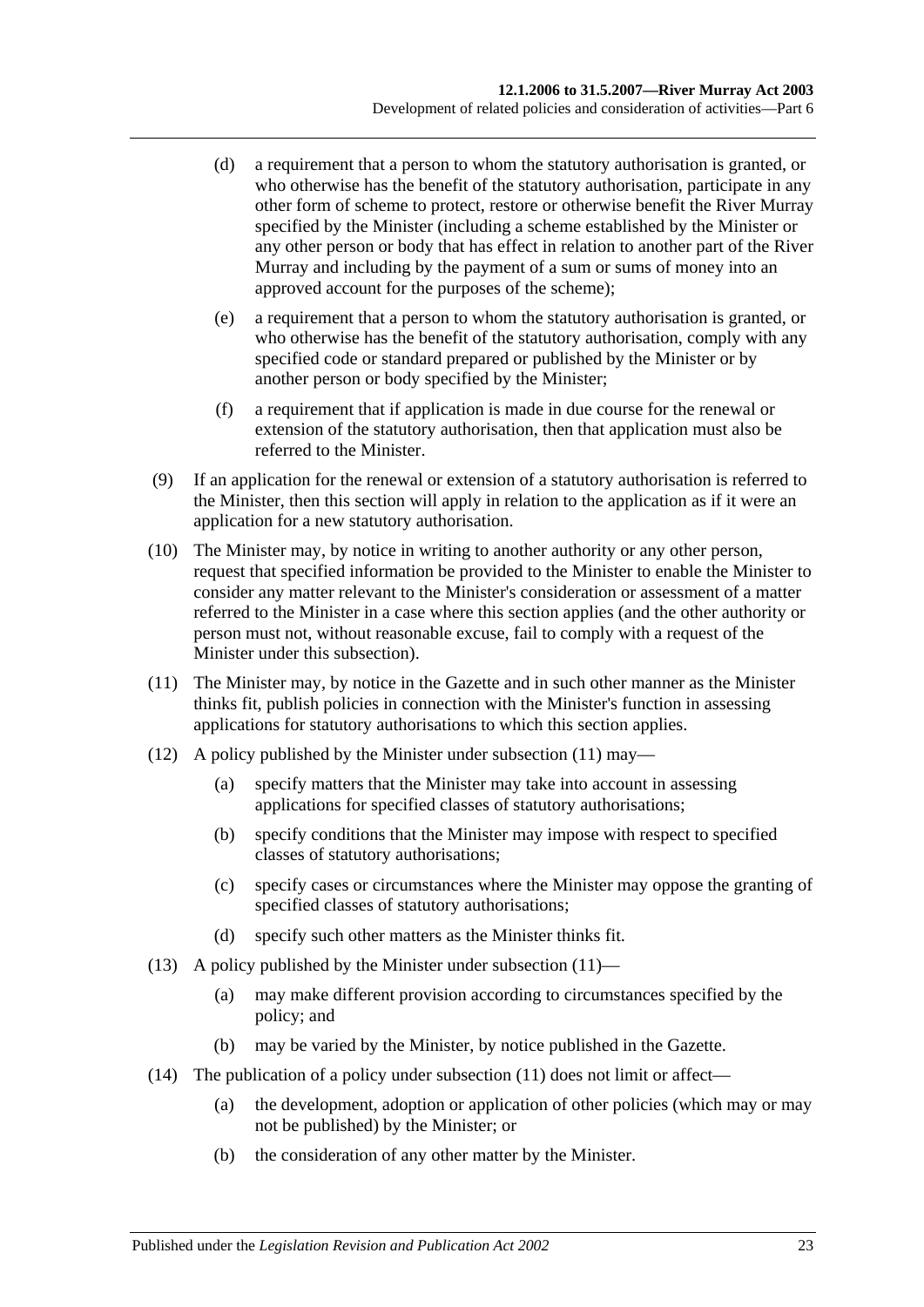- (15) If the Minister is of the opinion that a particular application for a statutory authorisation falls within a case or circumstance under [subsection](#page-22-1)  $(12)(c)$ , the Minister may determine to oppose the granting of the statutory authorisation without further consideration of the application and without taking any other step in relation to the application.
- (16) If the Minister—
	- (a) requires the imposition of a condition or conditions specified in a policy under [subsection](#page-22-2) (12)(b); or
	- (b) determines to oppose an application for a statutory authorisation under the terms of a policy under [subsection](#page-22-1) (12)(c),

no appeal will lie against the condition or conditions, or the determination (as the case may be), if the regulations so provide (and this provision will have effect despite any other Act or law).

- (17) If a decision of the Minister, or a condition specified by the Minister, with respect to an application for a statutory authorisation to which this section applies is (either directly or indirectly) the subject of an appeal under a related operational Act, the Minister will be a party to the appeal.
- <span id="page-23-2"></span>(18) Despite a preceding subsection, the Minister may, by notice in the Gazette, exempt an application for a statutory authorisation, or applications for a statutory authorisation of a specified class, from the requirement to be referred to the Minister.
- (19) An exemption under [subsection](#page-23-2) (18)—
	- (a) will have effect despite the provisions of any related operational Act; and
	- (b) may have effect subject to such conditions as the Minister thinks fit and specifies by notice in the Gazette.
- (20) The Minister may, at any time, by further notice in the Gazette—
	- (a) vary or revoke an exemption;
	- (b) vary or revoke a condition of an exemption.
- (21) A person must not contravene or fail to comply with a condition of an exemption. Maximum penalty: \$20 000.

# <span id="page-23-0"></span>**Part 7—General duty of care**

### <span id="page-23-3"></span><span id="page-23-1"></span>**23—General duty of care**

- (1) A person must take all reasonable measures to prevent or minimise any harm to the River Murray through his or her activities.
- (2) For the purposes of [subsection](#page-23-3) (1)—
	- (a) harm includes—
		- (i) a risk of harm, and future harm; and
		- (ii) anything declared by regulation to be harm to the River Murray; and
	- (b) harm need not be permanent but must be more than transient or tenuous in nature; and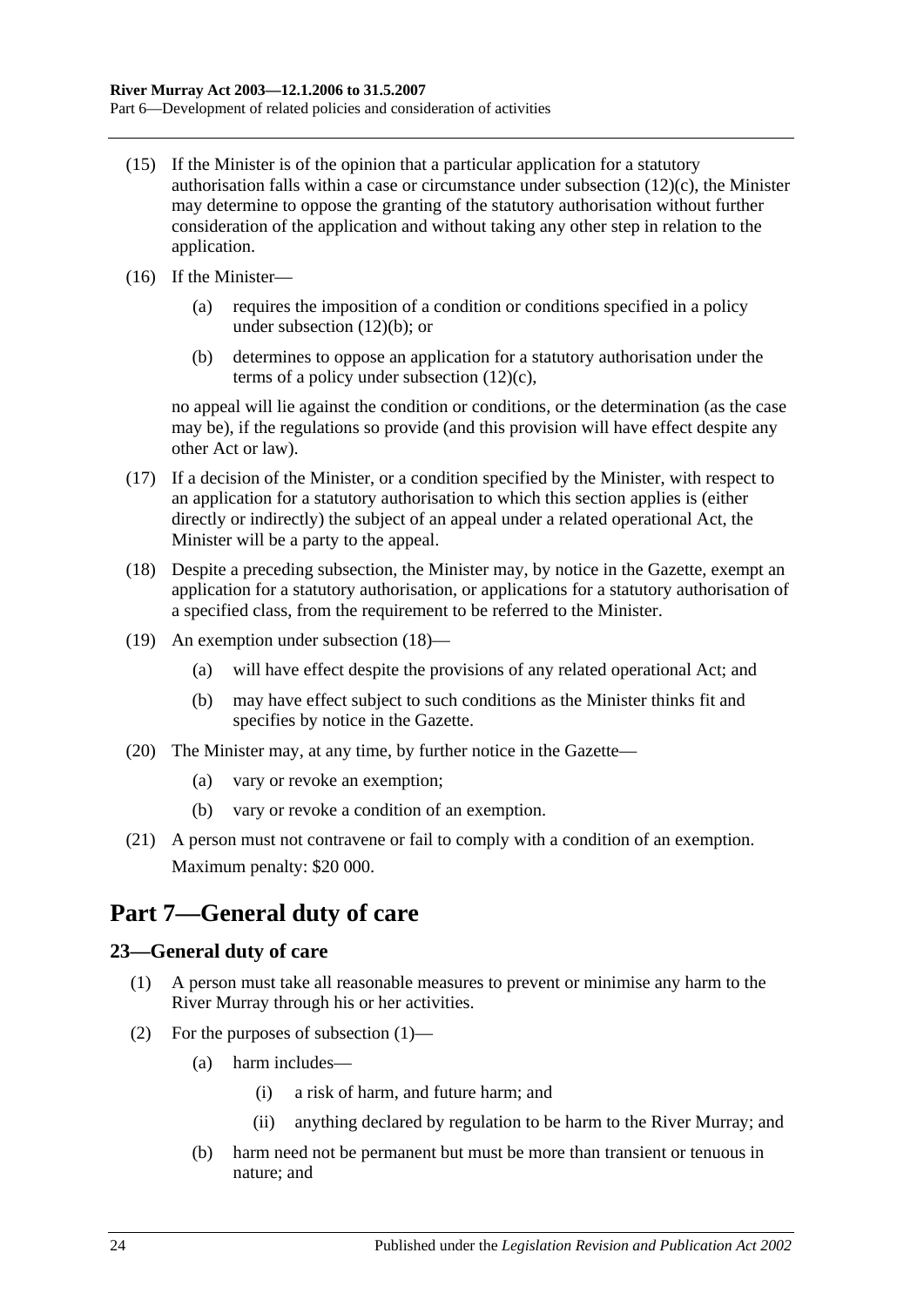- (c) in determining what measures are required to be taken, regard must be had, amongst other things, to—
	- (i) the nature of the harm; and
	- (ii) the sensitivity of the environment that may be affected and the potential impact of the harm environmentally, socially and economically; and
	- (iii) the practicality and financial implications of any alternative action, and the current state of technical and scientific knowledge; and
	- (iv) any degrees of risk that may be involved; and
	- (v) the significance of the River Murray to the State and to the environment and economy of the State; and
	- (vi) insofar as is reasonably practicable and relevant, any assessment of potential harm to the River Murray as a result of the relevant activity undertaken before a statutory authorisation (if any) was granted under a related operational Act, and the extent to which any such harm was intended to be prevented or minimised through the attachment of conditions to a statutory authorisation (if any) under a related operational Act.
- (3) A person will be taken not to be in breach of [subsection](#page-23-3) (1) if the person is acting in circumstances prescribed by the regulations.
- (4) A person who breaches the duty created by [subsection](#page-23-3) (1) is not, on account of the breach alone, guilty of an offence but—
	- (a) compliance with the duty may be enforced by the issuing of a protection order under [Part 8;](#page-24-0) and
	- (b) a reparation order or reparation authorisation may be issued under [Part 8](#page-24-0) in respect of the breach of the duty.

# <span id="page-24-1"></span><span id="page-24-0"></span>**Part 8—Protection and other orders**

### **Division 1—Orders**

### <span id="page-24-2"></span>**24—Protection orders**

- (1) The Minister may issue a River Murray Protection Order under this Division for the purpose of securing compliance with—
	- (a) the general duty of care; or
	- (b) a condition of—
		- (i) a statutory authorisation that relates to an activity carried out, or to be carried out, within the Murray-Darling Basin, insofar as this is relevant to the River Murray; or
		- (ii) an exemption that operates under this Act; or
	- (c) a management agreement; or
	- (d) any other requirement imposed by or under this Act.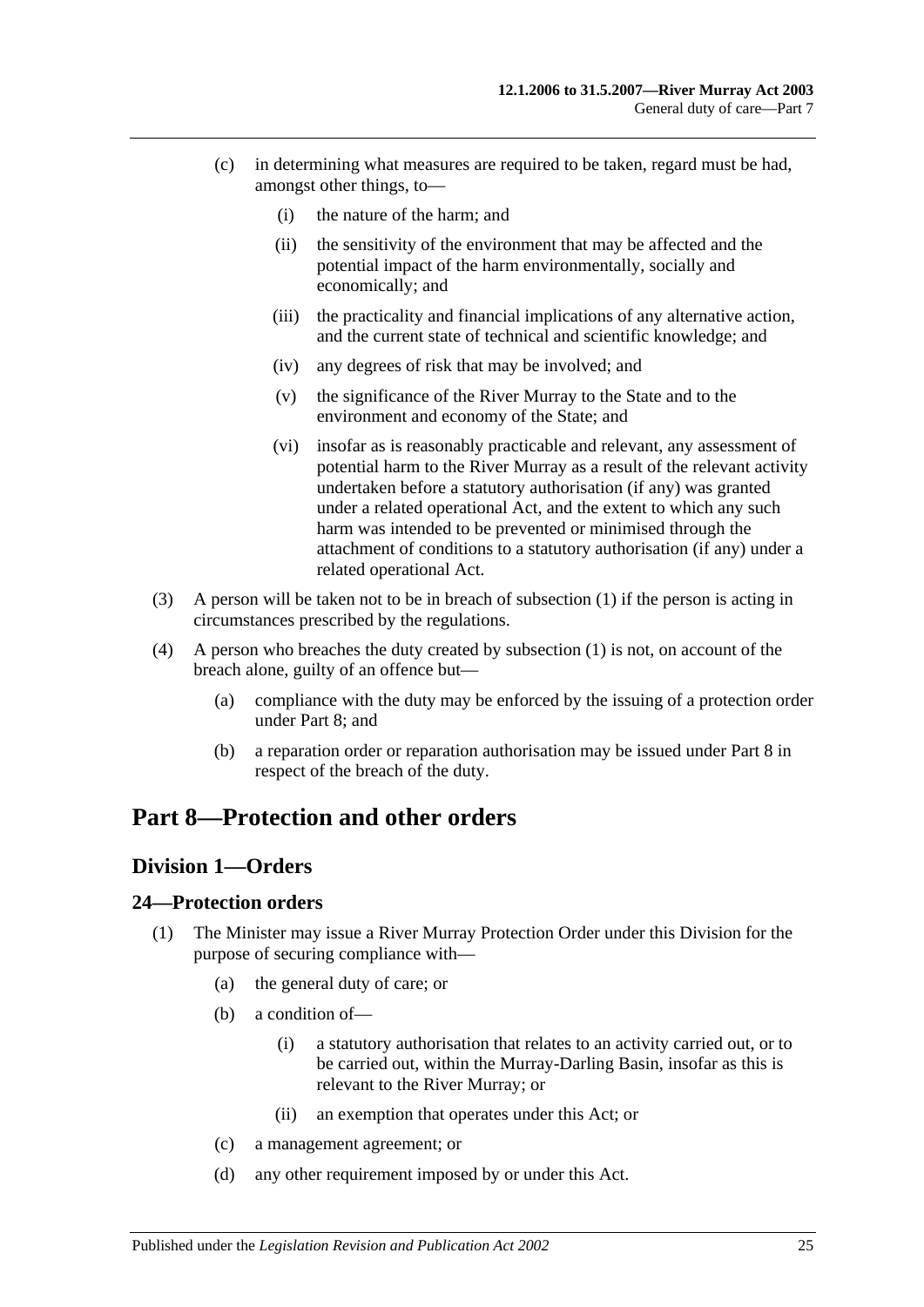- <span id="page-25-0"></span>(2) A protection order—
	- (a) must be in the form of a written notice served on the person to whom the notice is issued;
	- (b) must specify the person to whom it is issued (whether by name or a description sufficient to identify the person);
	- (c) must state the grounds on which it is made with reasonable particularity;
	- (d) may impose any requirement reasonably required for the purpose for which the order is issued including one or more of the following:
		- (i) a requirement that the person discontinue, or not commence, a specified activity indefinitely or for a specified period or until further notice from the Minister;
		- (ii) a requirement that the person not carry on a specified activity except at specified times or subject to specified conditions;
		- (iii) a requirement that the person take specified action in a specified way, and within a specified period;
		- (iv) a requirement that the person prepare, in accordance with specified requirements and to the satisfaction of the Minister, a plan of action to prevent, minimise or control harm to the River Murray;
		- (v) a requirement that the person comply with such a plan of action to the satisfaction of the Minister;
		- (vi) a requirement that the person enter into a bond in such sum and subject to such terms and conditions specified in the order, or enter into some other arrangement specified in the order (which may include payment of a sum of money into an approved account), to ensure that money is available to address the costs of any damage, or threatened damage, to the River Murray;
		- (vii) a requirement that the person comply with any specified code or standard prepared or published by the Minister or by another specified body;
		- (viii) a requirement that the person undertake specified tests or monitoring;
		- (ix) a requirement that the person furnish to the Minister specified results or reports;
		- (x) a requirement that the person appoint or engage a person with specified qualifications to prepare a plan or report or to undertake tests or monitoring required by the order;
	- (e) must state that the person may, within 14 days, appeal to the Court against the order.
- (3) An authorised officer may, if of the opinion that urgent action is required for the protection of the River Murray, issue an emergency protection order imposing requirements of a kind referred to in [subsection](#page-25-0)  $(2)(d)$  as reasonably required for the protection of the River Murray.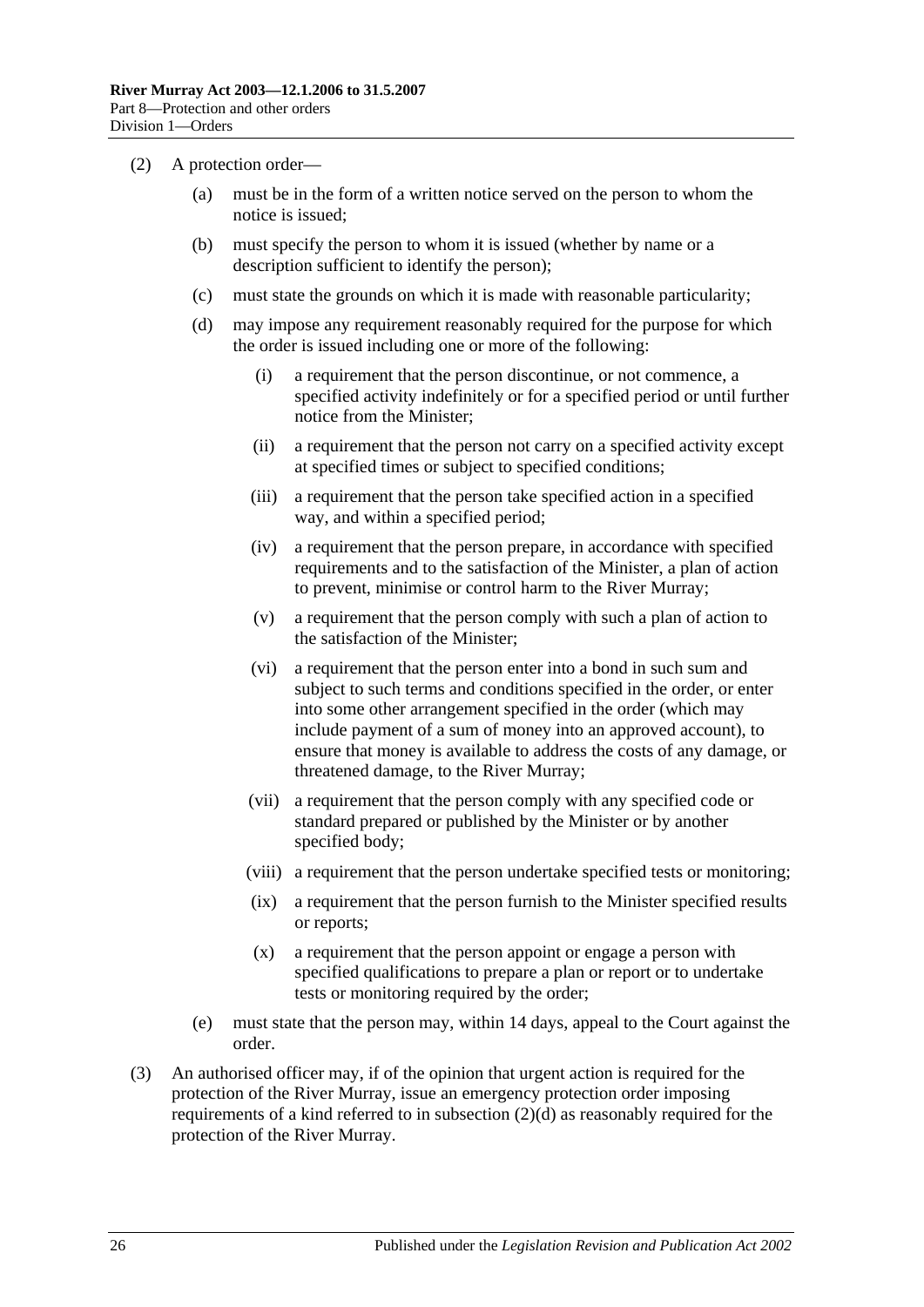- (4) An emergency protection order may be issued orally but, in that event, the person to whom the order is issued must be advised forthwith of the person's right to appeal to the Court against the order.
- (5) If an emergency protection order is issued orally, the authorised officer who issued it must confirm it in writing at the earliest opportunity by written notice given to the person to whom it applies.
- (6) If an emergency protection order is issued, the order will cease to have effect on the expiration of 72 hours from the time of its issuing unless confirmed by a written protection order issued by the Minister and served on the relevant person.
- (7) The Minister or an authorised officer may, if of the opinion that it is reasonably necessary to do so in the circumstances, include in an emergency or other protection order a requirement for an act or omission that might otherwise constitute a contravention of this Act and, in that event, a person incurs no criminal liability under this Act for compliance with the requirement.
- (8) The Minister may, by written notice served on a person to whom a protection order has been issued, vary or revoke the order.
- (9) A person to whom a protection order is issued must comply with the order.

Maximum penalty:

- (a) if the order was issued for the purpose of securing compliance with a requirement imposed by or under this Act or a related operational Act and a penalty is fixed by this Act or the related operational Act for contravention of that requirement—that penalty;
- (b) if the order was issued in relation to a domestic activity for the purpose of securing compliance with the general duty of care—\$ 2 500;
- (c) in any other case—\$120 000.

Expiation fee:

- (a) if the order was issued in relation to a domestic activity for the purpose of securing compliance with the general duty of care in relation to a domestic activity—\$250;
- (b) in any other case—\$500.
- (10) A person must not hinder or obstruct a person complying with a protection order. Maximum penalty: \$10 000.

### <span id="page-26-1"></span><span id="page-26-0"></span>**25—Action on non-compliance with a protection order**

- (1) If the requirements of a protection order are not complied with, the Minister may take any action required by the order.
- (2) Action to be taken by the Minister under [subsection](#page-26-1) (1) may be taken on the Minister's behalf by an authorised officer, a member of the Minister's department, or another person authorised by the Minister for the purpose.
- (3) A person taking action under this section may enter any relevant land at any reasonable time.
- (4) The reasonable costs and expenses incurred by the Minister in taking action under this section may be recovered by the Minister as a debt from the person who failed to comply with the requirements of the protection order.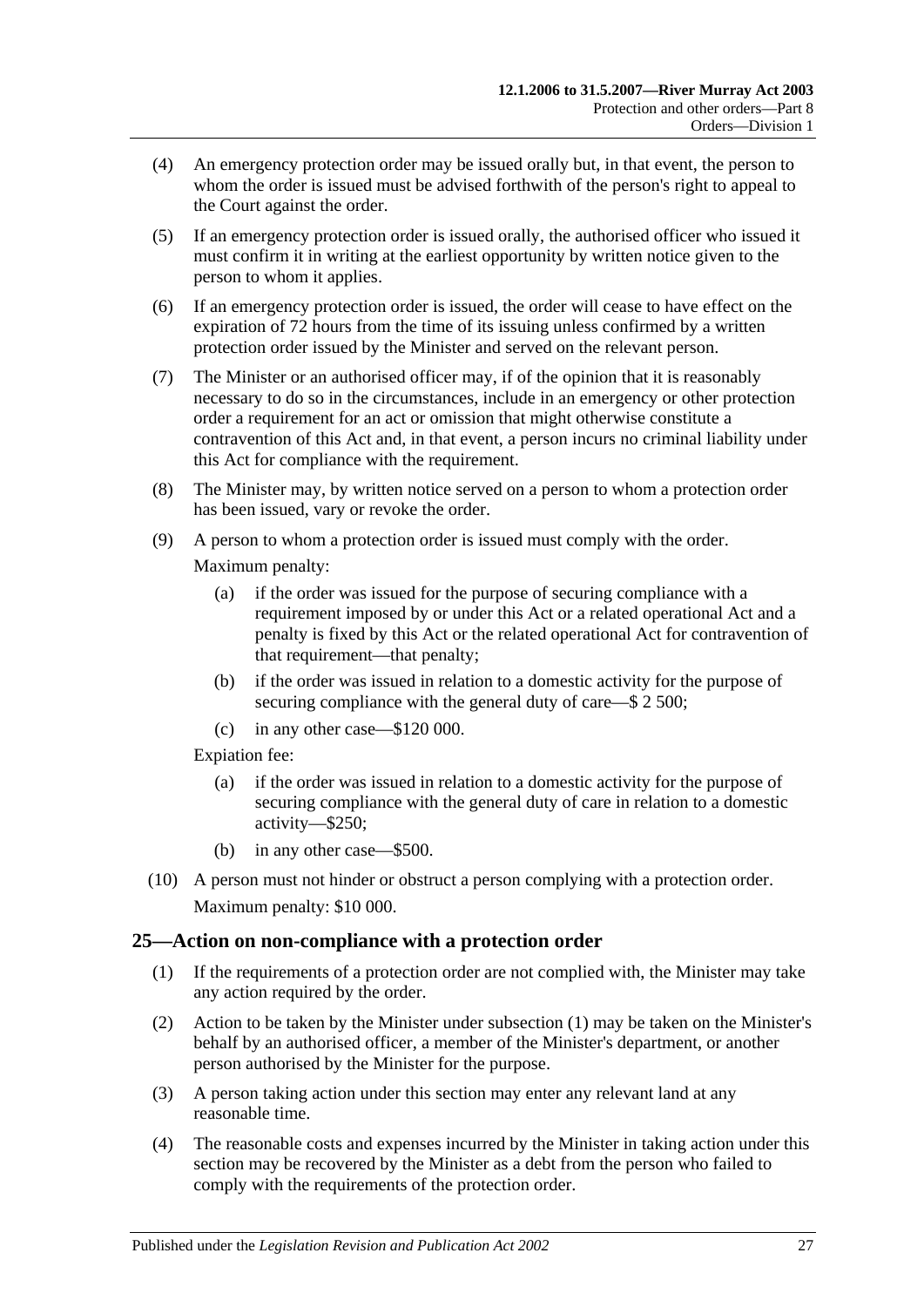- (5) If an amount is recoverable from a person by the Minister under this section—
	- (a) the Minister may, by notice in writing to the person, fix a period, being not less than 28 days from the date of the notice, within which the amount must be paid by the person, and, if the amount is not paid by the person within that period, the person is liable to pay interest charged at the prescribed rate per annum on the amount unpaid; and
	- (b) the amount together with any interest charge so payable is until paid a charge in favour of the Minister on any land owned by the person in relation to which the protection order is registered under [Division 2.](#page-31-1)

#### <span id="page-27-0"></span>**26—Reparation orders**

- (1) If the Minister is satisfied that a person has caused harm to the River Murray by contravention of—
	- (a) the general duty of care; or
	- (b) a condition of—
		- (i) a statutory authorisation that relates to an activity carried out within the Murray-Darling Basin; or
		- (ii) an exemption that operates under this Act; or
	- (c) a management agreement; or
	- (d) any other requirement imposed by or under this Act,

the Minister may issue a River Murray Reparation Order requiring the person—

- (e) to take specified action within a specified period to make good any resulting damage to the River Murray; or
- (f) to make a payment or payments into an approved account to enable action to be taken to address any resulting damage to the River Murray,

or both.

- <span id="page-27-1"></span>(2) A reparation order—
	- (a) must be in the form of a written notice served on the person to whom it is issued;
	- (b) must specify the person to whom it is issued (whether by name or a description sufficient to identify the person);
	- (c) must state the grounds on which it is made with reasonable particularity;
	- (d) may include requirements for action to be taken to prevent or mitigate further harm to the River Murray, or for a plan of action to be prepared to the satisfaction of the Minister;
	- (e) may include requirements for specified tests or monitoring;
	- (f) may include requirements for furnishing to the Minister specified results or reports;
	- (g) may include requirements that the person to whom it is issued appoint or engage a person with specified qualifications to prepare a plan or report or to undertake tests or monitoring required by the order;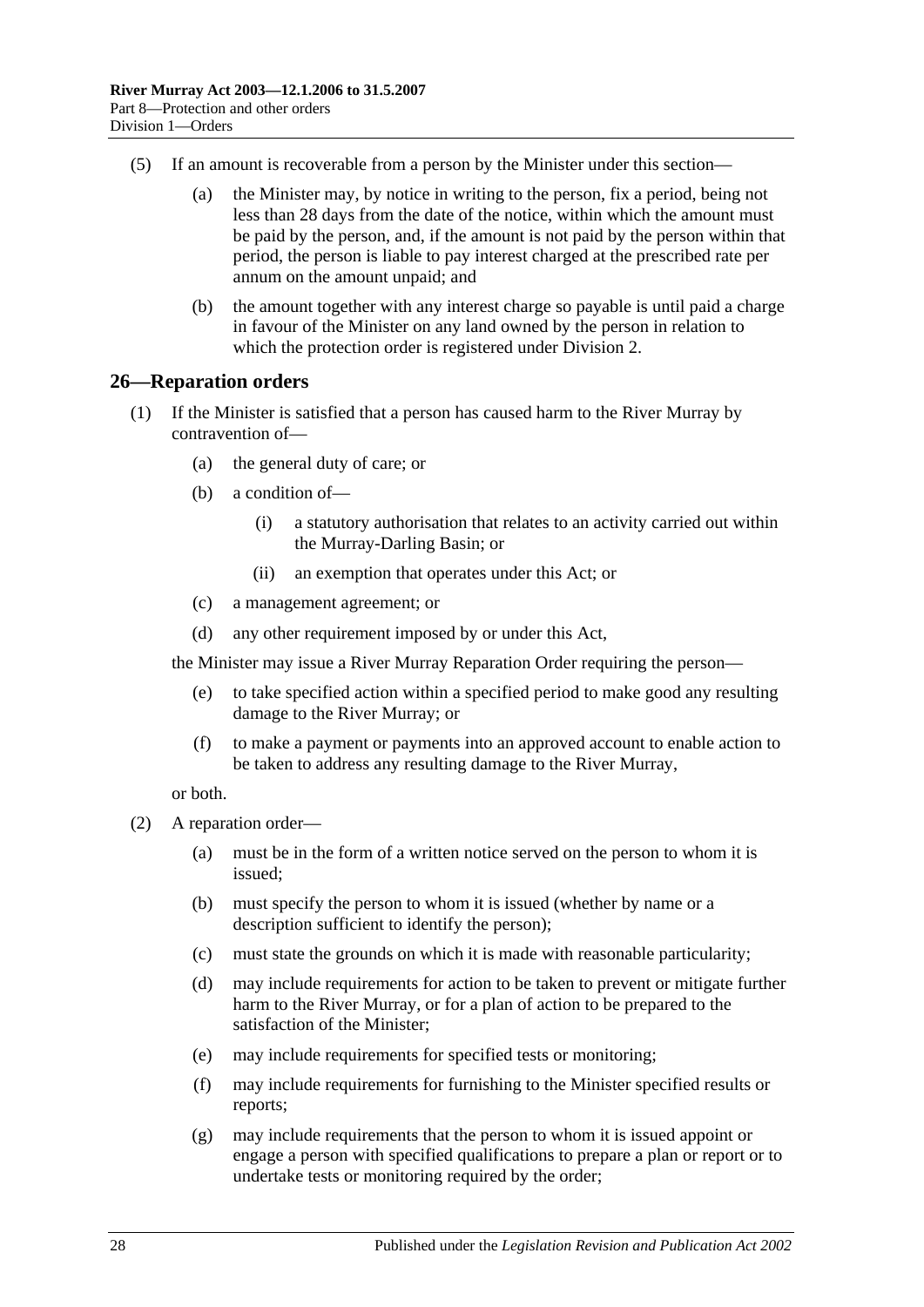- (h) in the case of an order requiring payment into an approved account, may provide that payments must occur in accordance with a scheme specified by the Minister (either at the time of the making of the order or at a later time when the extent or impact of any action has been assessed or finally determined);
- (i) must state that the person may, within 14 days, appeal to the Court against the order.
- (3) An authorised officer may, if of the opinion that urgent action is required to prevent or mitigate further harm, issue an emergency reparation order containing requirements of a kind referred to in [subsection](#page-27-1) (2), other than a requirement for payment into an approved account.
- (4) An emergency reparation order may be issued orally, but, in that event, the person to whom it is issued must be advised forthwith of the person's right to appeal to the Court against the order.
- (5) If an emergency protection order is issued orally, the authorised officer who issued it must confirm it in writing at the earliest opportunity by written notice given to the person to whom it applies.
- (6) If an emergency reparation order is issued, the order will cease to have effect on the expiration of 72 hours from the time of its issuing unless confirmed by a written reparation order issued by the Minister and served on the relevant person.
- (7) The Minister or an authorised officer may, if of the opinion that it is reasonably necessary to do so in the circumstances, include in an emergency or other reparation order a requirement for an act or omission that might otherwise constitute a contravention of this Act and, in that event, a person incurs no criminal liability under this Act for compliance with the requirement.
- (8) The Minister may, by written notice served on a person to whom a reparation order has been issued, vary or revoke the order.
- (9) A person to whom a reparation order is issued must comply with the order. Maximum penalty: \$120 000.

### <span id="page-28-1"></span><span id="page-28-0"></span>**27—Action on non-compliance with a reparation order**

- (1) If the requirements of a reparation order are not complied with, the Minister may take any action required by the order.
- (2) Action taken by the Minister under [subsection](#page-28-1) (1) may be taken on the Minister's behalf by an authorised officer, a member of the Minister's department, or another person authorised by the Minister for the purpose.
- (3) A person taking action under this section may enter any relevant land at any reasonable time.
- (4) The reasonable costs and expenses incurred by the Minister in taking action under this section may be recovered by the Minister as a debt from the person who failed to comply with the requirements of the reparation order.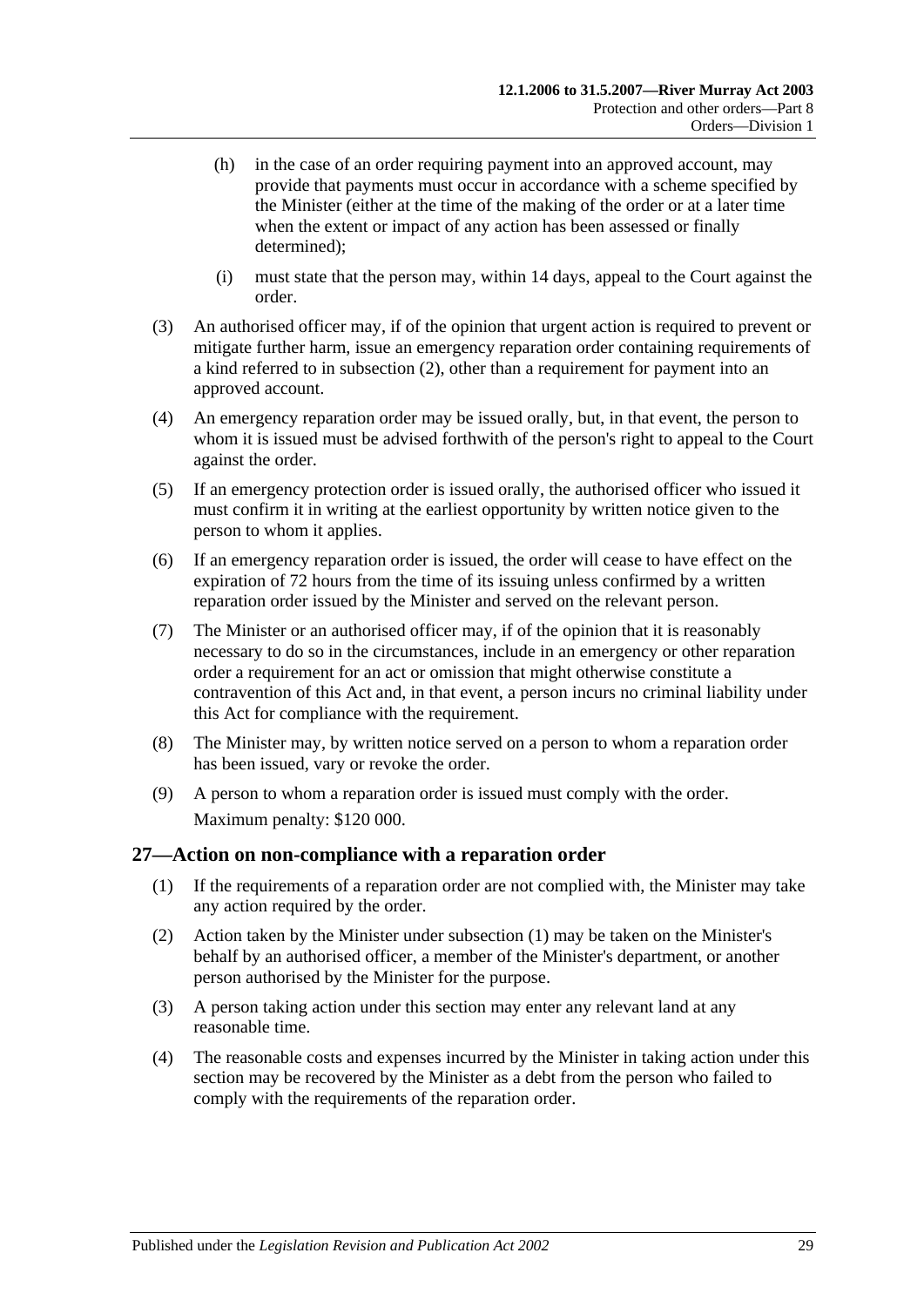- (5) If an amount is recoverable from a person by the Minister under this section—
	- (a) the Minister may, by notice in writing to the person, fix a period, being not less than 28 days from the date of the notice, within which the amount must be paid by the person, and, if the amount is not paid by the person within that period, the person is liable to pay interest charged at the prescribed rate per annum on the amount unpaid; and
	- (b) the amount together with any interest charge so payable is until paid a charge in favour of the Minister on any land owned by the person in relation to which the reparation order is registered under [Division 2.](#page-31-1)

#### <span id="page-29-1"></span><span id="page-29-0"></span>**28—Reparation authorisations**

- (1) If the Minister is satisfied that a person has caused harm to the River Murray by contravention of—
	- (a) the general duty of care; or
	- (b) a condition of—
		- (i) a statutory authorisation that relates to an activity carried out within the Murray-Darling Basin; or
		- (ii) an exemption that operates under this Act; or
	- (c) a management agreement; or
	- (d) any other requirement imposed by or under this Act,

the Minister may (whether or not a reparation order has been issued to the person) issue a reparation authorisation under which authorised officers or other persons authorised by the Minister for the purpose may take specified action on the Minister's behalf to make good any resulting damage to the River Murray.

- (2) A reparation authorisation—
	- (a) must be in the form of a written notice;
	- (b) must specify the person alleged to have caused the harm (whether by name or a description sufficient to identify the person);
	- (c) must state the grounds on which it is made with reasonable particularity;
	- (d) may include authorisation for action to be taken to prevent or mitigate further harm to the River Murray.
- (3) The Minister must, as soon as practicable after issuing a reparation authorisation, serve a copy of the authorisation on the person alleged to have caused the harm.
- (4) The Minister may, by notice in writing, vary or revoke a reparation authorisation and must, as soon as practicable after doing so, serve a copy of the notice on the person alleged to have caused the harm.
- (5) If a person other than an authorised officer is authorised to take action under [subsection](#page-29-1) (1), the following provisions apply:
	- (a) the Minister must issue the person with an instrument of authority;
	- (b) the person may exercise such powers of an authorised officer as are reasonably required for the purpose of taking action under that subsection;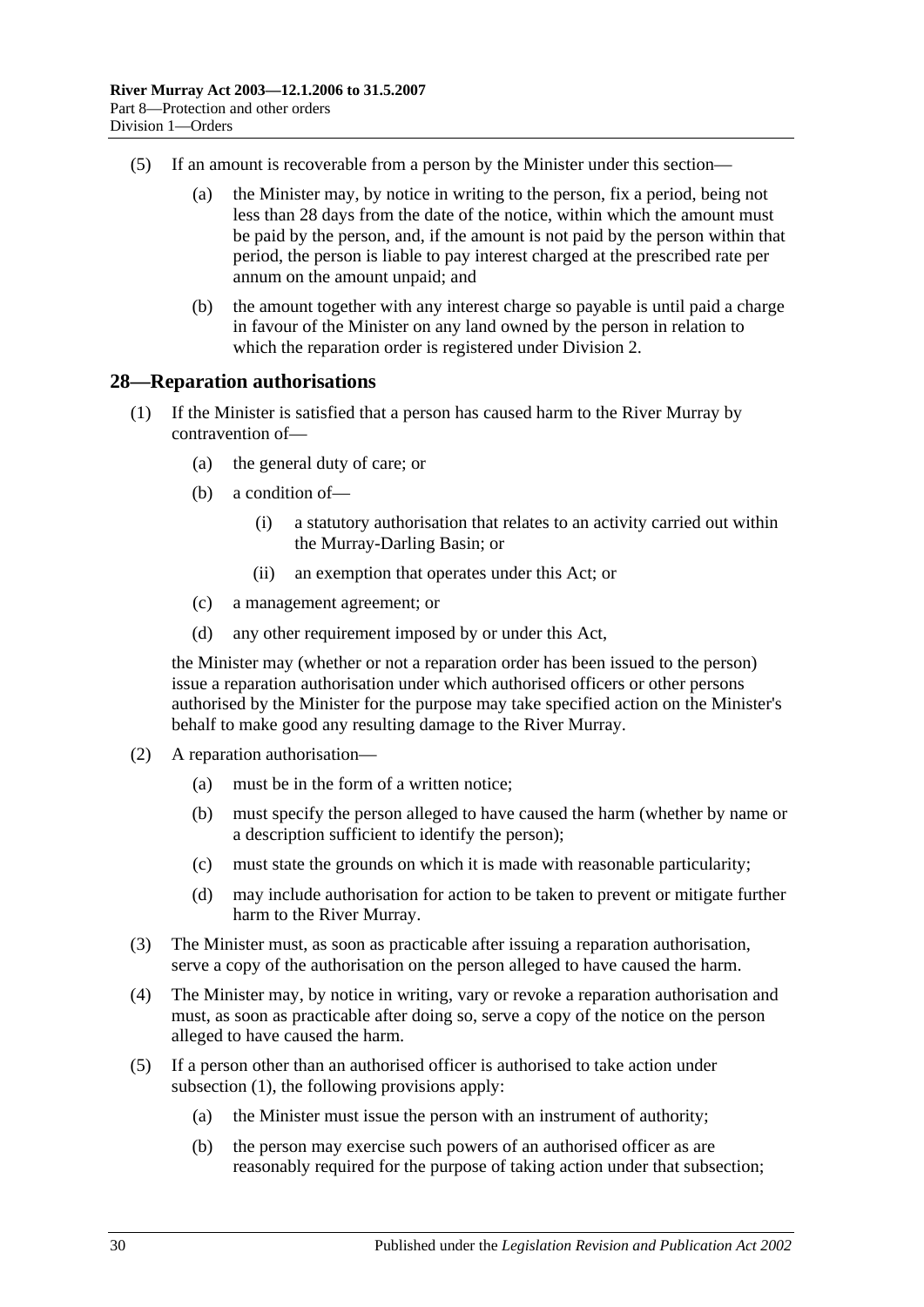- (c) the provisions of this Act apply in relation to the exercise of such powers by the person in the same way as in relation to an authorised officer;
- (d) the person must produce the instrument of authority for the inspection of any person in relation to whom the person intends to exercise powers of an authorised officer.
- (6) A person taking action under a reparation authorisation may enter any relevant land at any reasonable time.
- (7) The reasonable costs and expenses incurred by the Minister in taking action under a reparation authorisation may be recovered by the Minister as a debt from the person who caused the relevant harm.
- (8) If an amount is recoverable from a person by the Minister under this section—
	- (a) the Minister may, by notice in writing to the person, fix a period, being not less than 28 days from the date of the notice, within which the amount must be paid by the person, and, if the amount is not paid by the person within that period, the person is liable to pay interest charged at the prescribed rate per annum on the amount unpaid; and
	- (b) the amount together with any interest charge so payable is until paid a charge in favour of the Minister on any land owned by the person in relation to which the reparation authorisation is registered under [Division 2.](#page-31-1)

### <span id="page-30-0"></span>**29—Interim restraining orders**

- (1) If the Minister is of the opinion—
	- (a) that an activity may cause, or may be causing, harm to the River Murray; but
	- (b) that there is insufficient information available to the Minister to enable the Minister to assess the likelihood of harm, or the extent or impact of harm, to the River Murray; and
	- (c) that an order under this section is necessary to ensure the protection of the River Murray pending the acquisition and assessment of information by the Minister,

the Minister may issue an Interim Restraining Order under this section requiring a person to discontinue, or not commence, a specified activity.

- <span id="page-30-1"></span>(2) An order under this section takes effect on service of notice of the order on the person to whom it is directed and ceases to have effect after a period, not exceeding 28 days, specified in the order unless extended by the Court under [Division 3.](#page-32-1)
- (3) If the Minister specifies a period under [subsection](#page-30-1) (2) that is less than 28 days, the Minister may, by subsequent notice in writing to the person to whom the order was directed, extend the period of order (and may subsequently again extend that period), provided that the total period does not exceed 28 days.
- (4) A notice of an order under [subsection](#page-30-1) (2) must set out the relevant person's right to appeal to the Court against the order.
- (5) The Minister may, by written notice served on the person to whom an order is directed under this section, vary or revoke the order.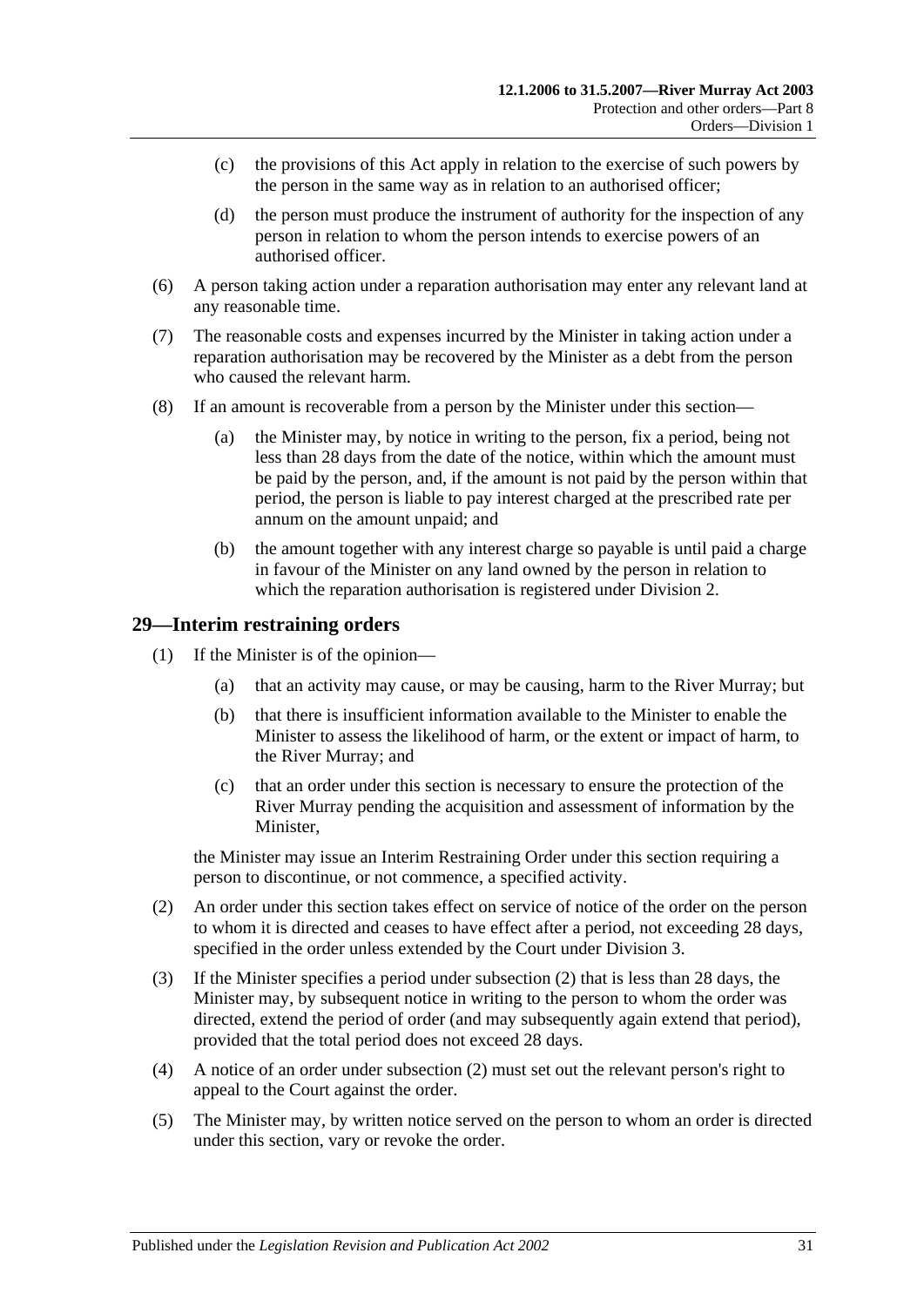(6) A person must comply with the terms of an order under this section. Maximum penalty: \$50 000.

### <span id="page-31-3"></span><span id="page-31-0"></span>**30—Related matters**

- (1) The Minister should, so far as is reasonably practicable, consult with any other public authority that may also have power to act with respect to the particular matter before the Minister issues a River Murray Protection Order, River Murray Reparation Order or reparation authorisation under this Division.
- (2) [Subsection](#page-31-3) (1) does not apply—
	- (a) where action is being taken under this Act as a matter of urgency; or
	- (b) in any other circumstance of a prescribed kind.
- (3) A person cannot claim compensation from—
	- (a) the Minister or the Crown; or
	- (b) an authorised officer; or
	- (c) a person acting under the authority of the Minister or an authorised officer,

in respect of a requirement imposed by or under this Division, or on account of any act or omission undertaken or made in the exercise of a power under this Division.

### <span id="page-31-1"></span>**Division 2—Registration of orders and effect of charges**

### <span id="page-31-2"></span>**31—Registration**

- $(1)$  If—
	- (a) the Minister issues an order or authorisation under [Division 1;](#page-24-1) and
	- (b) the order or authorisation is issued in relation to an activity carried out on land, or requires a person to take action on or in relation to land,

the Minister may apply to the Registrar-General for the registration of the order or authorisation in relation to that land.

- <span id="page-31-4"></span>(2) An application under this section must—
	- (a) define the land to which it relates; and
	- (b) comply with any requirement imposed by the Registrar-General for the purposes of this section.
- (3) The Registrar-General must on—
	- (a) due application under [subsection](#page-31-4) (2); and
	- (b) lodgement of a copy of the relevant order or authorisation,

register the order or authorisation in relation to the land by making such entries in any register book, memorial or other book or record in the Lands Titles Registration Office or in the General Registry Office as the Registrar-General thinks fit.

(4) An order or authorisation registered under this section is binding on each owner and occupier from time to time of the land.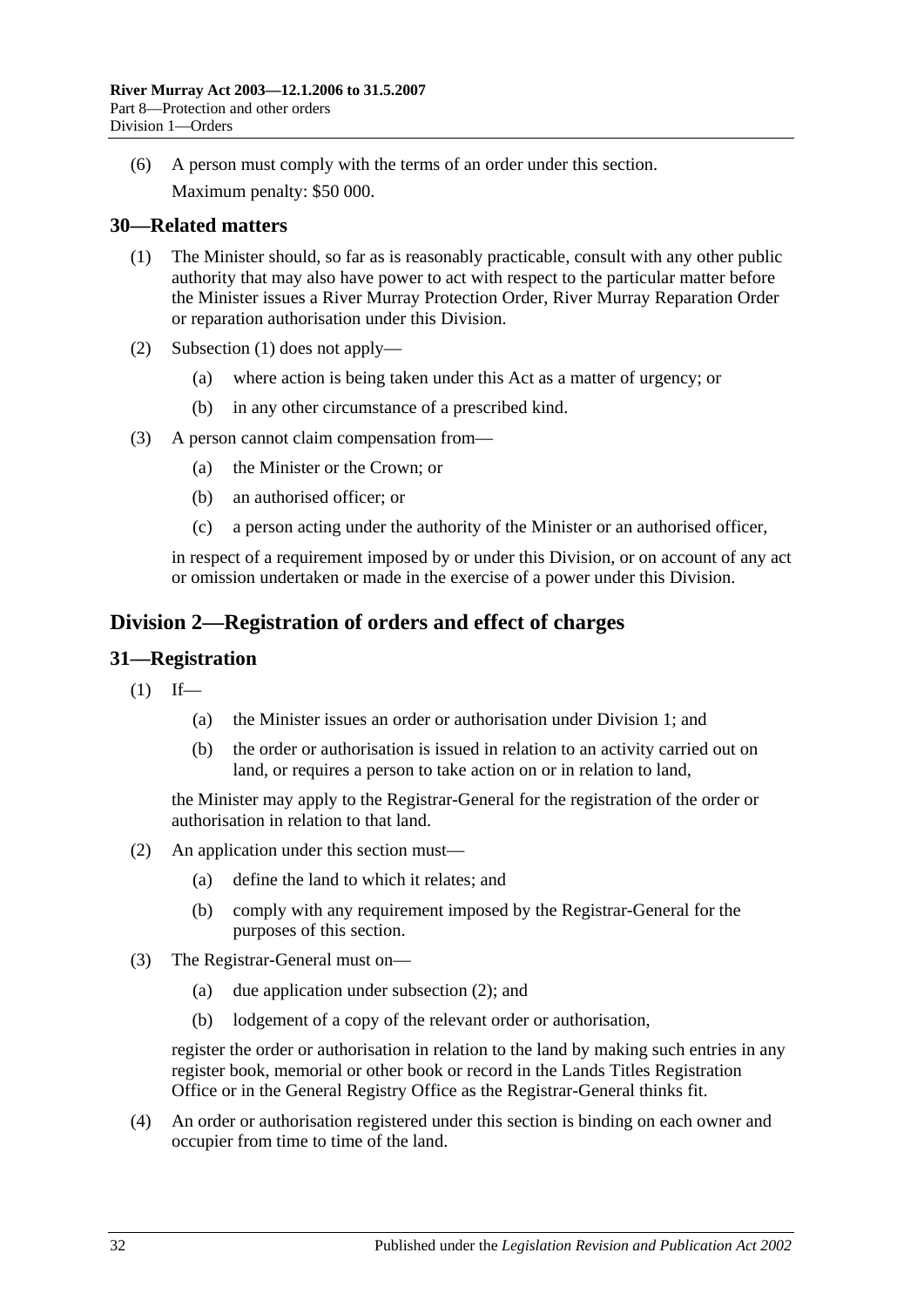- (5) The Registrar-General must, on application by the Minister, cancel the registration of an order or authorisation in relation to land and make such endorsements to that effect in the appropriate register book, memorial or other book or record in respect of the land as the Registrar-General thinks fit.
- (6) The Minister may, if the Minister thinks fit, apply to the Registrar-General for cancellation of the registration of an order or authorisation under this section in relation to land, and must do so—
	- (a) on revocation of the order or authorisation; or
	- (b) in relation to—
		- (i) an order—
			- (A) on full compliance with the requirements of the order;
			- (B) if the Minister has taken action under [Division 1](#page-24-1) to carry out the requirements of the order—on payment to the Minister of any amount recoverable by the Minister under [Division 1](#page-24-1) in relation to the action so taken; or
		- (ii) an authorisation—on payment to the Minister of any amount recoverable by the Minister under [Division 1](#page-24-1) in relation to the action taken in pursuance of the authorisation.

### <span id="page-32-0"></span>**32—Effect of charge**

A charge imposed on land under [Division 1](#page-24-1) has priority over—

- (a) any prior charge on the land (whether or not registered) that operates in favour of a person who is an associate of the owner of the land; and
- (b) any other charge on the land other than a charge registered prior to registration under this Division of the relevant order or authorisation in relation to the land.

### <span id="page-32-1"></span>**Division 3—Appeals to Court**

### <span id="page-32-2"></span>**33—Appeals to Court**

- (1) A person to whom a protection order, reparation order or interim restraining order has been issued under [Division 1](#page-24-1) may appeal to the Court against the order or any variation of the order.
- (2) An appeal must be made in a manner and form determined by the Court, setting out the grounds of the appeal.
- <span id="page-32-3"></span>(3) Subject to this section, an appeal must be made within 14 days after the order is issued or the variation is made.
- (4) The Court may, if it is satisfied that it is just and reasonable in the circumstances to do so, dispense with the requirement that an appeal be made within the period fixed by [subsection](#page-32-3) (3).
- (5) Unless otherwise determined by the Court, an appeal must be referred in the first instance to a conference under section 16 of the *[Environment, Resources and](http://www.legislation.sa.gov.au/index.aspx?action=legref&type=act&legtitle=Environment%20Resources%20and%20Development%20Court%20Act%201993)  [Development Court Act](http://www.legislation.sa.gov.au/index.aspx?action=legref&type=act&legtitle=Environment%20Resources%20and%20Development%20Court%20Act%201993) 1993* (and the provisions of that Act will then apply in relation to that appeal).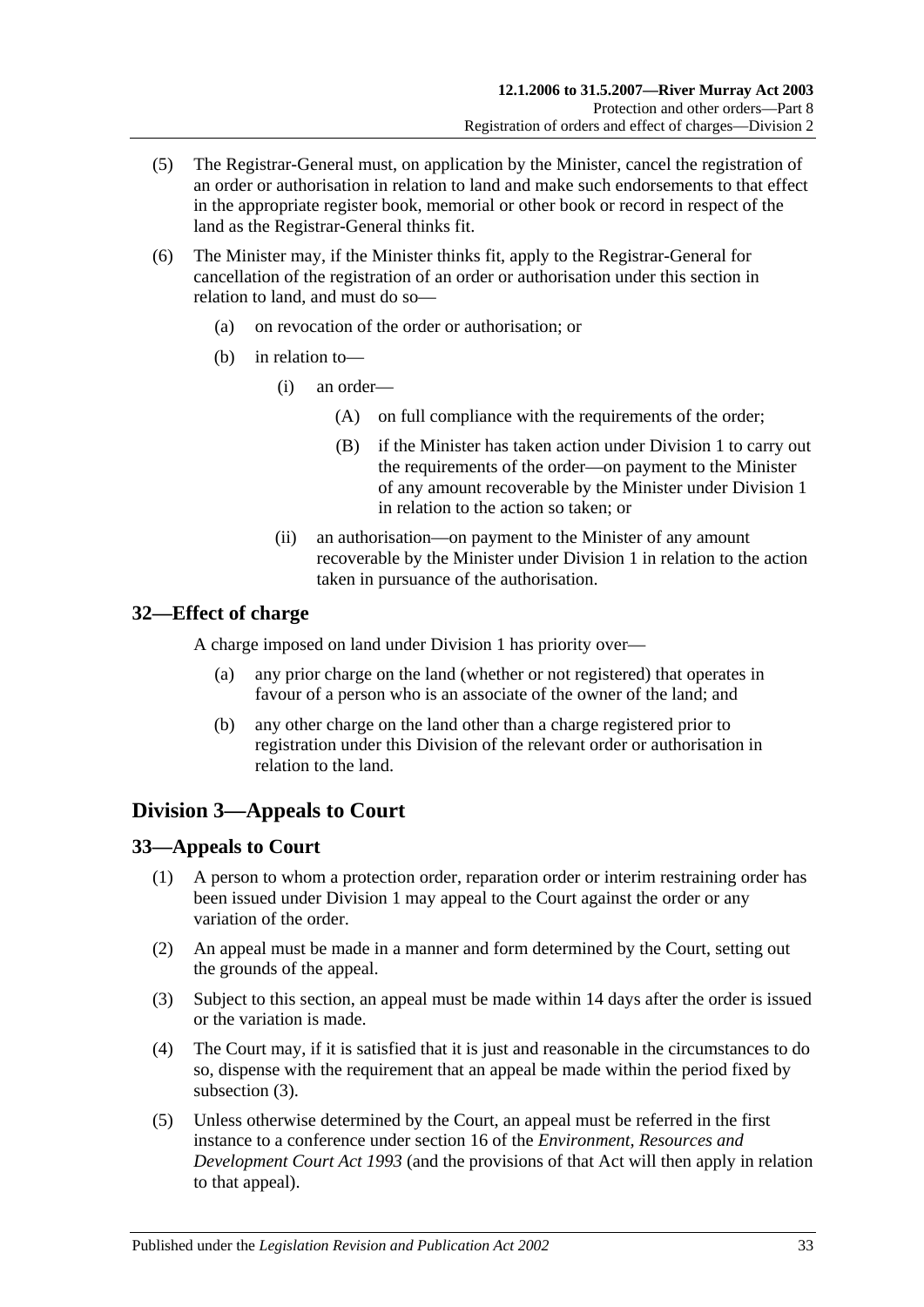- (6) Subject to [subsection](#page-33-3) (7), the institution of an appeal does not affect the operation of the order to which the appeal relates or prevent the taking of action to implement the order.
- <span id="page-33-3"></span>(7) The Court may, on application by a party to an appeal, make an order staying or otherwise affecting the operation or implementation of the whole or a part of an order if the Court is satisfied that it is appropriate to do so having regard to—
	- (a) the possible consequences to the River Murray and the interests of any persons who may be affected by the appeal; and
	- (b) the need to secure the effectiveness of the hearing and determination of the appeal.
- (8) An order under [subsection](#page-33-3) (7)—
	- (a) may be varied or revoked by the Court by further order;
	- (b) is subject to such conditions as are specified in the order;
	- (c) has effect until—
		- (i) the end of the period of operation (if any) specified in the order; or
		- (ii) the decision of the Court on the appeal comes into operation,

whichever is the earlier.

- (9) The Court must not make an order under [subsection](#page-33-3) (7) unless each party to the appeal has been given a reasonable opportunity to make submissions in relation to the matter.
- (10) The Court may, on hearing an appeal under this section—
	- (a) confirm, vary or revoke the order appealed against;
	- (b) order or direct a person or body to take such action as the Court thinks fit, or to refrain (either temporarily or permanently) from such action or activity as the Court thinks fit;
	- (c) make any consequential or ancillary order or direction, or impose any condition, that it considers necessary or expedient.

### <span id="page-33-0"></span>**Part 9—Miscellaneous**

#### <span id="page-33-4"></span><span id="page-33-1"></span>**34—Native title**

- (1) Nothing done under this Act will be taken to affect native title in any land or water.
- (2) However, [subsection](#page-33-4) (1) does not apply if the effect is valid under a law of the State or the *Native Title Act 1993* (Commonwealth).

### <span id="page-33-2"></span>**35—Immunity provision**

No act or omission undertaken or made by the Minister or any other person engaged in the administration of this Act, or by another person or body acting under the authority of the Minister, with a view to—

(a) exercising or performing a power or function under this Act; or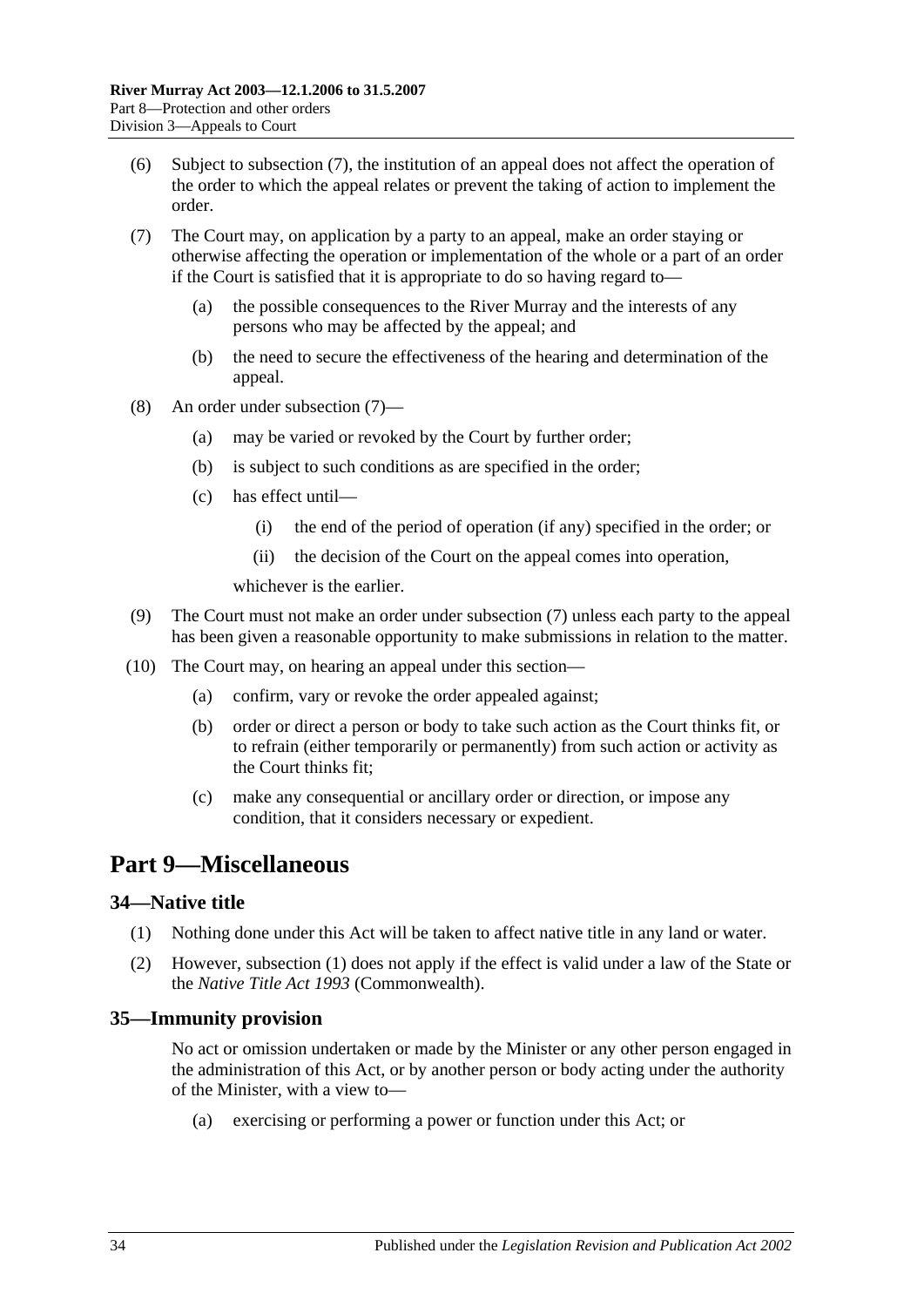- (b) protecting, restoring or enhancing the River Murray, or any aspect of the River Murray (including by exercising or performing any power or function under another Act); or
- (c) furthering the ORMs (including by exercising or performing any power or function under another Act),

(including by changing the flow of the River Murray, causing the level of any water resource to rise or fall, inundating any place, causing or allowing any water to escape or to be redirected, taking action that may damage any land or property, or adversely affecting the use or enjoyment of any land or property), gives rise to any liability (whether based on a statutory or common law duty to take care or otherwise) against the Minister, person or body, or the Crown.

### <span id="page-34-0"></span>**36—False or misleading information**

A person must not make a statement that is false or misleading in a material particular (whether by reason of the inclusion or omission of any particular) in any information provided under this Act.

Maximum penalty: \$10 000.

### <span id="page-34-1"></span>**37—Continuing offence**

- (1) A person convicted of an offence against a provision of this Act in respect of a continuing act or omission—
	- (a) is liable, in addition to the penalty otherwise applicable to the offence, to a penalty for each day during which the act or omission continued of not more than one-tenth of the maximum penalty prescribed for that offence; and
	- (b) is, if the act or omission continues after the conviction, guilty of a further offence against the provision and liable, in addition to the penalty otherwise applicable to the further offence, to a penalty for each day during which the act or omission continued after the conviction of not more than one-tenth of the maximum penalty prescribed for the offence.
- (2) If an offence consists of an omission to do something that is required to be done, the omission will be taken to continue for as long as the thing required to be done remains undone after the end of the period for compliance with the requirement.

### <span id="page-34-2"></span>**37A—Commencement of proceedings for summary offences**

- (1) Proceedings for a summary offence against this Act may be commenced at any time within 3 years after the date of the alleged commission of the offence or, with the authorisation of the Attorney-General, at any later time within 10 years after the date of the alleged commission of the offence.
- (2) An apparently genuine document purporting to be signed by the Attorney-General authorising the commencement of proceedings under this Act must be accepted in legal proceedings, in the absence of proof to the contrary, as proof of the authorisation.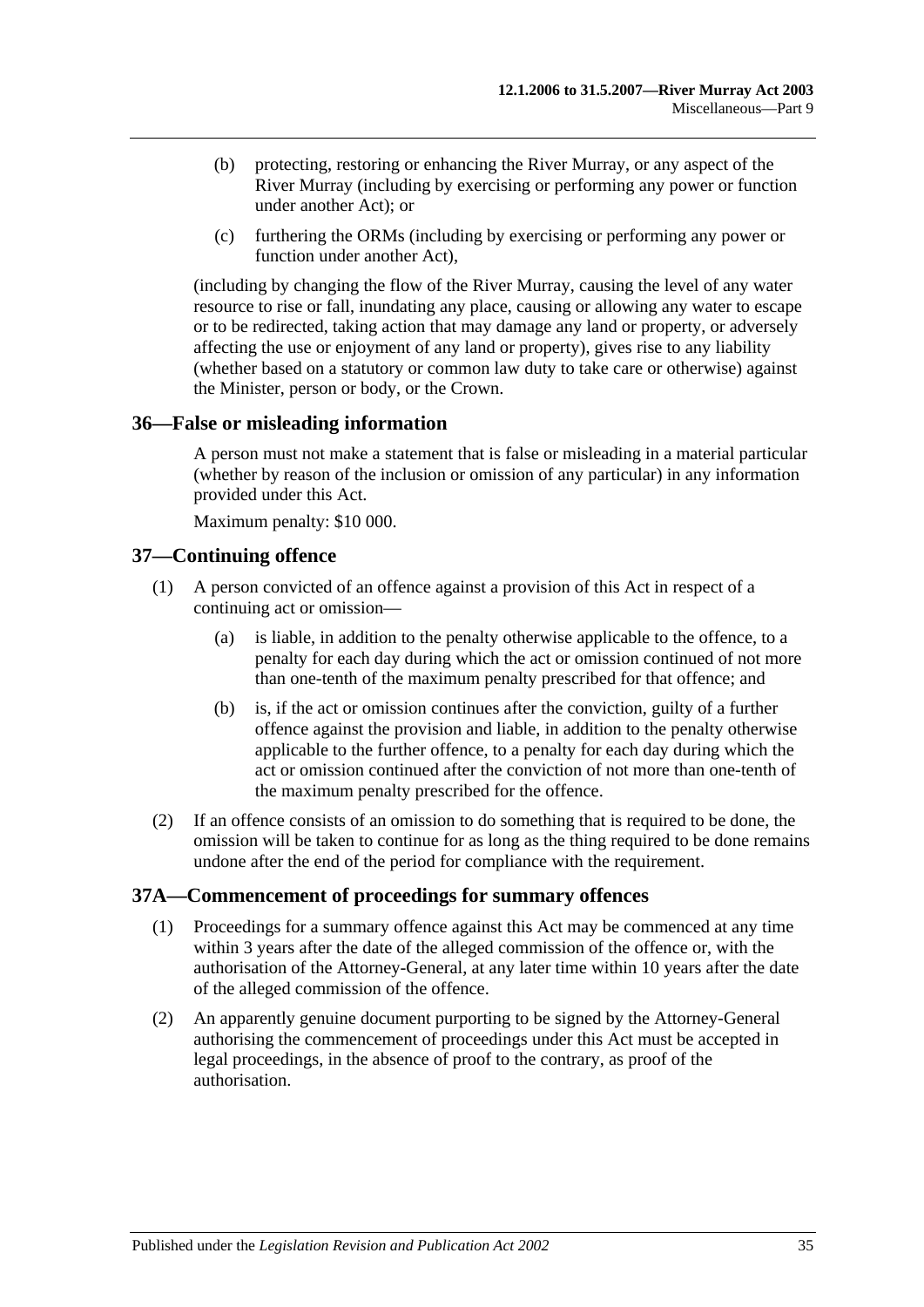### <span id="page-35-0"></span>**38—Liability of directors**

- (1) If a corporation commits an offence against this Act, each director of the corporation is guilty of an offence and liable to the same penalty as is fixed for the principal offence unless it is proved that the principal offence did not result from failure on the director's part to take reasonable care to prevent the commission of the offence.
- (2) A director of a corporation may be prosecuted and convicted of an offence under this section whether or not the corporation has been prosecuted or convicted of the offence committed by the corporation.

#### <span id="page-35-1"></span>**39—Criminal jurisdiction of Court**

Offences constituted by this Act lie within the criminal jurisdiction of the Environment, Resources and Development Court.

#### <span id="page-35-4"></span><span id="page-35-2"></span>**40—Service**

- (1) A notice, order or other document required or authorised by this Act to be given to or served on a person by the Minister or an authorised officer may—
	- (a) be served on the person or an agent of the person personally; or
	- (b) be left for the person at his or her place of residence or business with someone apparently over the age of 16 years; or
	- (c) be posted to the person at his or her last known address; or
	- (d) be transmitted by facsimile transmission or electronic mail to the person's facsimile number or electronic mail address (in which case the document will be taken to have been given or served at the time of transmission); or
	- (e) be served on the person by fixing it to, or leaving it on, a vessel or craft that the person is apparently in charge of, or expected to board at some stage, if the person giving or serving the document has reasonable grounds to believe that service in this manner will bring the document to the attention of the person to be served.
- (2) Without limiting the effect of [subsection](#page-35-4) (1), a notice, order or other document required or authorised to be given to or served on a person may, if the person is a company or registered body within the meaning of the *Corporations Act 2001* of the Commonwealth, be given to or served on the person in accordance with that Act.

#### <span id="page-35-3"></span>**41—Application or adoption of codes or standards**

(1) A provision of this Act that allows for the application or incorporation of a code, standard, policy or other document (whether by or under a condition, order, regulation or otherwise) will be taken to allow the application or incorporation of the code, standard, policy or document as in force at the time of the application or incorporation of the code, standard, policy or other document or as in force from time to time.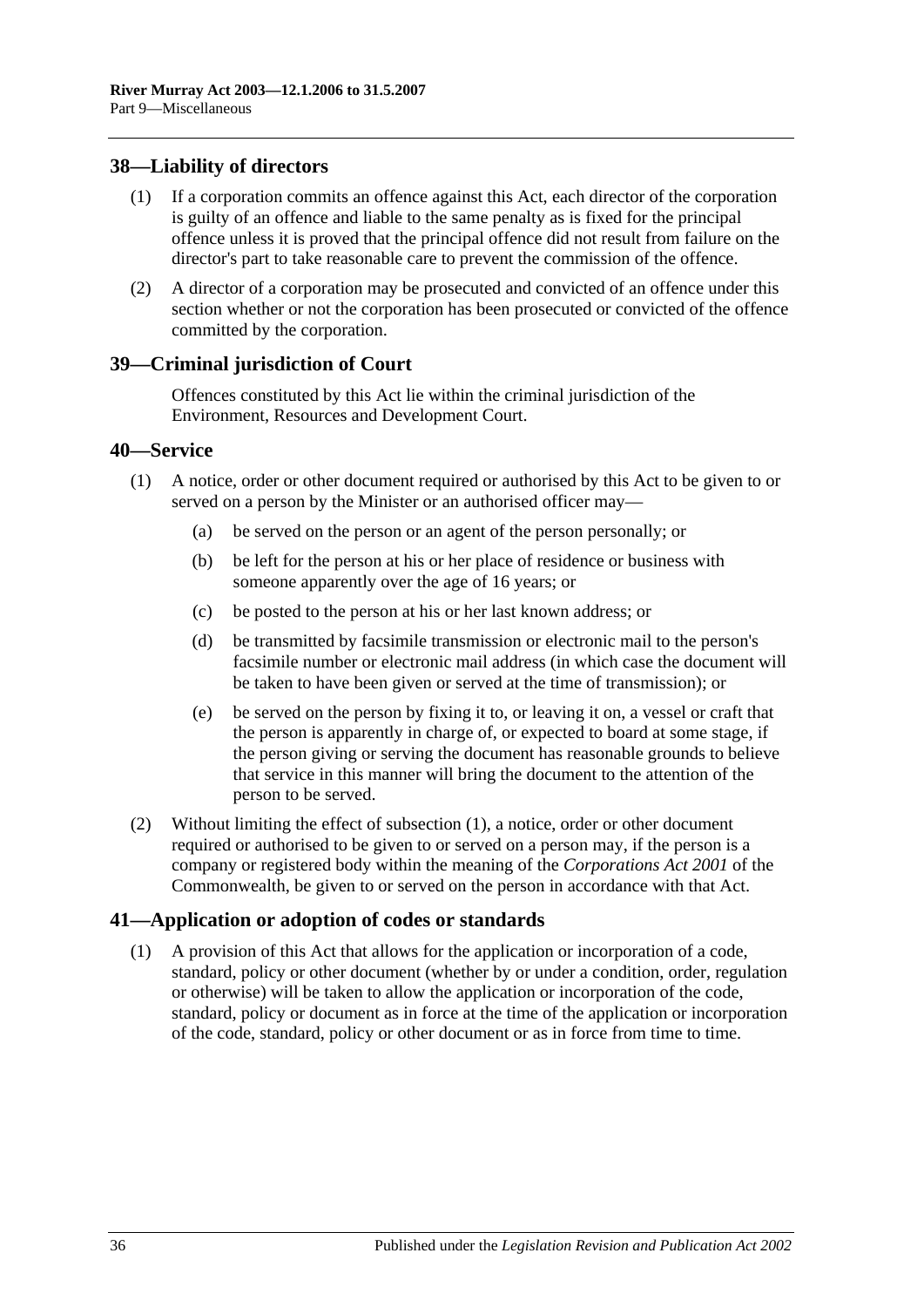- (2) If a code, standard, policy or other document is expressly applied or incorporated by or under the terms or provisions of a condition, order or regulation under this Act, then—
	- (a) the Minister should take steps to ensure that a copy of the code, standard, policy or other document is available for inspection by members of the public, without charge and during normal office hours, at an office or offices specified in the regulations (but the fact that a copy of a code, standard, policy or other document is not available in the manner envisaged by this paragraph does not render any relevant condition, order or regulation ineffectual or unenforceable); and
	- (b) in any legal proceedings, evidence of the code, standard, policy or other document may be given by production of a document purporting to be certified by or on behalf of the Minister as a true copy of the code, standard, policy or other document.

### <span id="page-36-1"></span><span id="page-36-0"></span>**42—Regulations**

- (1) The Governor may make such regulations as are contemplated by, or as are necessary or expedient for the purposes of, this Act.
- <span id="page-36-5"></span><span id="page-36-4"></span><span id="page-36-3"></span><span id="page-36-2"></span>(2) Without limiting the generality of [subsection](#page-36-1) (1), the regulations may—
	- (a) prohibit or restrict the undertaking of a specified activity, or an activity of a specified class, within a River Murray Protection Area, or a specified part of a River Murray Protection Area, specified by the regulations;
	- (b) provide that a person undertaking a specified activity, or an activity of a specified class, or proposing to undertake a specified activity, or an activity of a specified class, within a River Murray Protection Area, or a specified part of a River Murray Protection Area, comply with any prescribed requirement or condition;
	- (c) prohibit, restrict or regulate access to a River Murray Protection Area, or a specified part of a River Murray Protection Area;
	- (d) provide for the registration of any infrastructure, plant or equipment in a River Murray Protection Area;
	- (e) require the provision of any report, statement, document, specification or other form of information to the Minister or to any other prescribed person or body;
	- (f) exempt classes of persons or activities from the application of this Act or specified provisions of this Act, either unconditionally or subject to conditions;
	- (g) prescribe fees, or provide for the Minister to determine fees, to be paid with respect to a matter under this Act and provide for the recovery of those fees;
	- (h) authorise the release or publication of information of a specified kind obtained in the administration of this Act;
	- (i) prescribe fines not exceeding \$20 000 for contravention of a regulation.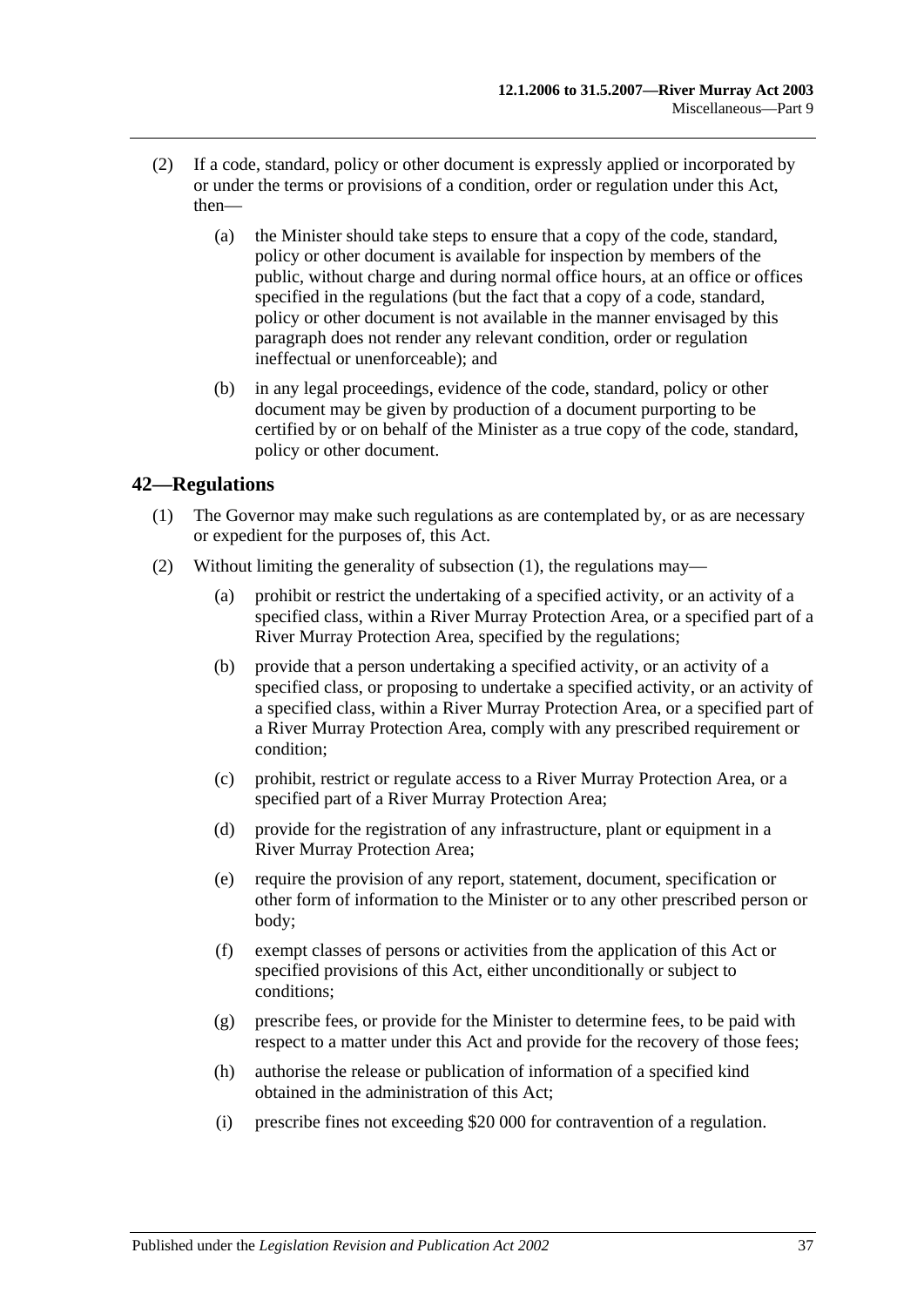- (3) Without limiting the generality of [paragraph](#page-36-2) (b) of [subsection](#page-36-3) (2), a requirement under that paragraph may include a requirement that a person undertaking an activity—
	- (a) enter into a bond in such sum and subject to such terms and conditions required or determined by or under the regulations, or enter into some other prescribed arrangement, to ensure that money is available to address the costs of any damage to the River Murray on account of the activity; or
	- (b) take steps to offset or protect against any adverse impact on the River Murray on account of the activity, including by the payment of a sum or sums of money into an account in accordance with a scheme established by or under the regulations; or
	- (c) develop or comply with environment improvement programs.
- (4) A regulation under [subsection](#page-36-3) (2) cannot apply so as to prevent—
	- (a) any operation conducted under a statutory authorisation granted under a Mining Act; or
	- (b) any activity undertaken under an approval granted under the *[Development](http://www.legislation.sa.gov.au/index.aspx?action=legref&type=act&legtitle=Development%20Act%201993)  Act [1993](http://www.legislation.sa.gov.au/index.aspx?action=legref&type=act&legtitle=Development%20Act%201993)* if—
		- (i) the approval is a development approval granted under the *[Development Act](http://www.legislation.sa.gov.au/index.aspx?action=legref&type=act&legtitle=Development%20Act%201993) 1993* after the commencement of this Act; and
		- (ii) the application for the approval of the relevant development was referred to the Minister responsible for the administration of this Act under section 37 of the *[Development Act](http://www.legislation.sa.gov.au/index.aspx?action=legref&type=act&legtitle=Development%20Act%201993) 1993* before the approval was granted.
- (5) Regulations under this Act—
	- (a) may be of general application or limited application;
	- (b) may make different provision according to the matters or circumstances to which they are expressed to apply;
	- (c) may provide that a matter or thing in respect of which regulations may be made is to be determined according to the discretion of the Minister or any other person or body prescribed by the regulations;
	- (d) may apply or incorporate, wholly or partially and with or without modification, a code, standard, policy or other document prepared or published by the Minister or another prescribed body.
- <span id="page-37-0"></span>(6) A regulation under this Act may make provisions of a saving or transitional nature consequent on the enactment of this Act or the commencement of specified provisions of this Act or specified regulations (including regulations made under [subsection](#page-36-4)  $(2)(a)$ , [\(b\)](#page-36-2) or [\(c\)](#page-36-5) at any time after the commencement of this Act).
- (7) A provision referred to in [subsection](#page-37-0) (6) may, if the regulations so provide, take effect from a day that is earlier than the day on which the regulation is made but, in such a case, the provision does not operate so as—
	- (a) to affect, in a manner prejudicial to any person (other than the Crown), the rights of that person existing before the date of publication of the regulation; or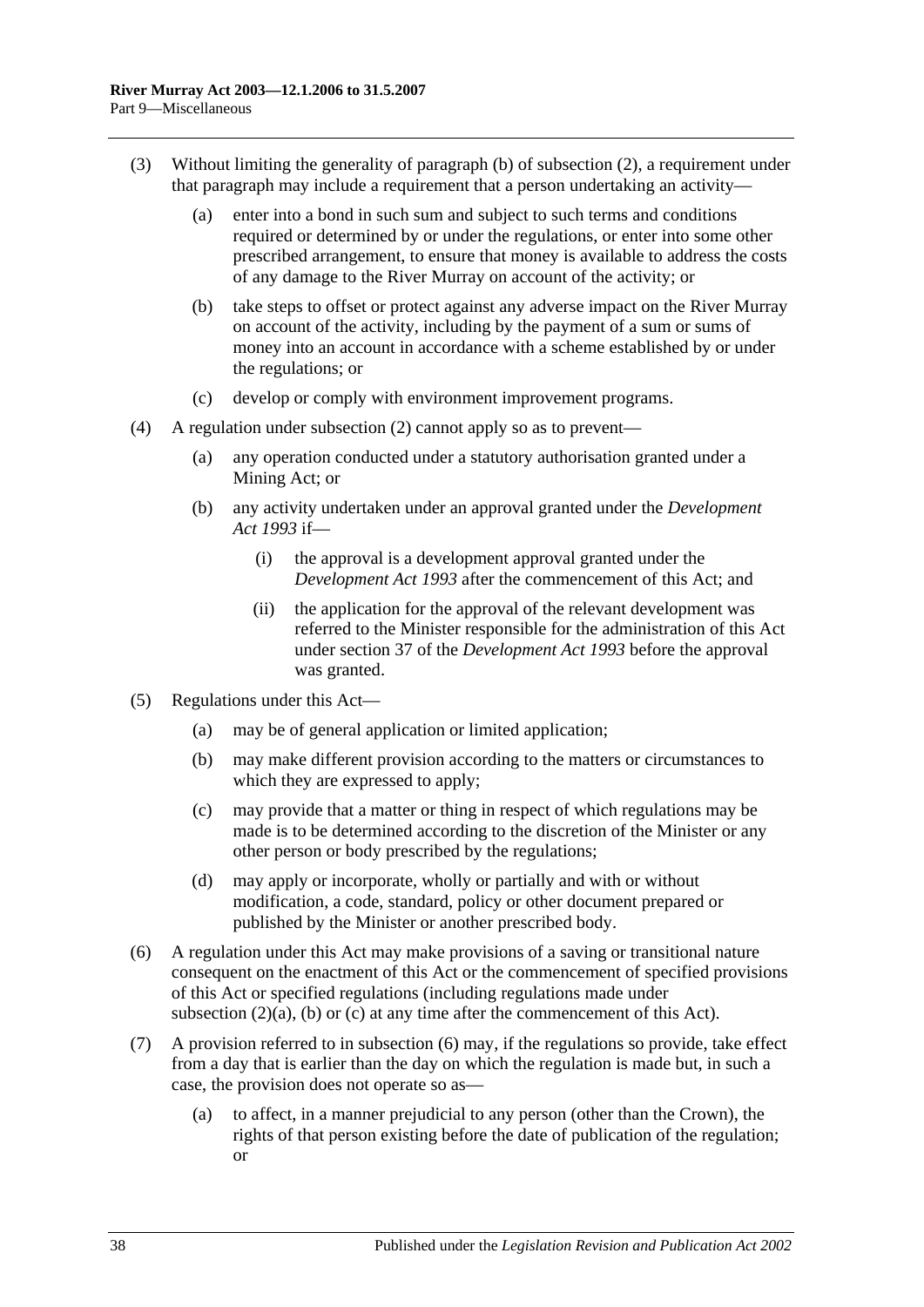(b) to impose liabilities on any person (other than the Crown) in respect of anything done or omitted to be done before the date of publication of the regulation.

# <span id="page-38-0"></span>**Schedule—Transitional provisions**

### <span id="page-38-1"></span>**23—Transitional provisions**

- (1) Each of the following, if in existence on the commencement of this Act, must be reviewed by the relevant authority within five years after the commencement of this Act in order to ensure that proper consideration is given to any relevant object of this Act (unless the instrument is reviewed under its own Act, or the instrument expires, or is due or expected to expire, before the end of that five-year period):
	- (a) any program under section 13(1)(g) or 24(b) of the *[Animal and Plant Control](http://www.legislation.sa.gov.au/index.aspx?action=legref&type=act&legtitle=Animal%20and%20Plant%20Control%20(Agricultural%20Protection%20and%20Other%20Purposes)%20Act%201986)  [\(Agricultural Protection and Other Purposes\) Act](http://www.legislation.sa.gov.au/index.aspx?action=legref&type=act&legtitle=Animal%20and%20Plant%20Control%20(Agricultural%20Protection%20and%20Other%20Purposes)%20Act%201986) 1986* that applies to any part of the Murray-Darling Basin;
	- (b) any aquaculture policy under the *[Aquaculture Act](http://www.legislation.sa.gov.au/index.aspx?action=legref&type=act&legtitle=Aquaculture%20Act%202001) 2001* that applies within the Murray-Darling Basin;
	- (c) a management plan under the *[Coast Protection Act](http://www.legislation.sa.gov.au/index.aspx?action=legref&type=act&legtitle=Coast%20Protection%20Act%201972) 1972* that affects the River Murray;
	- (d) a plan of management under Division 5 of Part 3 of the *[National Parks and](http://www.legislation.sa.gov.au/index.aspx?action=legref&type=act&legtitle=National%20Parks%20and%20Wildlife%20Act%201972)  [Wildlife Act](http://www.legislation.sa.gov.au/index.aspx?action=legref&type=act&legtitle=National%20Parks%20and%20Wildlife%20Act%201972) 1972* that relates to a reserve located wholly or partly within the Murray-Darling Basin;
	- (e) a guideline under section 25 of the *[Native Vegetation Act](http://www.legislation.sa.gov.au/index.aspx?action=legref&type=act&legtitle=Native%20Vegetation%20Act%201991) 1991* that relates to land within the Murray-Darling Basin.
- <span id="page-38-2"></span>(2) The following applications that relate to a statutory authorisation granted before the commencement of this clause must be referred to the Minister:
	- (a) an application for the renewal or extension of a permit under section 45 or 55 of the *[Animal and Plant Control \(Agricultural Protection and Other](http://www.legislation.sa.gov.au/index.aspx?action=legref&type=act&legtitle=Animal%20and%20Plant%20Control%20(Agricultural%20Protection%20and%20Other%20Purposes)%20Act%201986)  [Purposes\) Act](http://www.legislation.sa.gov.au/index.aspx?action=legref&type=act&legtitle=Animal%20and%20Plant%20Control%20(Agricultural%20Protection%20and%20Other%20Purposes)%20Act%201986) 1986* that relates to an activity that is to be, or may be, undertaken within a River Murray Protection Area and is within a class of applications prescribed by the regulations for the purposes of this provision (which class may be prescribed so as to consist of applications for the renewal or extension of all such permits);
	- (b) an application for the renewal or extension of a licence under Division 1 of Part 4 of the *[Fisheries Act](http://www.legislation.sa.gov.au/index.aspx?action=legref&type=act&legtitle=Fisheries%20Act%201982) 1982* that is within a class prescribed by the regulations for the purposes of this provision;
	- (c) an application for the renewal or extension of a permit under section 50 of the *[Fisheries Act](http://www.legislation.sa.gov.au/index.aspx?action=legref&type=act&legtitle=Fisheries%20Act%201982) 1982* that is within a class prescribed by the regulations for the purposes of this provision;
	- (d) an application for the renewal or extension of a permit under Part 5 of the *[Heritage Act](http://www.legislation.sa.gov.au/index.aspx?action=legref&type=act&legtitle=Heritage%20Act%201993) 1993* that relates to an area within a River Murray Protection Area and is within a class of applications prescribed by the regulations for the purposes of this provision (which class may be prescribed so as to consist of applications for the renewal or extension of all such permits);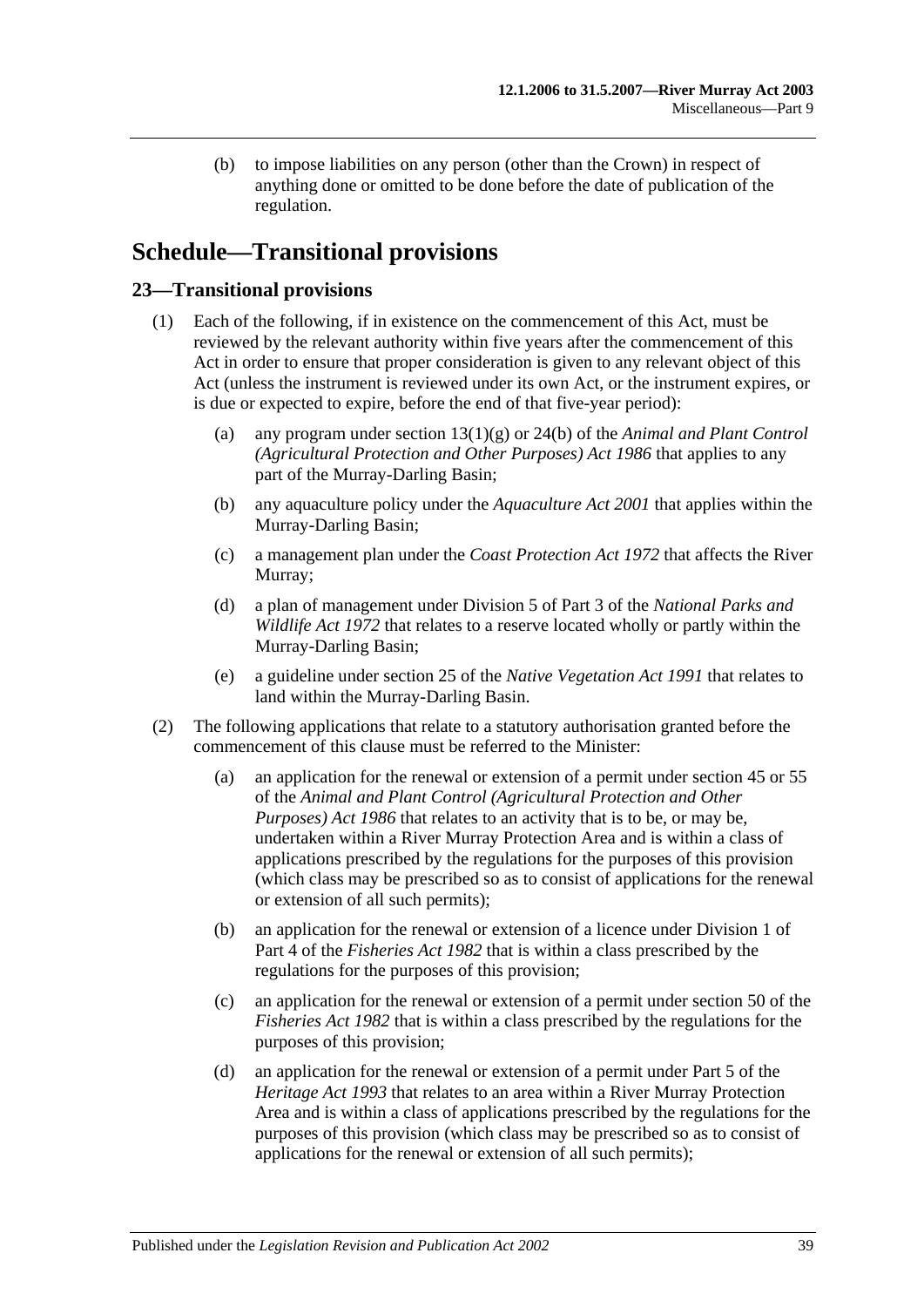- (e) an application for the renewal or extension of a permit under section 15 of the *[Historic Shipwrecks Act](http://www.legislation.sa.gov.au/index.aspx?action=legref&type=act&legtitle=Historic%20Shipwrecks%20Act%201981) 1981* that relates to an area within a River Murray Protection Area and is within a class of applications prescribed by the regulations for the purposes of this provision (which class may be prescribed so as to consist of applications for the renewal or extension of all such permits);
- (f) an application for the renewal or extension of a lease, licence or agreement under section 35 of the *[National Parks and Wildlife Act](http://www.legislation.sa.gov.au/index.aspx?action=legref&type=act&legtitle=National%20Parks%20and%20Wildlife%20Act%201972) 1972* that relates to a reserve located wholly or partly within a River Murray Protection Area and is within a class of applications prescribed by the regulations for the purposes of this provision (which class may be prescribed so as to consist of applications for the renewal or extension of all such leases, licences or agreements);
- (g) an application for the renewal or extension of a permit under section 69 of the *[National Parks and Wildlife Act](http://www.legislation.sa.gov.au/index.aspx?action=legref&type=act&legtitle=National%20Parks%20and%20Wildlife%20Act%201972) 1972* that relates to an activity that is to be, or may be, undertaken within a River Murray Protection Area and is within a class of applications prescribed by the regulations for the purposes of this provision (which class may be prescribed so as to consist of applications for the renewal or extension of all such permits).
- (3) Where an application for the renewal or extension of a statutory authorisation is referred to the Minister under [subclause](#page-38-2) (2), the statutory authorisation will be taken to have been referred under a related operational Act and to be subject to the operation of [section](#page-19-1) 22 as if it were an application for a new statutory authorisation.
- (4) The first review required by [section](#page-11-1) 11 must be undertaken by the end of the 2004/2005 financial year and the outcome of that review must be reported on as part of the Minister's annual report to Parliament for that financial year.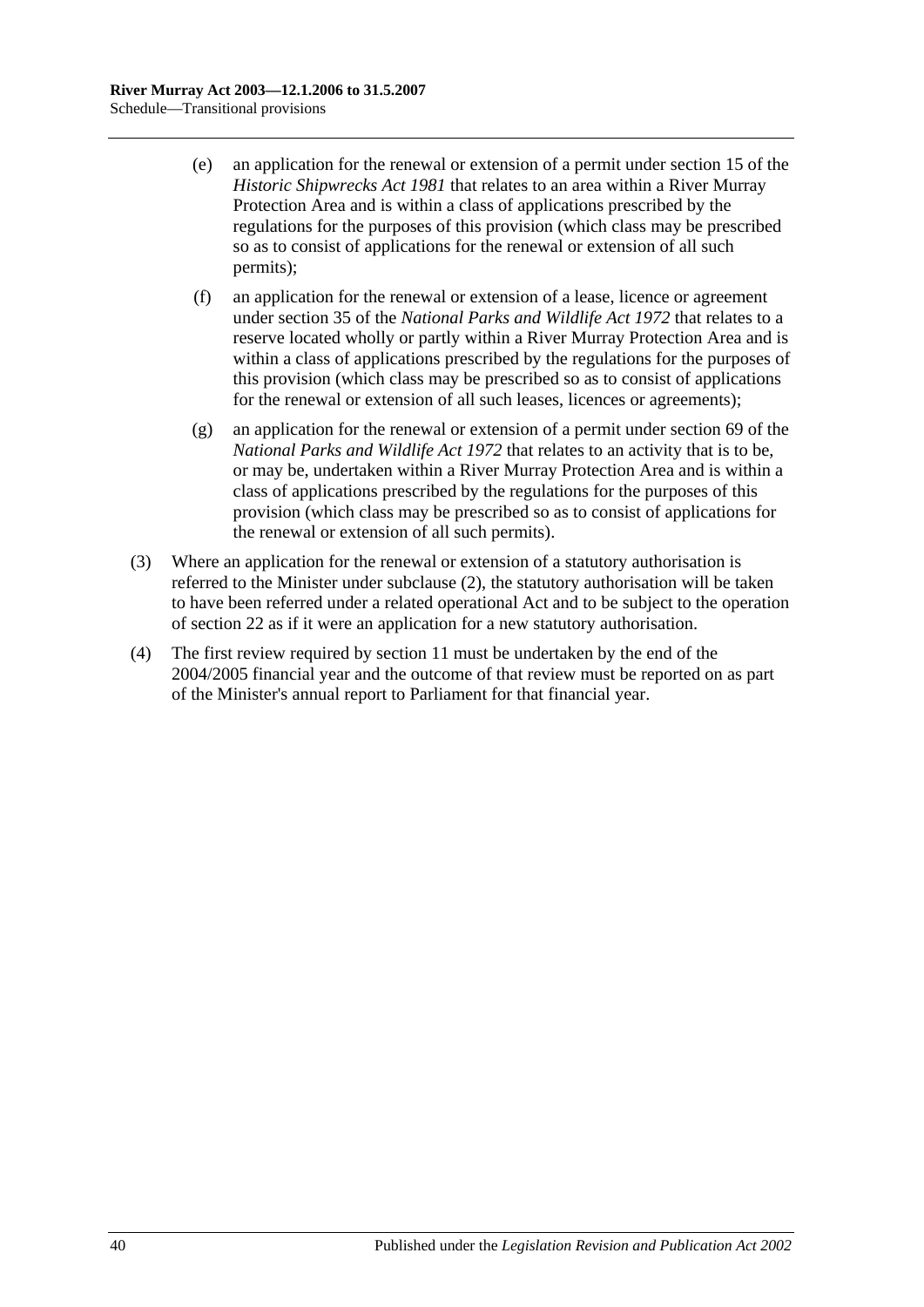# <span id="page-40-0"></span>**Legislative history**

### **Notes**

- Amendments of this version that are uncommenced are not incorporated into the text.
- Please note—References in the legislation to other legislation or instruments or to titles of bodies or offices are not automatically updated as part of the program for the revision and publication of legislation and therefore may be obsolete.
- Earlier versions of this Act (historical versions) are listed at the end of the legislative history.
- For further information relating to the Act and subordinate legislation made under the Act see the Index of South Australian Statutes or www.legislation.sa.gov.au.

### **Legislation amended by principal Act**

The *River Murray Act 2003* amended the following:

*Animal and Plant Control (Agricultural Protection and Other Purposes) Act 1986 Aquaculture Act 2001 Coast Protection Act 1972 Crown Lands Act 1929 Development Act 1993 Environment Protection Act 1993 Fisheries Act 1982 Harbors and Navigation Act 1993 Heritage Act 1993 Historic Shipwrecks Act 1981 Irrigation Act 1994 Mining Act 1971 Murray-Darling Basin Act 1993 National Parks and Wildlife Act 1972 Native Vegetation Act 1991 Opal Mining Act 1995 Parliamentary Committees Act 1991 Parliamentary Remuneration Act 1990 Petroleum Act 2000 Soil Conservation and Land Care Act 1989 South Eastern Water Conservation and Drainage Act 1992 Water Resources Act 1997*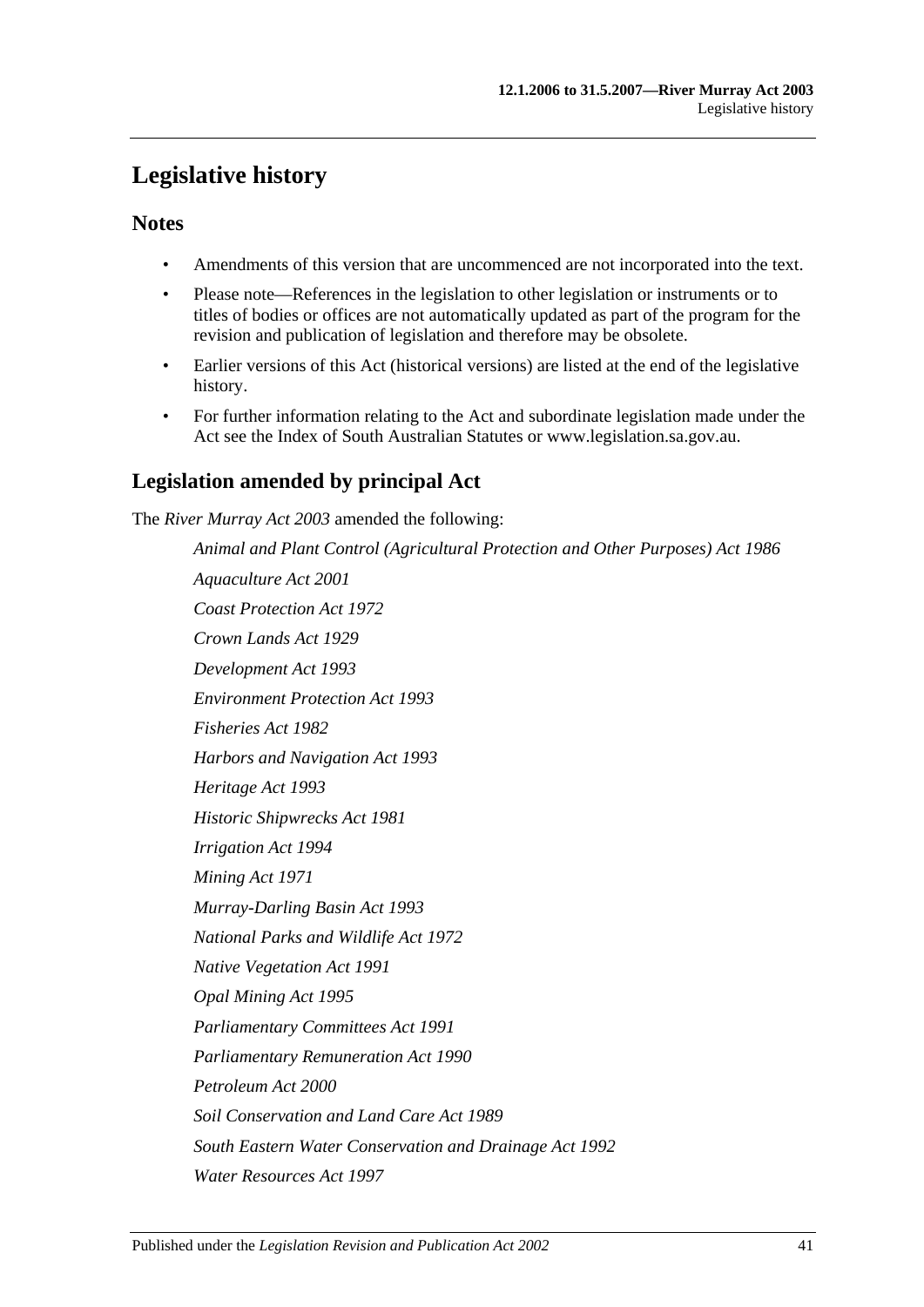# **Principal Act and amendments**

| New entries appear in bold. |  |  |
|-----------------------------|--|--|
|                             |  |  |

| Year No |    | Title                                                     | Assent     | Commencement                                                                                                   |
|---------|----|-----------------------------------------------------------|------------|----------------------------------------------------------------------------------------------------------------|
| 2003    | 35 | River Murray Act 2003                                     | 31.7.2003  | 24.11.2003 (Gazette 20.11.2003 p4203)<br>except Sch (cl 23)-31.7.2005 (s 7(5)<br>Acts Interpretation Act 1915) |
| 2004 34 |    | Natural Resources Management Act<br>2004                  | 5.8.2004   | Sch 4 (cll 38—40)—1.7.2005 ( <i>Gazette</i><br>30.6.2005 p2093)                                                |
| 2005 58 |    | River Murray (Miscellaneous)<br>Amendment Act 2005        | 17.11.2005 | Pt 2 (ss $4-9$ )-8.12.2005 ( <i>Gazette</i><br>8.12.2005 p4194)                                                |
| 2005 79 |    | Development (Miscellaneous)<br><b>Amendment Act 2005</b>  | 8.12.2005  | Sch 1 (cl 8)-12.1.2006 ( <i>Gazette</i><br>$12.1.2006\ p43$                                                    |
| 2006    | 43 | <b>Statutes Amendment (Domestic</b><br>Partners) Act 2006 | 14.12.2006 | Pt 76 (s 189)—1.6.2007 ( <i>Gazette</i><br>26.4.2007 p1352)                                                    |

## **Provisions amended**

New entries appear in bold.

| Entries that relate to provisions that have been deleted appear in italics. |
|-----------------------------------------------------------------------------|
|-----------------------------------------------------------------------------|

| Provision       | How varied                                                            | Commencement |
|-----------------|-----------------------------------------------------------------------|--------------|
| Long title      | amended under Legislation Revision and<br><b>Publication Act 2002</b> | 1.7.2005     |
| Pt1             |                                                                       |              |
| s 3             |                                                                       |              |
| $s \; 3(1)$     |                                                                       |              |
| activity        | substituted by 58/2005 s 4                                            | 8.12.2005    |
| s <sub>5</sub>  |                                                                       |              |
| $s \ 5(2)$      | (a) deleted by $34/2004$ Sch 4 cl 38(1)                               | 1.7.2005     |
|                 | amended by 34/2004 Sch 4 cl 38(2)                                     | 1.7.2005     |
|                 | (q) deleted by $34/2004$ Sch 4 cl 38(3)                               | 1.7.2005     |
| Pt <sub>3</sub> |                                                                       |              |
| s 14            |                                                                       |              |
| s 14(3)         | amended by 58/2005 s 5                                                | 8.12.2005    |
| Pt 4            |                                                                       |              |
| s 18            |                                                                       |              |
| s 18(5)         | amended by 34/2004 Sch 4 cl 39                                        | 1.7.2005     |
| Pt 5            |                                                                       |              |
| s 21            |                                                                       |              |
| $s\ 21(2)$      | amended by 34/2004 Sch 4 cl 40                                        | 1.7.2005     |
| $s\ 21(7)$      | amended by 58/2005 s 6                                                | 8.12.2005    |
| $Pt\ 6$         |                                                                       |              |
| s 22            |                                                                       |              |
| $s\,22(3)$      | deleted by 79/2005 Sch 1 cl 8                                         | 12.1.2006    |
| Pt 7            |                                                                       |              |